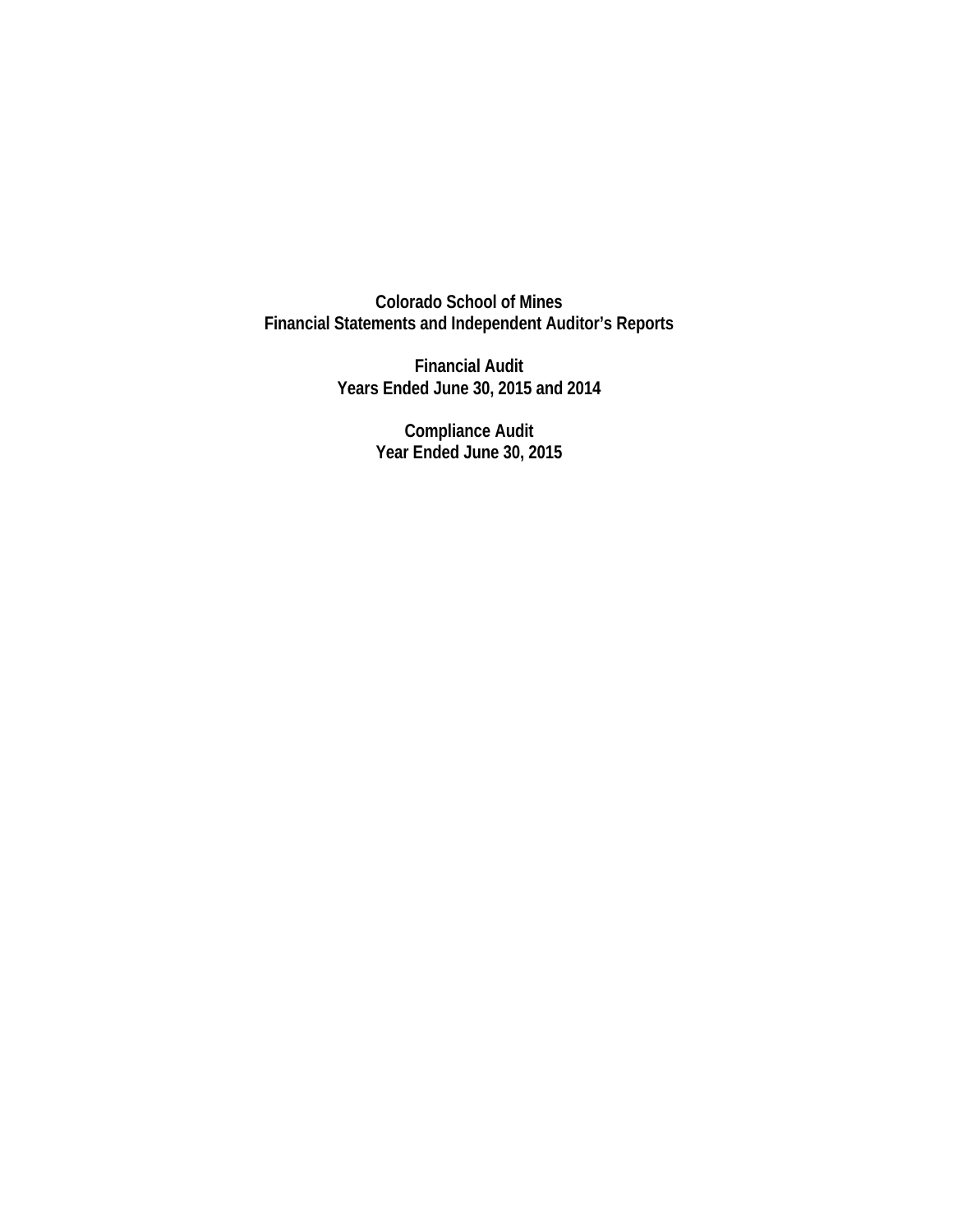# LEGISLATIVE AUDIT COMMITTEE

Senator Lucia Guzman - Chair Representative Dan Nordberg – Vice-Chair

Senator Chris Holbert Representative Dianne Primavera<br>
Senator Cheri Jahn Representative Su Ryden Senator Cheri Jahn Representative Su Ryden<br>
Senator Tim Neville Representative Lori Saine Representative Lori Saine

# OFFICE OF THE STATE AUDITOR

CliftonLarsonAllen LLP Contractor

Dianne E. Ray State Auditor

Kerri Hunter **Deputy State Auditor** Deputy State Auditor

Scott Reid Contract Monitor

AN ELECTRONIC VERSION OF THIS REPORT IS AVAILABLE AT **WWW.STATE.CO.US/AUDITOR**

A BOUND REPORT MAY BE OBTAINED BY CALLING THE OFFICE OF THE STATE AUDITOR **303.869.2800**

PLEASE REFER TO REPORT NUMBER 1503F WHEN REQUESTING THIS REPORT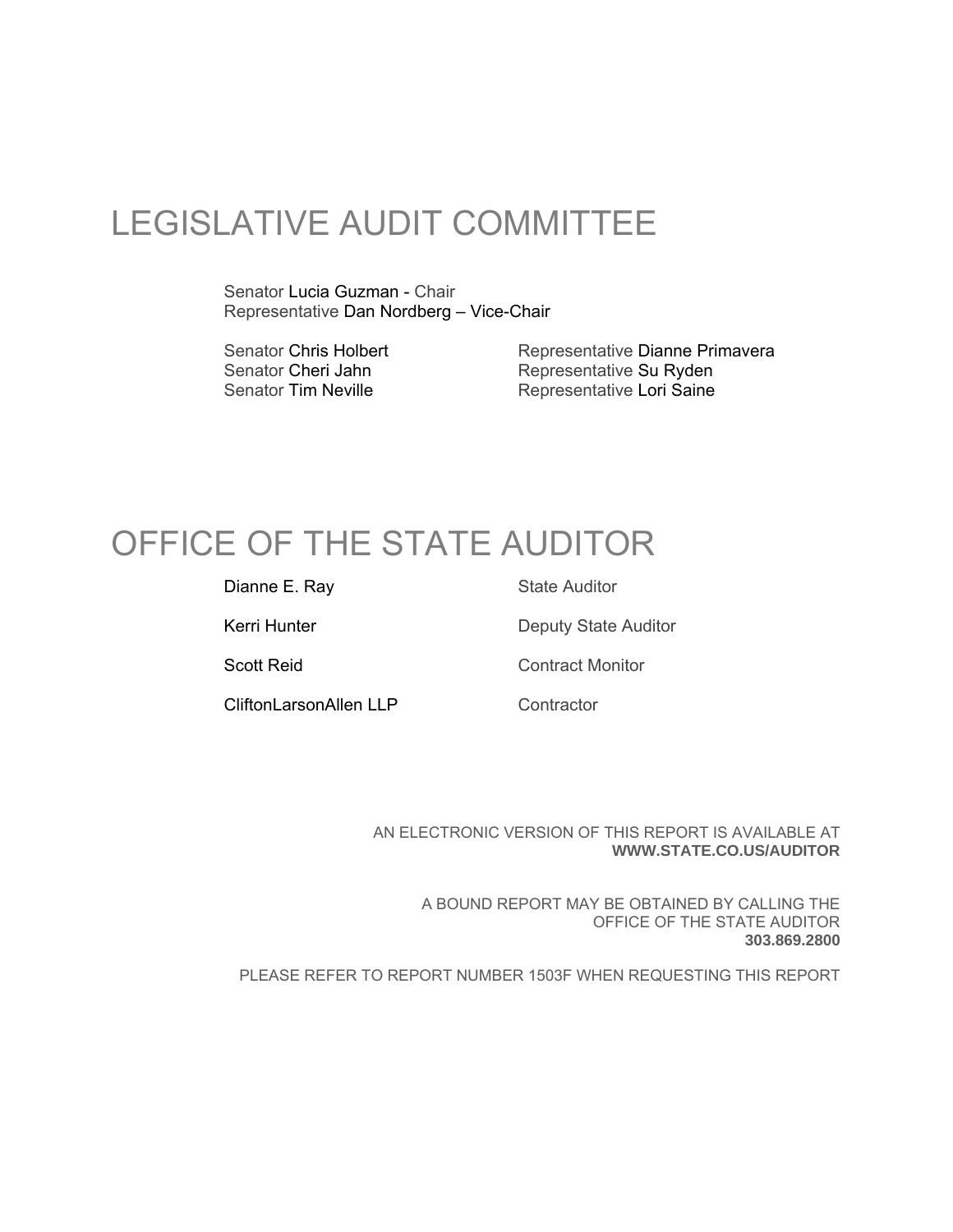## **TABLE OF CONTENTS**

|                                                                                                                                                                                                                              | <b>PAGE</b> |
|------------------------------------------------------------------------------------------------------------------------------------------------------------------------------------------------------------------------------|-------------|
|                                                                                                                                                                                                                              |             |
|                                                                                                                                                                                                                              |             |
| Financial and Compliance Audit Report Section:                                                                                                                                                                               |             |
|                                                                                                                                                                                                                              |             |
|                                                                                                                                                                                                                              |             |
|                                                                                                                                                                                                                              |             |
|                                                                                                                                                                                                                              |             |
|                                                                                                                                                                                                                              |             |
| <b>Basic Financial Statements</b><br>Statements of Revenues, Expenses, and Changes in Net Position 26                                                                                                                        |             |
|                                                                                                                                                                                                                              |             |
| Required Supplementary Information (Unaudited)<br>Defined Benefit Pension Plan Schedules<br>Schedule of the Proportionate Share of the Net Pension Liability 60                                                              |             |
| Independent Auditors' Report on Internal Control over Financial Reporting and on<br>Compliance and Other Matters Based on an Audit of Financial Statements<br>Performed in Accordance with Government Auditing Standards  61 |             |
|                                                                                                                                                                                                                              |             |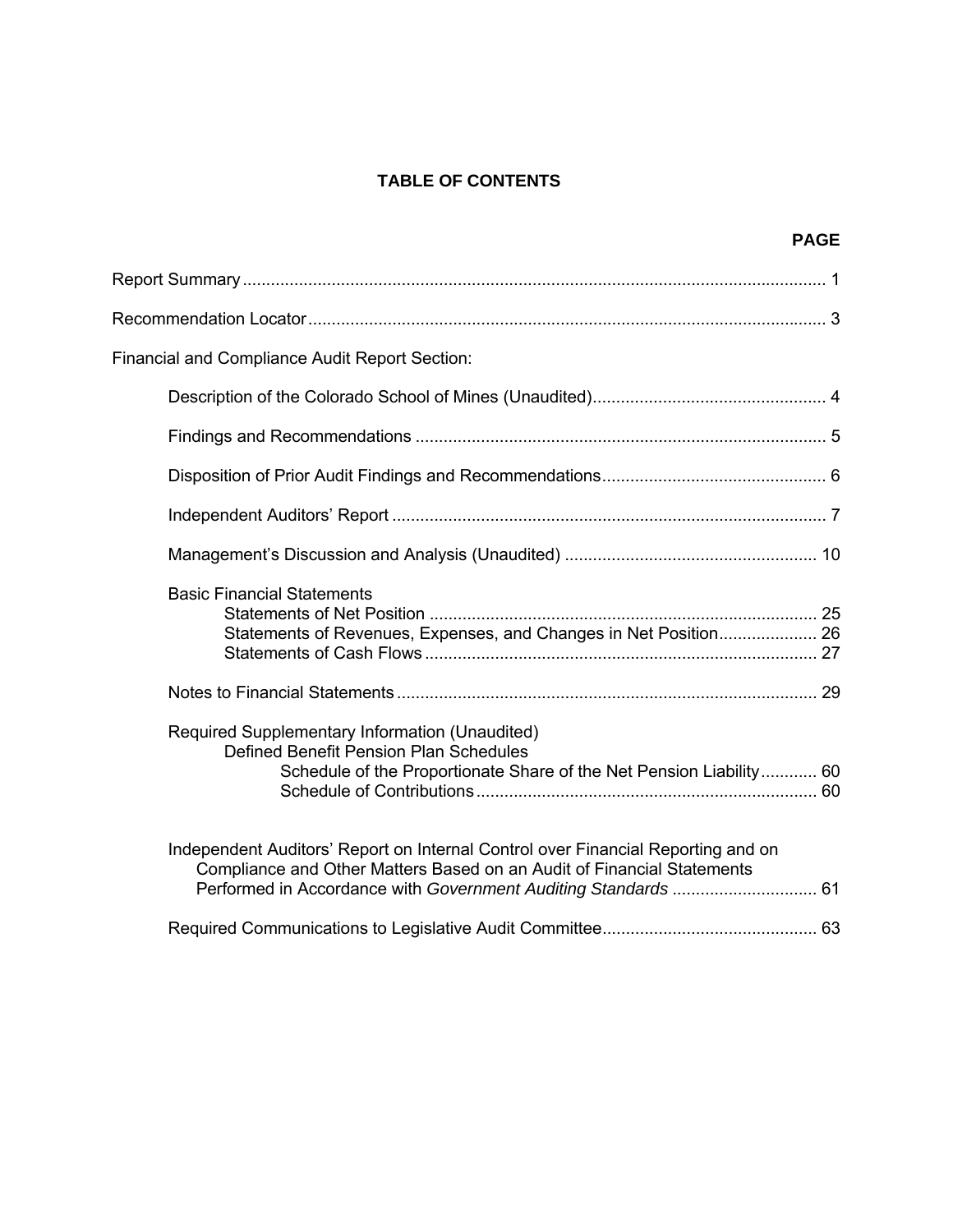#### **COLORADO SCHOOL OF MINES REPORT SUMMARY Year Ended June 30, 2015**

#### **Purpose and Scope**

The Office of the State Auditor of the State of Colorado engaged CliftonLarsonAllen, LLP to conduct a financial and compliance audit of the Colorado School of Mines (the University) for the year ended June 30, 2015. CliftonLarsonAllen performed this audit in accordance with auditing standards generally accepted in the United States of America and the standards applicable to financial audits contained in *Government Auditing Standards*, issued by the Comptroller General of the United States. We conducted the related fieldwork from May 2015 to October 2015.

The purpose and scope of our audit were to:

- Express opinions on the financial statements of the University as of and for the year ended June 30, 2015. This includes a report on internal control over financial reporting and compliance and other matters based on the audit of the financial statements performed in accordance with *Government Auditing Standards*.
- Evaluate compliance with laws, regulations, contracts, and grants governing the expenditure of federal and state funds.
- Evaluate progress in implementing prior audit findings and recommendations.

The University's schedule of expenditures of federal awards and applicable opinions thereon, issued by the Office of the State Auditor, State of Colorado, are included in the June 30, 2015 Statewide Single Audit Report issued under separate cover.

## **Audit Opinions and Reports**

We expressed unmodified opinions on the University's financial statements as of and for the year ended June 30, 2015.

No audit adjustments were proposed or made to the financial statements of the University.

We issued a report on the University's compliance and internal control over financial reporting based on an audit of the basic financial statements performed in accordance with *Government Auditing Standards.* A *deficiency in internal control* exists when the design or operation of a control does not allow management or employees, in the normal course of performing their assigned functions, to prevent, or detect and correct, misstatements on a timely basis. A *material weakness* is a deficiency, or combination of deficiencies, in internal control, such that there is a reasonable possibility that a material misstatement of the entity's financial statements will not be prevented, or detected and corrected on a timely basis. A *significant deficiency* is a deficiency or a combination of deficiencies in internal control that is less severe than a material weakness, yet important enough to merit attention by those charged with governance.

We noted no matters involving the internal control over financial reporting and its operation that we consider to be material weaknesses.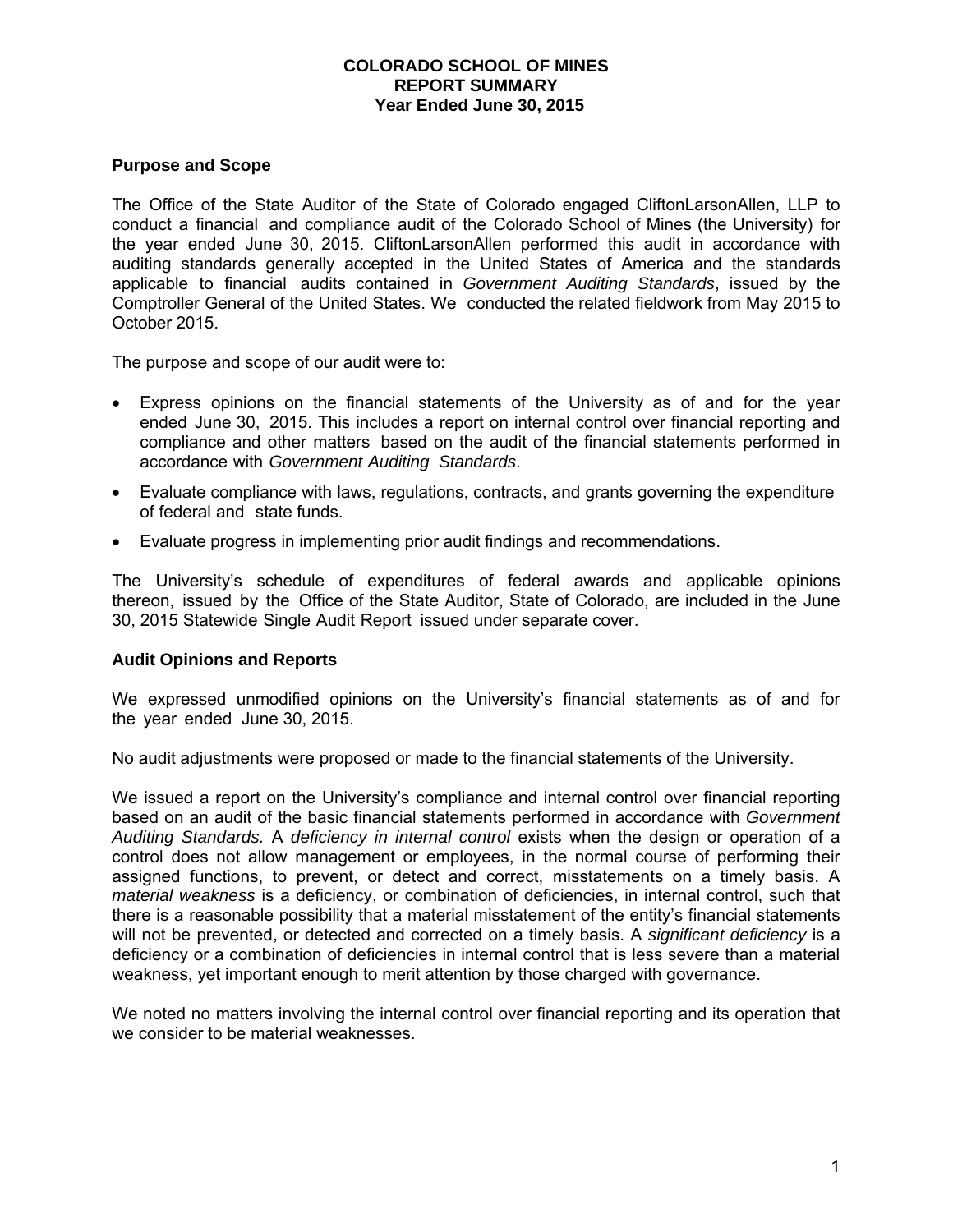#### **COLORADO SCHOOL OF MINES REPORT SUMMARY Year Ended June 30, 2015**

In addition to issuing a report on the University's compliance with internal control over financial reporting, we also performed procedures in accordance with Office of Management and Budget Circular A-133 *Audits of States, Local Governments, and Non-profit Organizations*, over major federal programs as determined by the Office of the State Auditor. The purpose of our procedures was not to issue an opinion over the University's compliance with the federal program tested, but rather report any noncompliance and internal control deficiencies noted during our testing to the Office of the State Auditor for inclusion in the Statewide Single Audit report. We noted no instances of noncompliance or internal control deficiencies during these procedures.

#### **Summary of Progress in Implementing Prior Year Audit Recommendations**

The audit report for the year ended June 30, 2014 included one finding and recommendation. We noted that the recommendation for the prior year has been implemented and is not a finding for Fiscal Year 2015.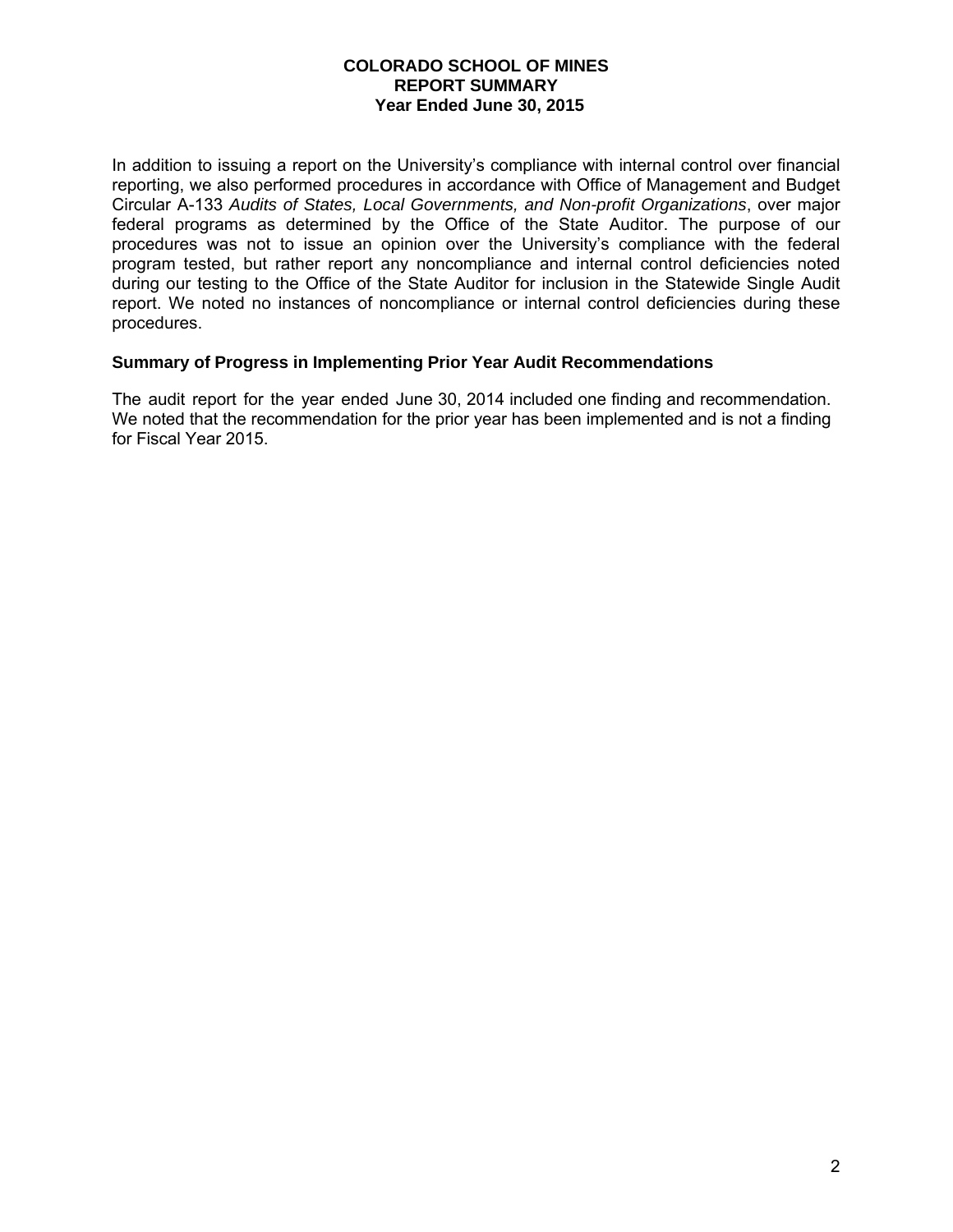## **Colorado School of Mines Financial and Compliance Audit Recommendation Locator Year Ended June 30, 2015**

There were no findings or recommendations to be reported under *Governmental Auditing Standards* for the fiscal year ended June 30, 2015.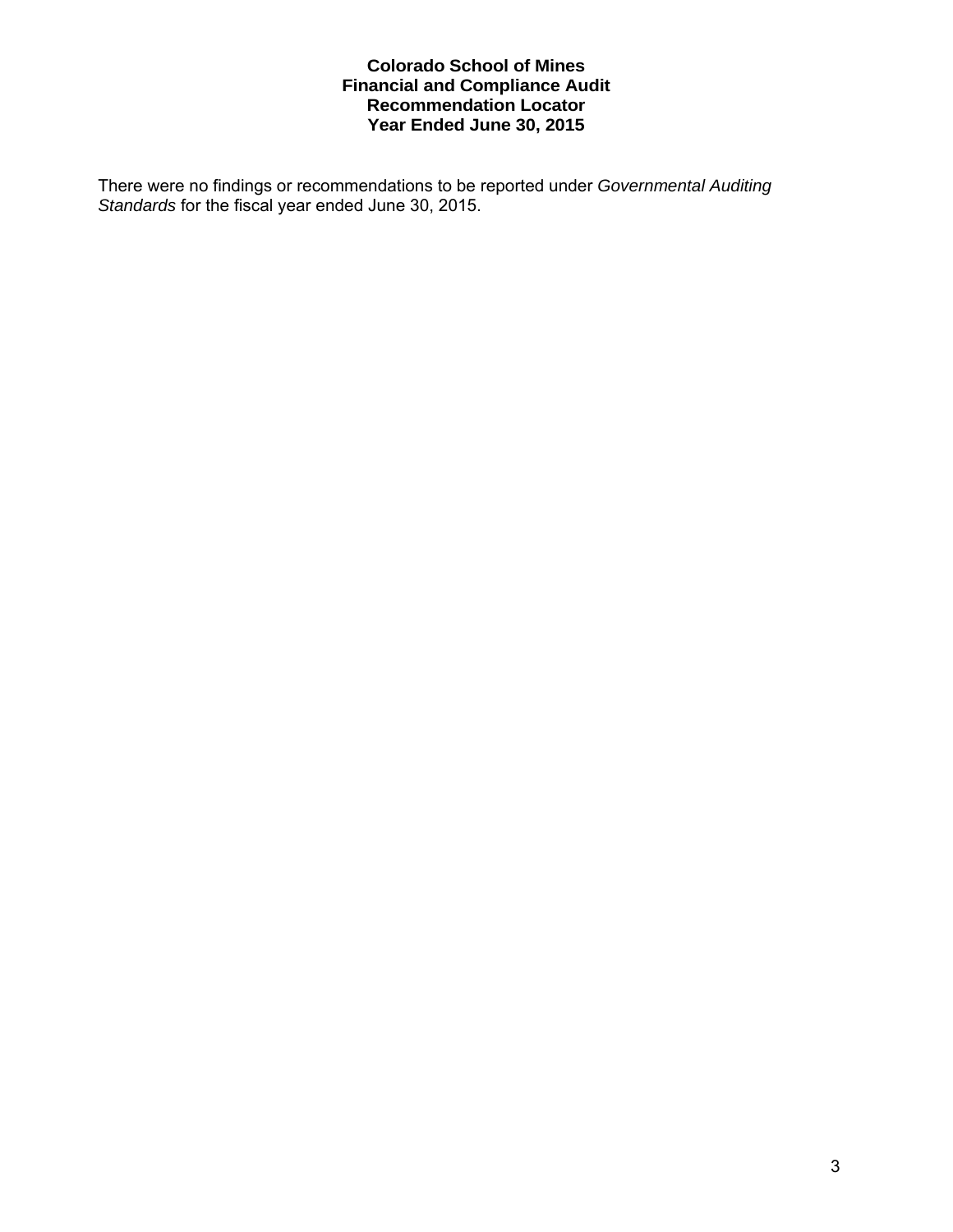#### **Colorado School of Mines Financial and Compliance Audit Description of the Colorado School of Mines (Unaudited) Year Ended June 30, 2015**

The Colorado School of Mines (the University) was founded on February 9, 1874. The University came under state control with statehood in 1876. The first diploma was granted in 1882. The authority under which the University operates is Article 41 of Title 23, C.R.S.

The Board of Trustees is the governing body of the University and is composed of seven members appointed by the Governor, with consent of the Senate, for four-year terms and two non-voting members, representing the faculty and students of the University, voted in by the respective constituents.

Financial support comes from student tuition and fees and from the state through a fee-forservice contract and student stipends. Funds are augmented by government and privately sponsored research, private support from alumni and support from industry and friends through the Colorado School of Mines Foundation, Incorporated (the Foundation).

The primary emphasis of the Colorado School of Mines is engineering and science education and research. The full-time equivalent (FTE) for student enrollment and faculty and staff of the University for the past three fiscal years has been as follows:

| <b>Fiscal Year</b> | Resident | Nonresident | Total |
|--------------------|----------|-------------|-------|
| 2015               | 3,412    | 2,117       | 5,529 |
| 2014               | 3,379    | 1,935       | 5,314 |
| 2013               | 3,452    | 1,787       | 5,239 |

Full-time equivalent employees, funded by the State of Colorado, reported by the University for the last three fiscal years are as follows:

| <b>Fiscal Year</b> | Faculty | Staff | Total |
|--------------------|---------|-------|-------|
| 2015               | 470     | 548   | 1,018 |
| 2014               | 439     | 525   | 964   |
| 2013               | 431     | 498   | 929   |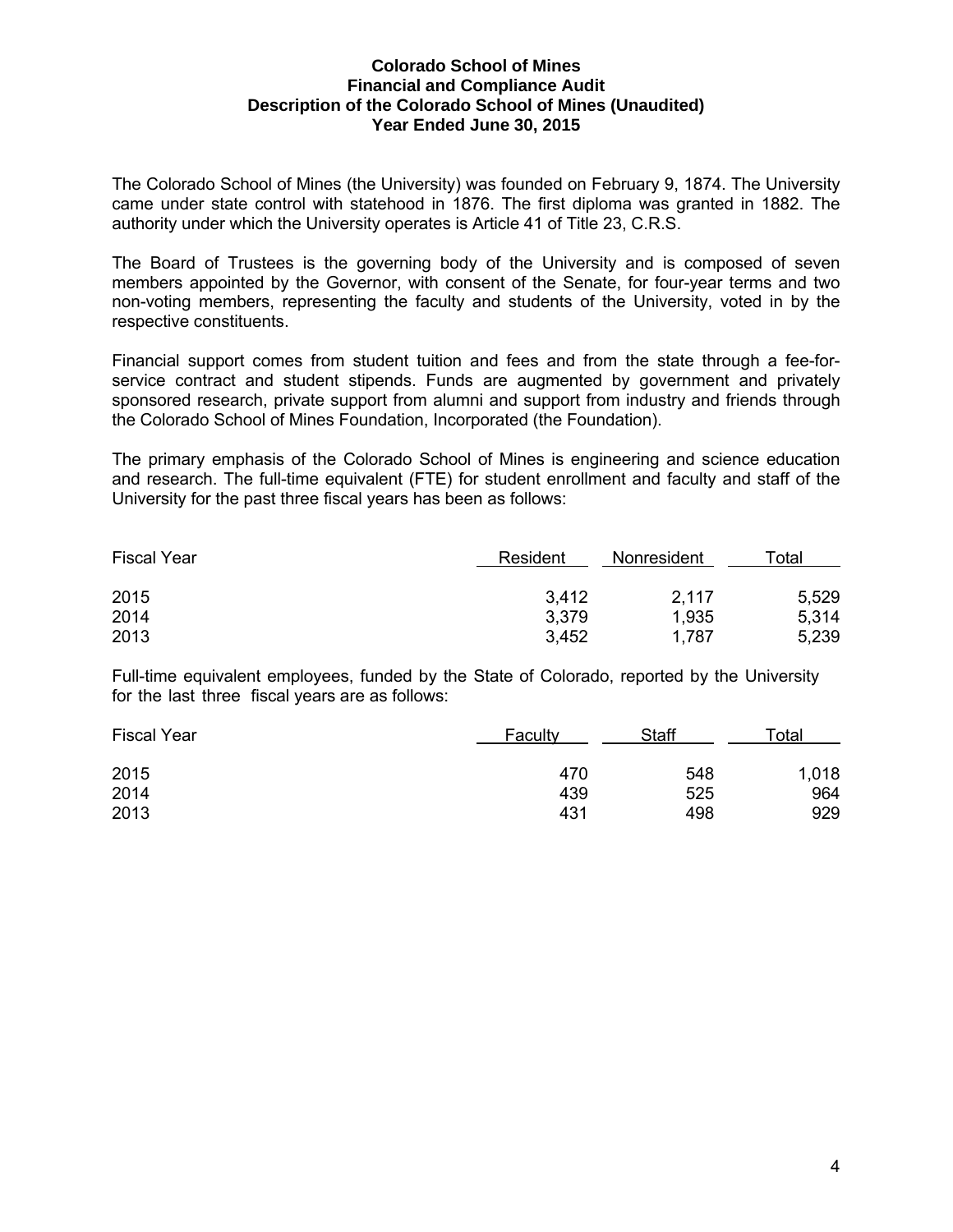#### **Colorado School of Mines Financial and Compliance Audit Findings and Recommendations Year Ended June 30, 2015**

There were no findings or recommendation to be reported for the fiscal year ended June 30, 2015.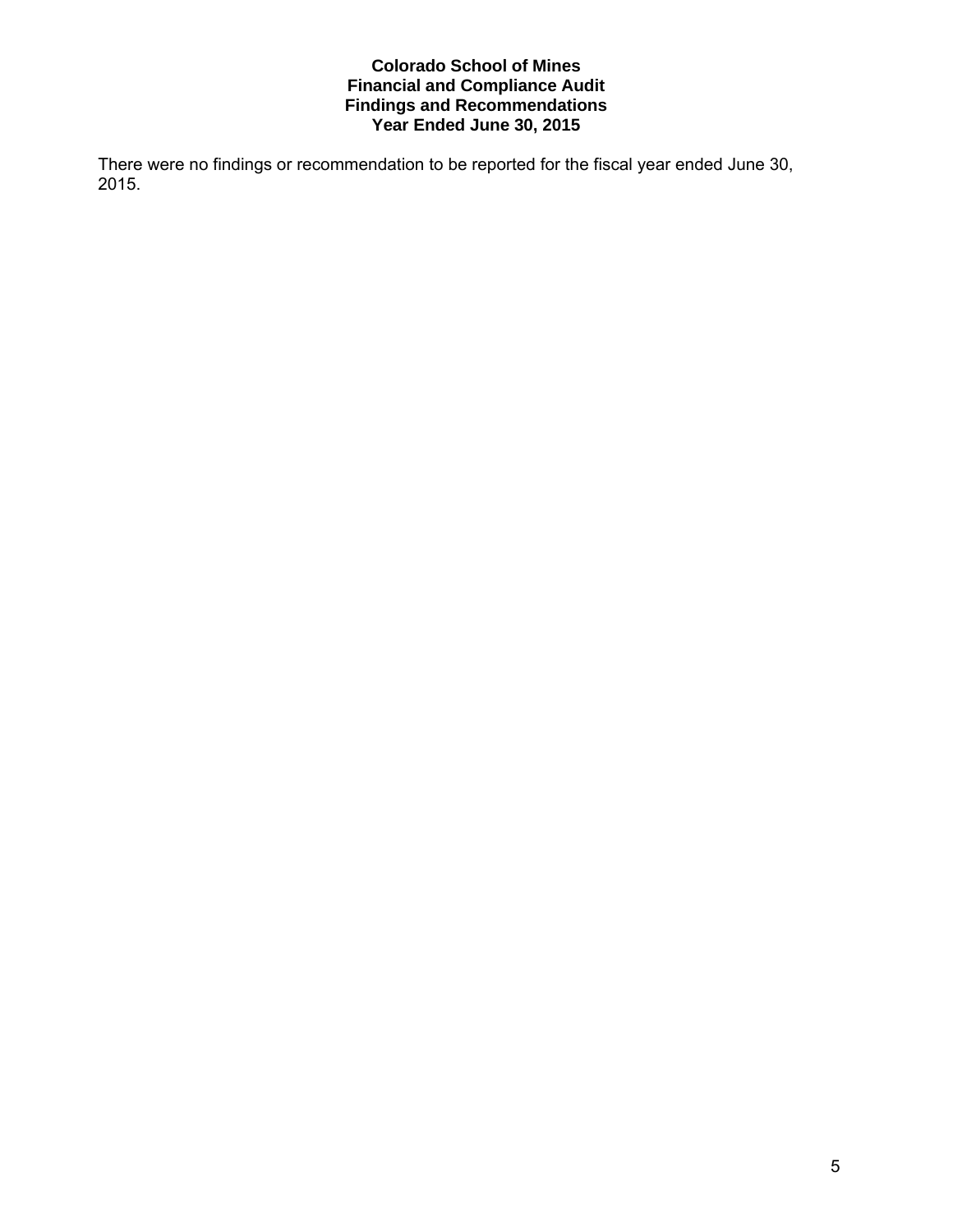#### **Colorado School of Mines Financial and Compliance Audit Disposition of Prior Audit Findings and Recommendations Year Ended June 30, 2015**

The following table presents the recommendation from the June 30, 2014 audit, and its disposition as of June 30, 2015:

| <b>Recommendation No.</b>                                                                                                                                                                                                                                                                                                                                                                                                                                                                                                               | <b>Disposition</b> |
|-----------------------------------------------------------------------------------------------------------------------------------------------------------------------------------------------------------------------------------------------------------------------------------------------------------------------------------------------------------------------------------------------------------------------------------------------------------------------------------------------------------------------------------------|--------------------|
| Recommendation No. 1 – The Colorado School of Mines<br>should ensure it is meeting federal procurement,<br>suspension, and debarment requirements for the<br>Research and Development program. This should include<br>performing training for all applicable employees to ensure<br>they are aware of the requirements and by considering<br>the implementation of a third-party system<br>that<br>automatically checks the suspension and debarment<br>status of all subawardees/subcontractors and vendors<br>used by the University. | Implemented        |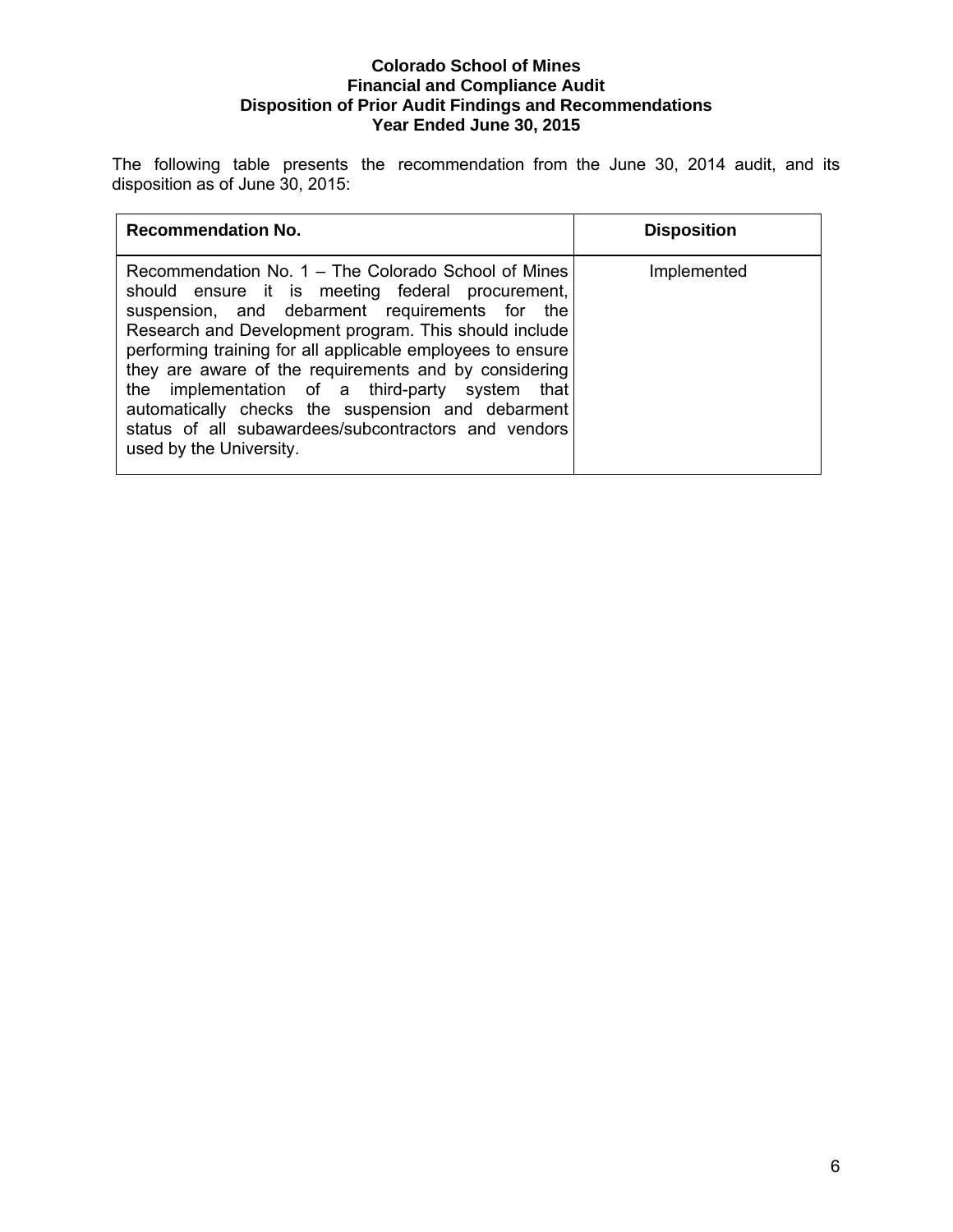

CliftonLarsonAllen LLP CLAconnect.com

#### **Independent Auditors' Report**

Members of the Legislative Audit Committee:

#### **Report on the Financial Statements**

We have audited the accompanying financial statements of the business-type activities and the discretely presented component unit of Colorado School of Mines (the University), an institution of higher education of the State of Colorado, as of and for the year ended June 30, 2015, and the related notes to the financial statements, which collectively comprise the University's basic financial statements as listed in the table of contents.

#### *Management's Responsibility for the Financial Statements*

Management is responsible for the preparation and fair presentation of these financial statements in accordance with accounting principles generally accepted in the United States of America; this includes the design, implementation, and maintenance of internal control relevant to the preparation and fair presentation of financial statements that are free from material misstatement, whether due to fraud or error.

#### *Auditors' Responsibility*

Our responsibility is to express opinions on these financial statements based on our audit and the reports of other auditors. We did not audit the financial statements of the Colorado School of Mines Foundation, Inc. (the Foundation), a discretely presented component unit, discussed in note 1 to the financial statements, for the year ended June 30, 2015. Those financial statements were audited by an other auditor, whose report has been furnished to us, and our opinion, insofar as it relates to the amounts included for the Foundation, is based solely on the report of an other auditor. We conducted our audit in accordance with auditing standards generally accepted in the United States of America and the standards applicable to financial audits contained in *Government Auditing Standards*, issued by the Comptroller General of the United States. Those standards require that we plan and perform the audit to obtain reasonable assurance about whether the financial statements are free from material misstatement. The financial statements of the Foundation were not audited in accordance with *Government Auditing Standards.*

An audit involves performing procedures to obtain audit evidence about the amounts and disclosures in the financial statements. The procedures selected depend on the auditors' judgment, including the assessment of the risks of material misstatement of the financial statements, whether due to fraud or error. In making those risk assessments, the auditor considers internal control relevant to the entity's preparation and fair presentation of the financial statements in order to design audit procedures that are appropriate in the circumstances, but not for the purpose of expressing an opinion on the effectiveness of the entity's internal control. Accordingly, we express no such opinion. An audit also includes evaluating the appropriateness of accounting policies used and the reasonableness of significant accounting estimates made by management, as well as evaluating the overall presentation of the financial statements.

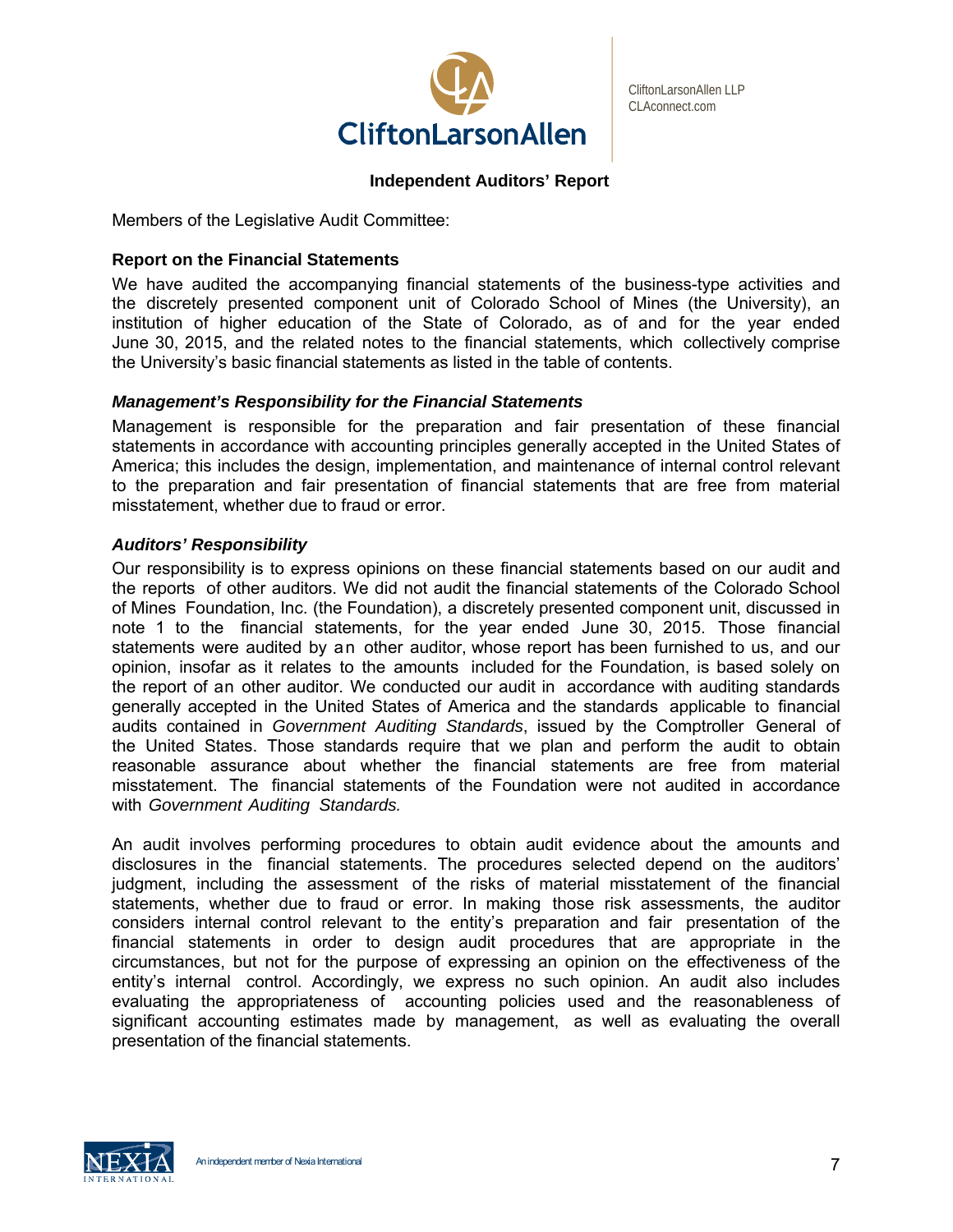We believe that the audit evidence we have obtained is sufficient and appropriate to provide a basis for our audit opinions.

#### *Opinions*

In our opinion, based on our audit and the report of the other auditor, the financial statements referred to above present fairly, in all material respects, the respective financial position of the business-type activities and the discretely presented component unit of Colorado School of Mines as of June 30, 2015, and the respective changes in financial position, and where applicable, cash flows thereof for the year then ended, in accordance with accounting principles generally accepted in the United States of America.

#### *Emphasis of Matters*

As discussed in Note 1, the financial statements of the University, an institution of higher education of the State of Colorado, are intended to present the financial position, the changes in financial position, and cash flows of only that portion of the business-type activities of the State of Colorado that is attributable to the transactions of the University. They do not purport to, and do not, present fairly the financial position of the State of Colorado as of June 30, 2015 and 2014, the changes in its financial position, or, where applicable, its cash flows for the years then ended in conformity with accounting principles generally accepted in the United States of America. Our opinion is not modified with respect to this matter.

As discussed in Note 18 to the financial statements, in fiscal year 2015, the University adopted Governmental Accounting Standards Board Statement No. 68, *Accounting and Financial Reporting for Pensions* and the related GASB Statement No, 71 *Pension Transition for Contributions Made Subsequent to the Measurement Date-an amendment of GASB Statement No. 68*. As a result of the implementation of these standards, the University reported a restatement for the change in accounting principle for fiscal year 2015 (see Note 11). Fiscal year 2014 was not restated for the change in accounting principle as the information needed to properly restate the financial statements was not available. Our auditors' opinion was not modified with respect to the restatement.

## *Other Matters*

#### *Required Supplementary Information*

Accounting principles generally accepted in the United States of America require that the management's discussion and analysis and the defined benefit pension plan schedules as listed in the table of contents be presented to supplement the basic financial statements. Such information, although not a part of the basic financial statements, is required by the Governmental Accounting Standards Board, who considers it to be an essential part of financial reporting for placing the financial statements in an appropriate operational, economic, or historical context. We and other auditors have applied certain limited procedures to the required supplementary information in accordance with auditing standards generally accepted in the United States of America, which consisted of inquiries of management about the methods of preparing the information and comparing the information for consistency with management's responses to our inquiries, the financial statements, and other knowledge we obtained during our audit of the financial statements. We do not express an opinion or provide any assurance on the information because the limited procedures do not provide us with sufficient evidence to express an opinion or provide any assurance.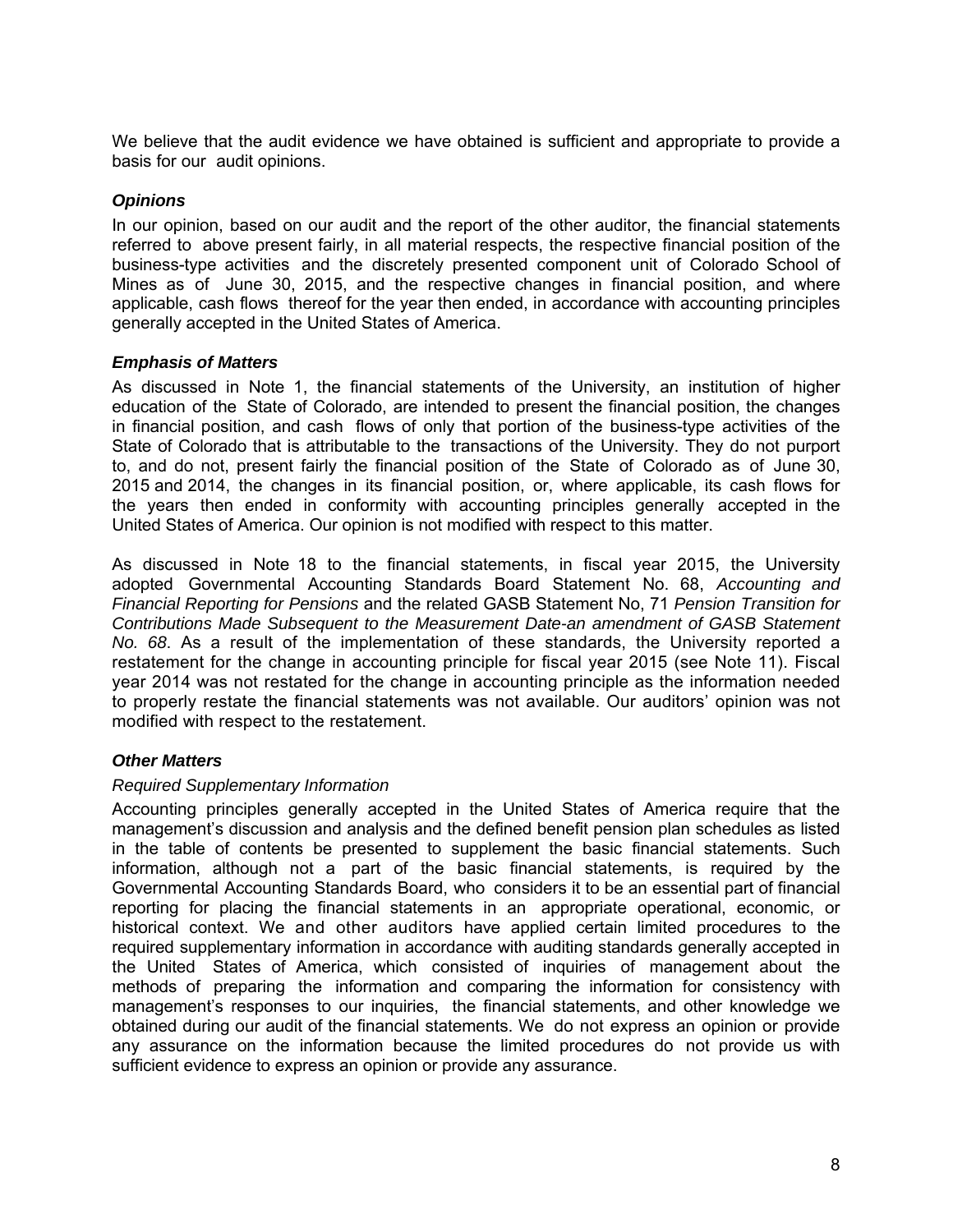#### *Supplementary Information*

The description of the Colorado School of Mines on page 4 has not been subjected to the auditing procedures applied in the audit of the basic financial statements, and accordingly, we do not express an opinion or provide any assurance on it.

#### *Other Information*

The financial statements of the University and the discretely presented component unit as of June 30, 2014 were audited by other auditors whose report dated December 1, 2014 expressed unmodified opinions.

#### **Other Reporting Required by** *Government Auditing Standards*

In accordance with *Government Auditing Standards*, we have also issued our report dated November 23, 2015 on our consideration of the University's internal control over financial reporting and on our tests of its compliance with certain provisions of laws, regulations, contracts, and grant agreements and other matters. The purpose of that report is to describe the scope of our testing of internal control over financial reporting and compliance and the results of that testing, and not to provide an opinion on internal control over financial reporting or on compliance. That report is an integral part of an audit performed in accordance with *Government Auditing Standards* in considering the University's internal control over financial reporting and compliance.

Viifton Larson Allen LLP

**CliftonLarsonAllen LLP** 

Broomfield, Colorado November 23, 2015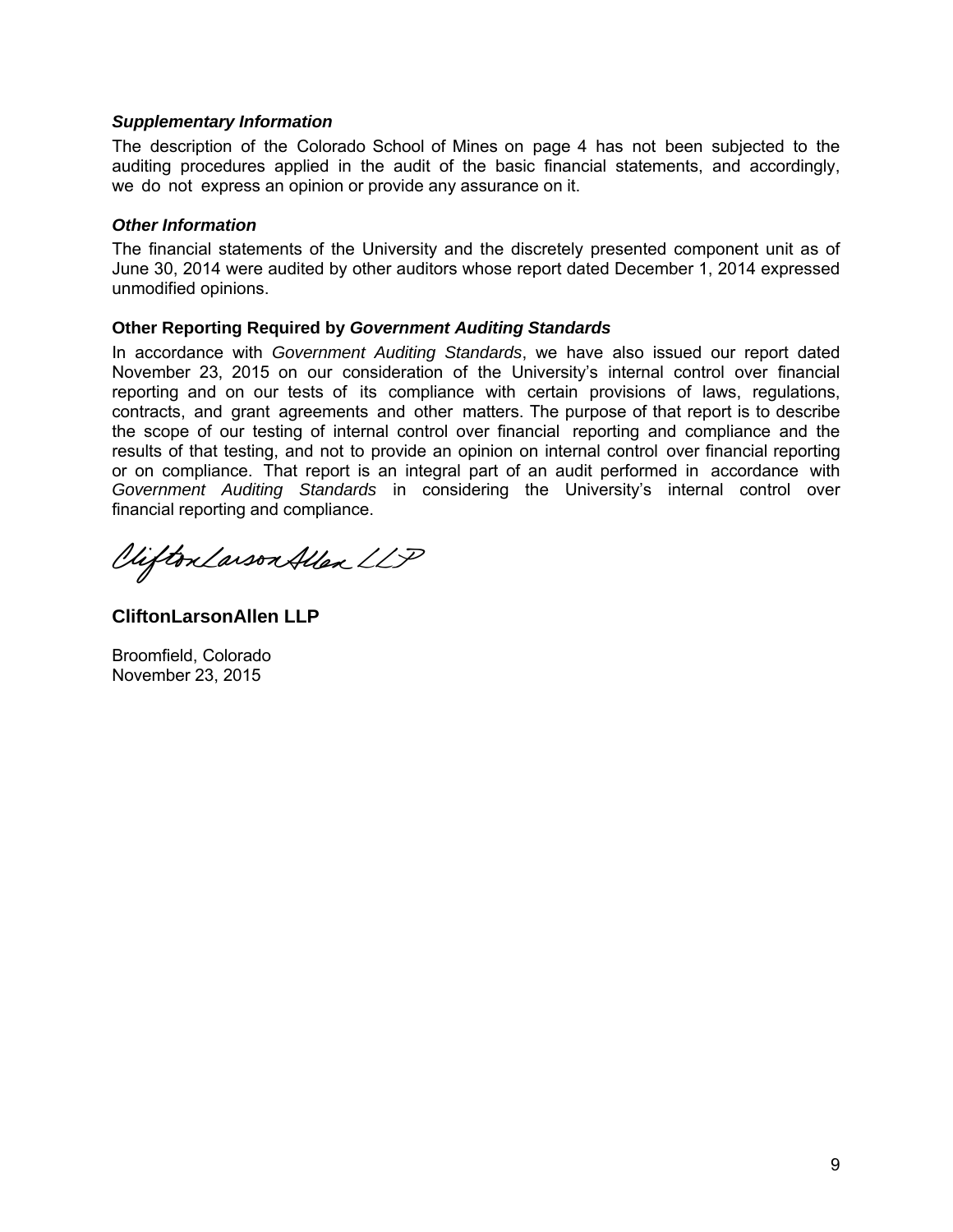This financial discussion and analysis of the Colorado School of Mines (the University) is intended to make the University's financial statements easier to understand and communicate the University's financial situation in an open and accountable manner. It provides an objective analysis of the University's financial position (Statements of Net Position) and results of operations (Statements of Revenues, Expenses, and Changes in Net Position) as of and for the years ended June 30, 2015 and 2014 (Fiscal Years 2015 and 2014, respectively) with comparative information for Fiscal Year 2013. University management is responsible for the completeness and fairness of this discussion and analysis and the financial statements, as well as the underlying system of internal controls.

#### **Understanding the Financial Statements**

Financial highlights are presented in this discussion and analysis to help your assessment of the University's financial activities. Since the presentation includes highly summarized data, it should be read in conjunction with the financial statements, which have the following five parts:

- **Independent Auditors' Report** presents unmodified opinions prepared by our auditors, an independent certified public accounting firm, on the fairness, in all material respects, of our financial statements.
- **Statements of Net Position** present the assets, deferred outflows of resources, liabilities, deferred inflows of resources, and net position of the University at a point in time (June 30, 2015 and 2014). Their purpose is to present a financial snapshot of the University. They aid readers in determining the assets available to continue the University's operations; how much the University owes to employees, vendors and creditors; and a picture of net positions and their availability for expenditure by the University.
- **Statements of Revenues, Expenses and Changes in Net Position** present the total revenues earned and expenses incurred by the University for operating, nonoperating, and other related activities during a period of time (the years ended June 30, 2015 and 2014). Their purpose is to assess the University's operating and nonoperating activities.
- **Statements of Cash Flows** present the cash receipts and disbursements of the University during a period of time (the years ended June 30, 2015 and 2014). Their purpose is to assess the University's ability to generate net cash flows to meet its obligations as they come due.
- **Notes to the Financial Statements** present additional information to support the financial statements and are commonly referred to as "Notes." Their purpose is to clarify and expand on the information in the financial statements. Notes are referenced in this discussion and analysis to indicate where details of the financial highlights may be found.

We suggest that you combine this financial discussion and analysis with relevant nonfinancial indicators to assess the overall health of the University. Examples of nonfinancial indicators include trend and quality of student applicants, incoming class size and quality, student retention, building condition, and campus safety. Information about nonfinancial indicators is not included in this discussion and analysis but may be obtained from the University's Public Relations Office. It should be noted that the University's financial statements include the presentation of a discretely presented component unit, the Colorado School of Mines Foundation, Incorporated (the Foundation), which is a required presentation by accounting standards.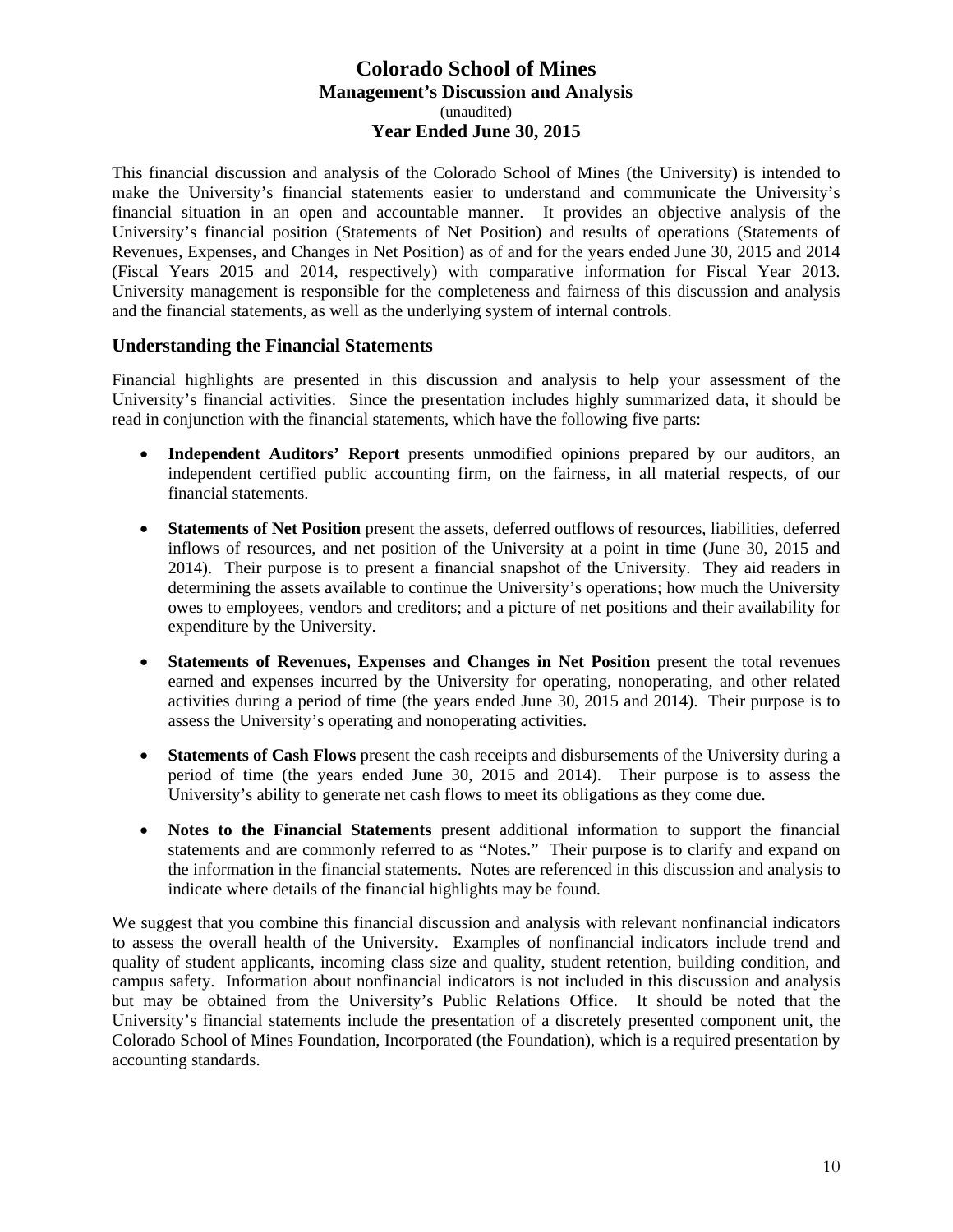#### **Financial Highlights**

Selected financial highlights for Fiscal Year 2015 include:

- University assets totaled \$538,404,000, deferred outflows of resources of \$29,465,000, with liabilities of \$517,437,000, deferred inflows of resources of \$19,000, and net position of \$50,413,000. Of the \$50,413,000 in net position, \$161,559,000 is net investment in capital assets, \$6,336,000 is nonexpendable endowments, \$21,846,000 is expendable but restricted for specific purposes, and (\$139,328,000) is unrestricted and may be used to meet ongoing University obligations. The deficit in unrestricted is the result of the University's implementation of a new accounting standard related to pension liabilities.
- The University's total net position increased by \$14,714,000. This increase is primarily due to capital grants and gifts that were used to construction capital assets.
- Cash and cash equivalents as of June 30, 2015 totaled \$146,352,000. Net cash provided by operating activities was \$4,281,000, net cash provided by noncapital financing activities was \$22,486,000, net cash used for capital and related financing activities was \$50,218,000 and net cash provided by investing activities was \$1,562,000 for a net decrease in cash and cash equivalents for the fiscal year of \$21,889,000. The net decrease in cash is due primarily to several significant construction projects on campus.
- The University was engaged in several major construction projects: the Clear Creek Athletic Complex, the Starzer Welcome Center, the CoorsTek Center for Applied Sciences and Engineering, the Ben H. Parker Student Center Renovation, and the General Research Lab Annex.

The following sections provide further explanations of the University's financial health.

## **Statements of Net Position**

Table 1 - Condensed Statements of Net Position presents a financial snapshot of the University and serves, over time, as a useful indicator of the strength of the University's financial position. It presents the fiscal resources (assets), claims against those resources (liabilities), and residual net position available for future operations (net position). Analysis of the University's deferred outflows and inflows of resources, capital assets, and related debt is included in the section titled Capital Assets and Debt Management, while this section provides analysis of the University's noncapital assets and liabilities.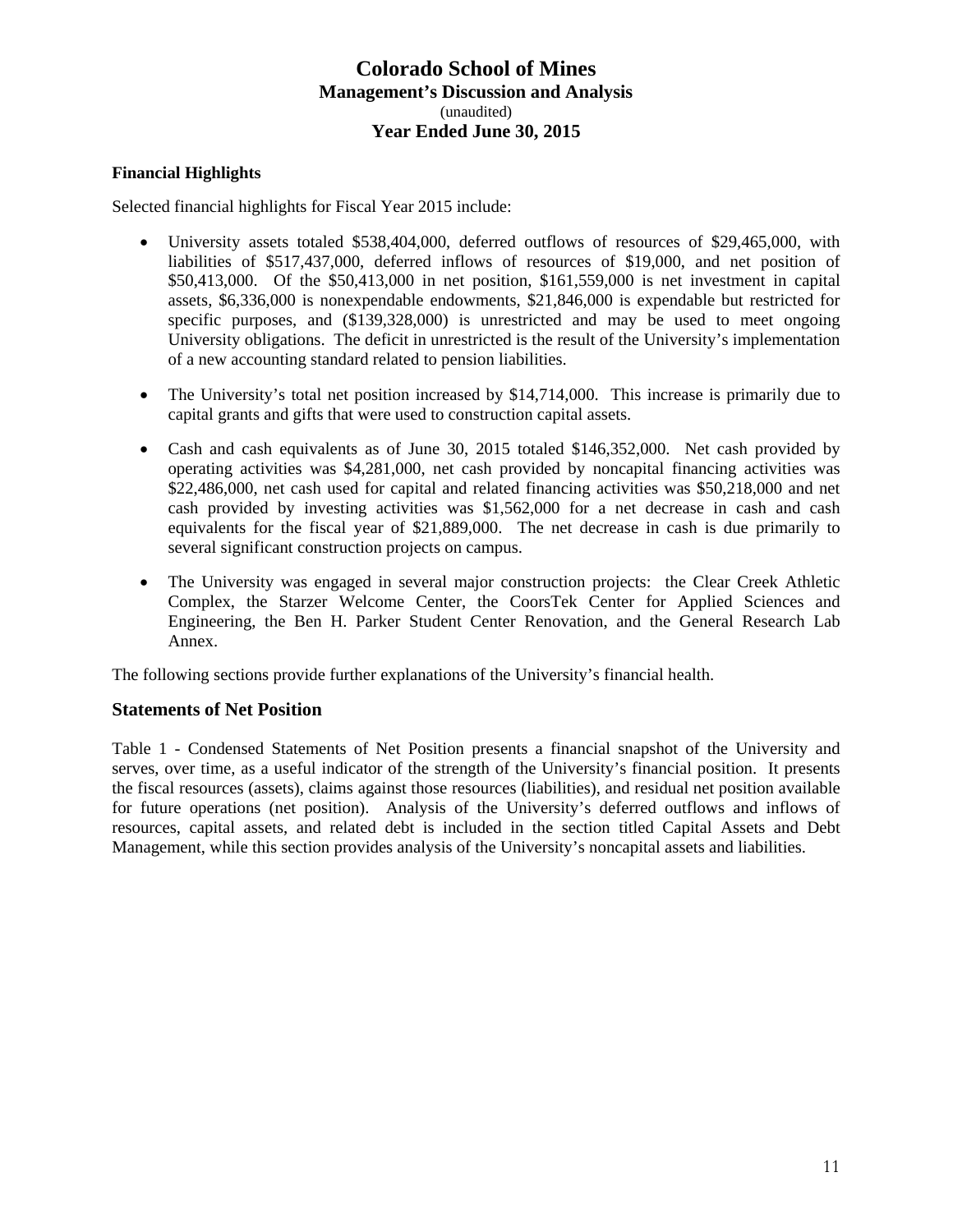## **Increase (Decrease) 2015 vs 2014 2014 vs 2013 2015 2014 2013 Amount Percent Amount Percent Assets**  Cash and Restricted Cash \$ 146,352 168,241 183,026 (21,889) (13.0%) \$ (14,785) (8.1%) Other Noncapital Assets 59,222 61,353 45,278 (2,131) (3.5) 16,075 35.5 Net Capital Assets 332,830 293,168 273,845 39,662 13.5 19,323 7.1 **Total Assets \$ 538,404 522,762 502,149 15,642 3.0% \$ 20,613 4.1% Deferred Outflows of Resources \$ 29,465 14,275 14,987 15,190 106.4% \$ (712) (4.8%) Liabilities**  Non-debt Liabilities \$ 307,527 46,330 43,832 261,197 563.8% \$ 2,498 5.7% Debt Liabilities 209,910 220,458 233,751 (10,548) (4.8) (13,293) (5.7) **Total Liabilities \$ 517,437 266,788 277,583 250,649 94.0% \$ (10,795) (3.9%) Deferred Inflows of Resources \$ 19 - - 19 100% - - Net Position**  Net Investment in Capital Assets \$ 161,559 133,694 124,877 27,865 20.8% \$ 8,817 7.1% Restricted: Nonexpendable Purposes 6,336 5,794 5,431 542 9.4 363 6.7 Expendable Purposes 21,846 25,773 20,165 (3,927) (15.2) 5,830 28.9 Unrestricted (139,328) 104,988 89,080 (244,316) (232.7) 15,686 17.6 **Total Net Position \$ 50,413 270,249 239,553 (219,836) (81.3%) \$ 30,696 12.8%**

#### **Table 1 - Condensed Statements of Net Position as of June 30, 2015, 2014, and 2013** *(all dollars in thousands)*

#### **Assets**

Cash and restricted cash comprise approximately 71.2 percent and 73.3 percent of the University's total noncapital assets as of June 30, 2015 and 2014, respectively. Restricted cash of \$39,139,000 and \$69,452,000, as of June 30, 2015 and 2014, respectively, primarily consists of unspent revenue bond proceeds that will be used for capital related activity as well as unspent gifts, grants, and contract revenues. Total cash and restricted cash decreased during the past two fiscal years as a result of continued spending on various capital projects. The Statements of Cash Flows provide additional information on where cash is received and how it is used by the University. The decrease in other noncapital assets from Fiscal Year 2014 to Fiscal Year 2015 is the result of improved collections on outstanding receivables and a decrease in the value of the University's investment due to a decline in market conditions. The increase in other noncapital assets from Fiscal Year 2013 to Fiscal Year 2014 is primarily due to investing \$13,760,000 of additional funds with the Foundation in order to maximize the return on certain of the University's resources that are not immediately needed, combined with \$4,351,000 of realized and unrealized investment income due to improved market conditions.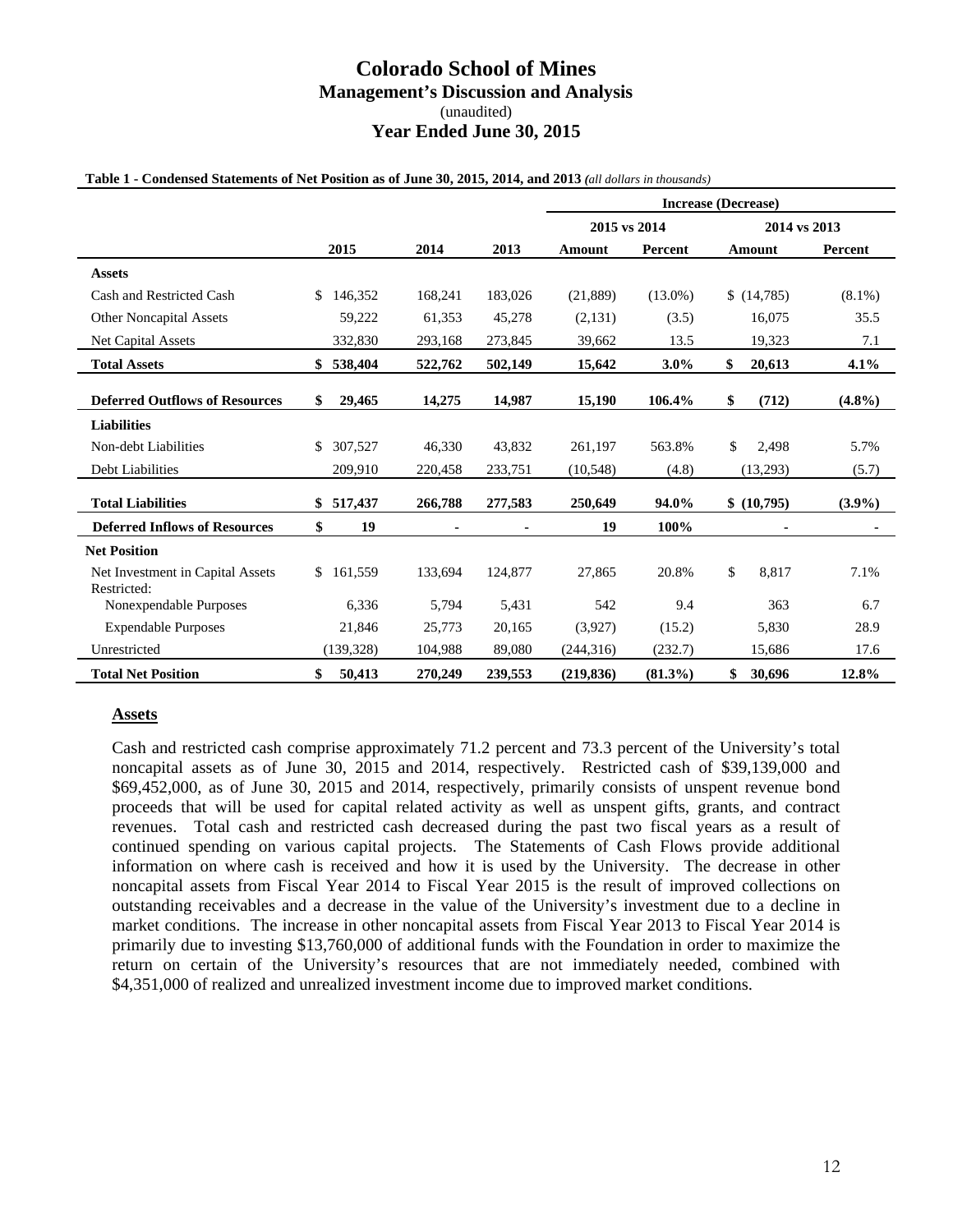#### **Non-Debt Liabilities**

The University's non-debt related liabilities totaling \$307,527,000 and \$46,330,000 as of June 30, 2015 and 2014, respectively, comprise 59.4 percent and 17.4 percent, respectively, of the total liabilities. The largest three categories of non-debt related liabilities as of June 30, 2015 are net pension liability, payables to vendors, and unearned revenue on sponsored projects. As a result of implementing Governmental Accounting Standards Board Statement No. 68, *Accounting and Financial Reporting for Pensions* (Statement No. 68), in Fiscal Year 2015, the University recorded as a liability, its proportionate share of the net pension liability of the cost-sharing multiple-employer defined benefit pension fund, administered by the Public Employees' Retirement Association (PERA), that the University contributes to on behalf of its employees. While the University is required to record this liability, the University is under no obligation to fund the liability, nor does the University have any ability to affect funding, benefit, or annual required contribution decisions of the plan. Those decisions are controlled by PERA and the State's General Assembly. See Note 12 of the accompanying financial statements for more information related to the net pension liability. Unearned sponsored project revenue represents amounts paid by grantors and contractors for which the University has not met all of the requirements for revenue recognition. These amounts will be recognized as revenue in future periods after all requirements have been satisfied. See Notes 6 and 7 for additional information.

The non-debt related liabilities also increased from 2014 to 2015 due to an increase in amounts due to vendors of \$4,400,000 related to the construction activity on campus. The increase in non-debt related liabilities from 2013 to 2014 was also due to an increase in amounts due to vendors of \$2,143,000 related to the construction activity on campus.

## **Net Position**

A portion of the University's net position has restrictions imposed by external parties, such as donors, or are invested in capital assets (property, plant, and equipment) and are therefore not immediately available to spend. To help understand these restrictions, the University's net position is shown in four categories.

- The largest category of net position relates to the University's net investment in capital assets. This consists of the University's capital assets less accumulated depreciation and related debt issued to fund the purchase or construction of those assets. This amount represents the University's investments in campus facilities and equipment that is necessary to carry out the teaching, research, and student centered mission of the University. The increases in each of the past three years reflect the University's commitment to improving the students' on campus experience through new and renovated student and academic facilities and various infrastructure improvements. Additional discussion on the University's capital activity is included in the Capital Assets and Debt Management section of this discussion and analysis.
- Net position restricted nonexpendable represents gift funds received from donors whereby the donor has specified the original principal be set aside for perpetual investment (endowment). The majority of the endowment assets benefiting the University are managed by the Foundation, which is a discretely presented component unit. See Note 1.
- Net position restricted expendable represents funds received for specific purposes, but for which the University is allowed to fully expend those funds in accordance with the purposes identified by the entity providing the funds. This includes spendable distributions and accumulated undistributed earnings from the University's endowments.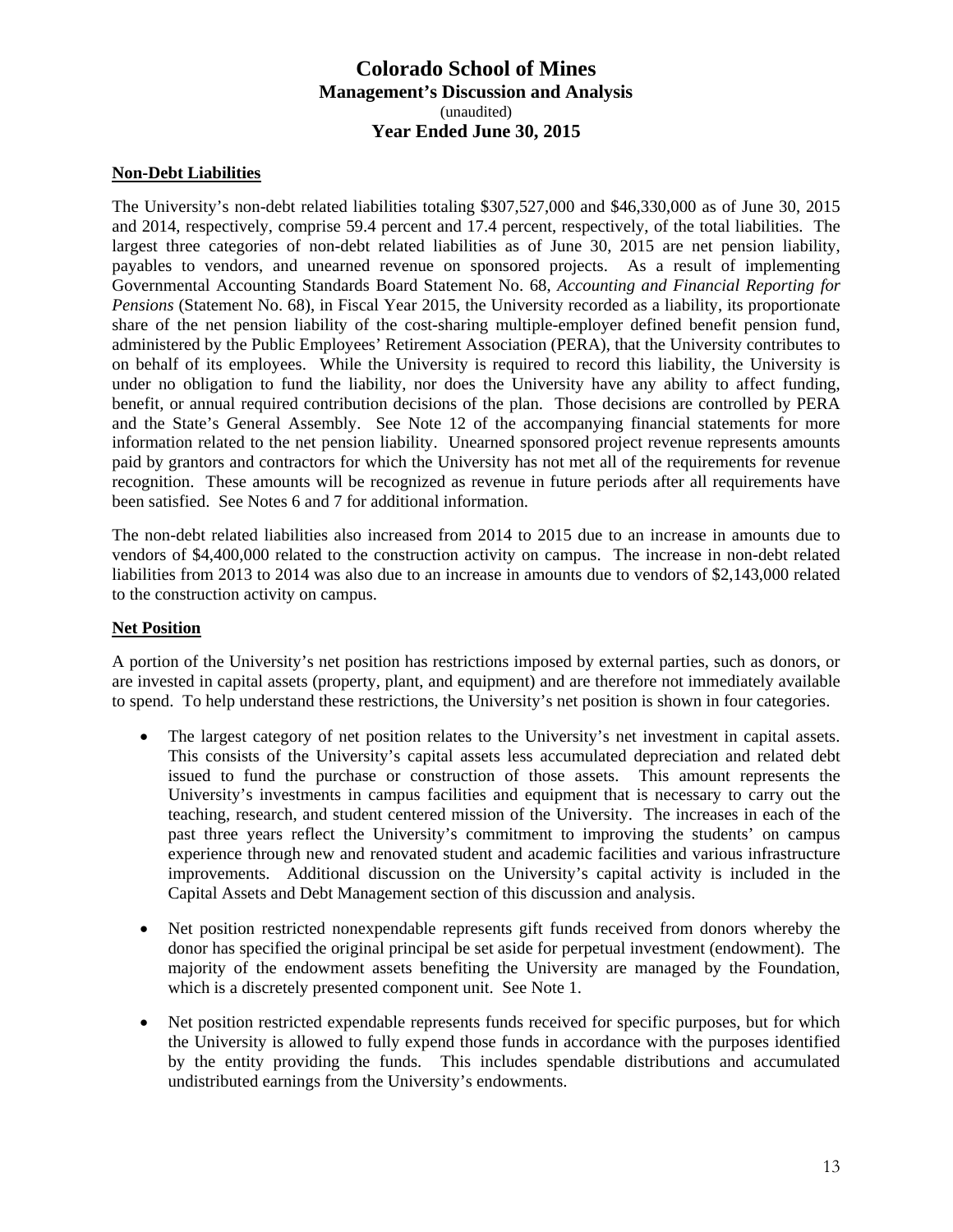Net position unrestricted represents the amount available for spending for any lawful purpose and are at the full discretion of management. In some instances, management or the Board has placed internal designations on the use of these funds. As discussed above, the decrease in unrestricted net position is a result of implementing a new accounting standard associated with pension liabilities. There is a significant impact on unrestricted net assets as a result of recording the pension liability and related expenses.

|                                                  | 6/30/15                      |
|--------------------------------------------------|------------------------------|
| Unrestricted Net Position with Pension Impact    | \$(139,328,000)              |
| Cumulative effect on Unrestricted Net Position   |                              |
| associated with the net pension liability        | 243,712,000                  |
| Unrestricted Net Position without Pension Impact | 104,384,000<br>$\mathcal{L}$ |

Because the University is not required, and has no plans, to fund the net pension liability, the unrestricted net position without the pension impact is used for budgetary and operational purposes.

#### **Statements of Revenues, Expenses and Changes in Net Position**

Table 2 - Condensed Statements of Revenues, Expenses and Changes in Net Position presents the financial activity of the University during the fiscal year. A key component of these statements is the differentiation between operating and nonoperating activities. Operating revenues, such as tuition and auxiliary enterprises, are earned primarily by providing services to the students and various constituencies of the University. Operating expenses are incurred to provide services, primarily instruction and research, or acquire goods necessary to carry out the mission of the University for which the University earns operating revenues. Nonoperating revenues are received when goods or services are not provided and include contributions, investment income, federal interest subsidies, and Pell grant revenue. Nonoperating expenses include interest on long term debt, bond issuance costs, and losses on disposals of assets.

|                                                                           |            |                          |                          |              | <b>Increase (Decrease)</b> |              |         |
|---------------------------------------------------------------------------|------------|--------------------------|--------------------------|--------------|----------------------------|--------------|---------|
|                                                                           |            |                          |                          | 2015 vs 2014 |                            | 2014 vs 2013 |         |
|                                                                           | 2015       | 2014                     | 2013                     | Amount       | Percent                    | Amount       | Percent |
| <b>Operating Revenues</b>                                                 | \$207,782  | 199,739                  | 190.660                  | 8,043        | 4.0%                       | \$.<br>9,079 | 4.8%    |
| <b>Operating Expenses</b>                                                 | 232,387    | 206,201                  | 192,733                  | 26,186       | 12.7                       | 13,468       | 7.0     |
| <b>Operating</b> (Loss)                                                   | (24,605)   | (6, 462)                 | (2,073)                  | (18, 143)    | 280.8                      | (4,389)      | (211.7) |
| Net Nonoperating Revenues                                                 | 19,802     | 18,443                   | 13,780                   | 1,359        | 7.4                        | 4,663        | 33.8    |
| <b>Income (Loss) Before Other Revenues</b>                                | (4,803)    | 11,981                   | 11,707                   | (16, 784)    | (140.1)                    | 274          | 2.3     |
| <b>Other Revenues</b>                                                     | 19,517     | 18,715                   | 10,490                   | 802          | 4.3                        | 8,225        | 78.4    |
| <b>Increase in Net Position</b>                                           | 14,714     | 30,696                   | 22,197                   | (15,982)     | (52.1)                     | 8,499        | 38.3    |
| Net Position, Beginning of Year<br>Adjustment for change in<br>accounting | 270,249    | 239,553                  | 217,356                  | 30,696       | 12.8                       | 22,197       | 10.2    |
| principle                                                                 | (234, 550) | $\overline{\phantom{a}}$ | $\overline{\phantom{a}}$ | (234, 550)   | 100                        |              |         |
| <b>Net Position, End of Year</b>                                          | \$50,413   | 270,249                  | 239,553                  | (219, 836)   | $(81.3\%)$                 | \$30,696     | 12.8%   |

**Table 2 - Condensed Statements of Revenues, Expenses and Changes in Net Position for Years Ended June 30, 2015, 2014, and 2013**  *(all dollars in thousands)*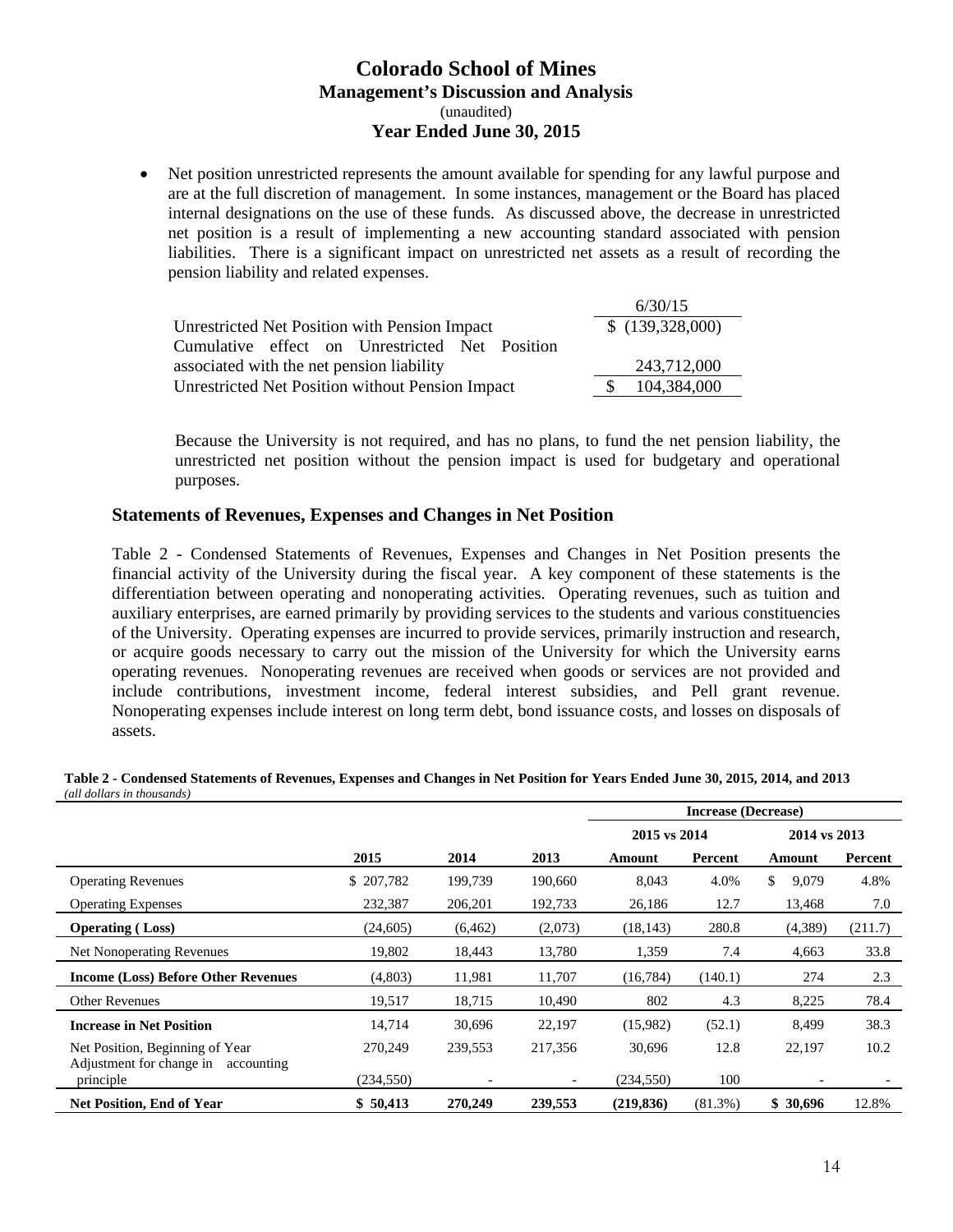Table 3 - Operating and Nonoperating Revenues for the Years Ended June 30, 2015, 2014, and 2013 provides gross operating and nonoperating (noncapital) revenues by major sources. As Table 3 shows, the University's total operating revenues increased 4.0 percent and 4.8 percent for Fiscal Years 2015 and 2014, respectively.

|--|

|                                    |           |         |         | <b>Increase (Decrease)</b> |         |              |         |
|------------------------------------|-----------|---------|---------|----------------------------|---------|--------------|---------|
|                                    |           |         |         | 2015 vs 2014               |         | 2014 vs 2013 |         |
|                                    | 2015      | 2014    | 2013    | Amount                     | Percent | Amount       | Percent |
| <b>Operating Revenues</b>          |           |         |         |                            |         |              |         |
| <b>Student Tuition and Fees</b>    | \$115,027 | 104,589 | 98,371  | 10,438                     | 10.0%   | \$<br>6,218  | 6.3%    |
| <b>Grants and Contracts</b>        | 55,998    | 60,601  | 59,689  | (4,603)                    | (7.6)   | 912          | 1.5     |
| Fee for Service                    | 12,475    | 11,636  | 10,938  | 839                        | 7.2     | 698          | 6.4     |
| <b>Auxiliary Enterprises, Net</b>  | 21,304    | 19,870  | 18,331  | 1,434                      | 7.2     | 1,539        | 8.4     |
| Other Operating                    | 2,978     | 3,043   | 3,331   | (65)                       | (2.1)   | (288)        | (8.6)   |
| <b>Total Operating Revenues</b>    | 207,782   | 199,739 | 190,660 | 8,043                      | 4.0     | 9,079        | 4.8     |
| <b>Nonoperating Revenues</b>       |           |         |         |                            |         |              |         |
| State appropriations               | 1,858     | 2,218   | 1,497   | (360)                      | (16.2)  | 721          | 48.2    |
| Gifts                              | 20,258    | 16,581  | 15,344  | 3,677                      | 22.2    | 1,237        | 8.1     |
| Investment Income, Net             | 890       | 5,914   | 1,828   | (5,024)                    | (85.0)  | 4,086        | 223.5   |
| <b>Federal Nonoperating</b>        | 4,367     | 4,240   | 4,184   | 127                        | 3.0     | 56           | 1.4     |
| Other Nonoperating, net            | 155       | 76      | 147     | 79                         | 103.9   | (71)         | (48.3)  |
| <b>Total Nonoperating Revenues</b> | 27,528    | 29,029  | 23,000  | (1,501)                    | (5.2)   | 6,029        | 26.2    |
| <b>Total Revenues (noncapital)</b> | \$235,310 | 228,768 | 213,660 | 6,542                      | 2.9%    | \$15,108     | 7.1%    |

The University has experienced increases in most sources of operating revenues for the past three years. The increase in student tuition and fees reflects a combination of increases in tuition rates and enrollment as shown in Tables 12 and 13.

Revenue from the University's research activities decreased by 7.6 percent and increased by 1.5 percent during Fiscal Years 2015 and 2014, respectively. The decrease in revenue for Fiscal Year 2015 is a direct result of the decrease in federal awards experienced by the University in Fiscal Year 2014. The decrease in awards in Fiscal Year 2014 was a result of the federal government shut down causing a delay in awards being issued. The University remains committed to increasing its focus and national role as a research institution. In Fiscal Year 2015, the University secured research awards of \$63,900,000 compared to \$53,700,000 in Fiscal Year 2014 and \$61,800,000 in Fiscal Year 2013. With the increase in awards for Fiscal Year 2015, the University expects to see a corresponding increase in revenue in Fiscal Year 2016. The University also anticipates continuing to see increases in funding from both Federal and private industry sources as additional resources are focused towards research. Revenue from the Federal Government represents approximately 61.6 percent and 58.4 percent of total grants and contracts revenue for Fiscal Years 2015 and 2014, respectively. These sources also benefit the University in that the grants generally allow for reimbursement of a portion of any related administrative and facility overhead costs. In Fiscal Years 2015 and 2014, the University received approximately \$11,682,000 and \$11,507,000, respectively, of such administrative and facility overhead costs reimbursements.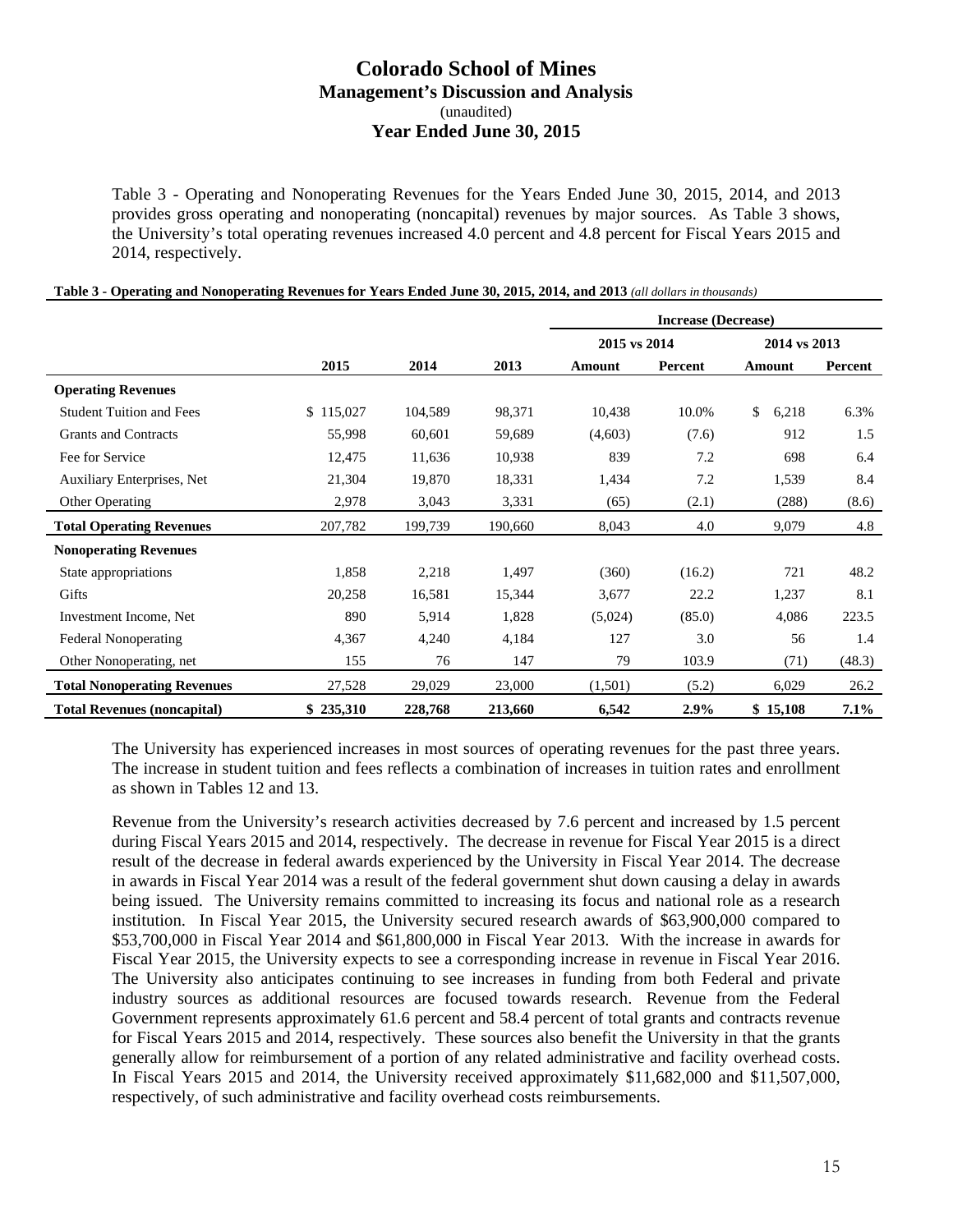The University receives funding from the State of Colorado in two ways; (1) fee for service contracts with the Department of Higher Education and (2) stipends to qualified undergraduate students used to pay a portion of tuition. Funding in Fiscal Years 2015 and 2014 related to fee for service contracts increased by \$839,000 and \$698,000, respectively. The level of funding received from the State for fee for service contracts is dependent on the State's budgetary process.

The anticipated funding related to student stipends is incorporated into the University's student tuition and fees rates. In Fiscal Years 2015, 2014, and 2013, the University applied \$6,194,000, \$5,177,000, and \$5,146,000, respectively, of stipends against student bills. The per credit hour stipend allotted per student approved by the State Legislature for Fiscal Year 2015 was \$75, \$64 for Fiscal Year 2014 and \$62 for Fiscal Year 2013. The number of stipend eligible hours students applied for during Fiscal Years 2015, 2014, and 2013 were 82,858.5, 80,956.5, and 83,003.75, respectively.

Gifts for noncapital purposes, received primarily from the University's Foundation, have increased in each of the past three years. This reflects a continued strong fundraising effort by the University's Foundation, including an active \$350 million fundraising campaign, and a need to draw on those funds to supplement funding from the State that varies each year based on the State's budget constraints.

Federal nonoperating revenues consist of interest subsidies received for taxable Build America Bonds (BAB) issued by the University in addition to financial aid received under the Pell program. The University received \$1,164,000, \$1,177,000, and \$1,223,000 in federal interest subsidies in Fiscal Years 2015, 2014, and 2013, respectively. The decrease in revenue experienced during the past two years is a direct result of the federal sequestration and legislation passed to reduce federal subsidies on BAB's by about 8 percent. Revenues from the Pell program for Fiscal Years 2015, 2014, and 2013 were \$3,203,000, \$3,064,000, and \$2,961,000, respectively.

Over the past three years, the University has experienced an overall positive investment income, although the current year is considerably lower than the prior year, due to unfavorable financial markets that impacted the fair market value of the University's investments held by the Foundation and amounts held by the State Treasurer. The University experienced unrealized gains (losses) in Fiscal Years 2015, 2014, and 2013 of (\$179,000), \$4,351,000, and \$1,647,000, respectively. The realized investment income was \$1,884,000, \$2,205,000, and \$1,721,000, respectively, for this same periods.

The programmatic and natural classification uses of University resources are displayed in Table 4 **-** Operating Expenses by Function and Natural Classification.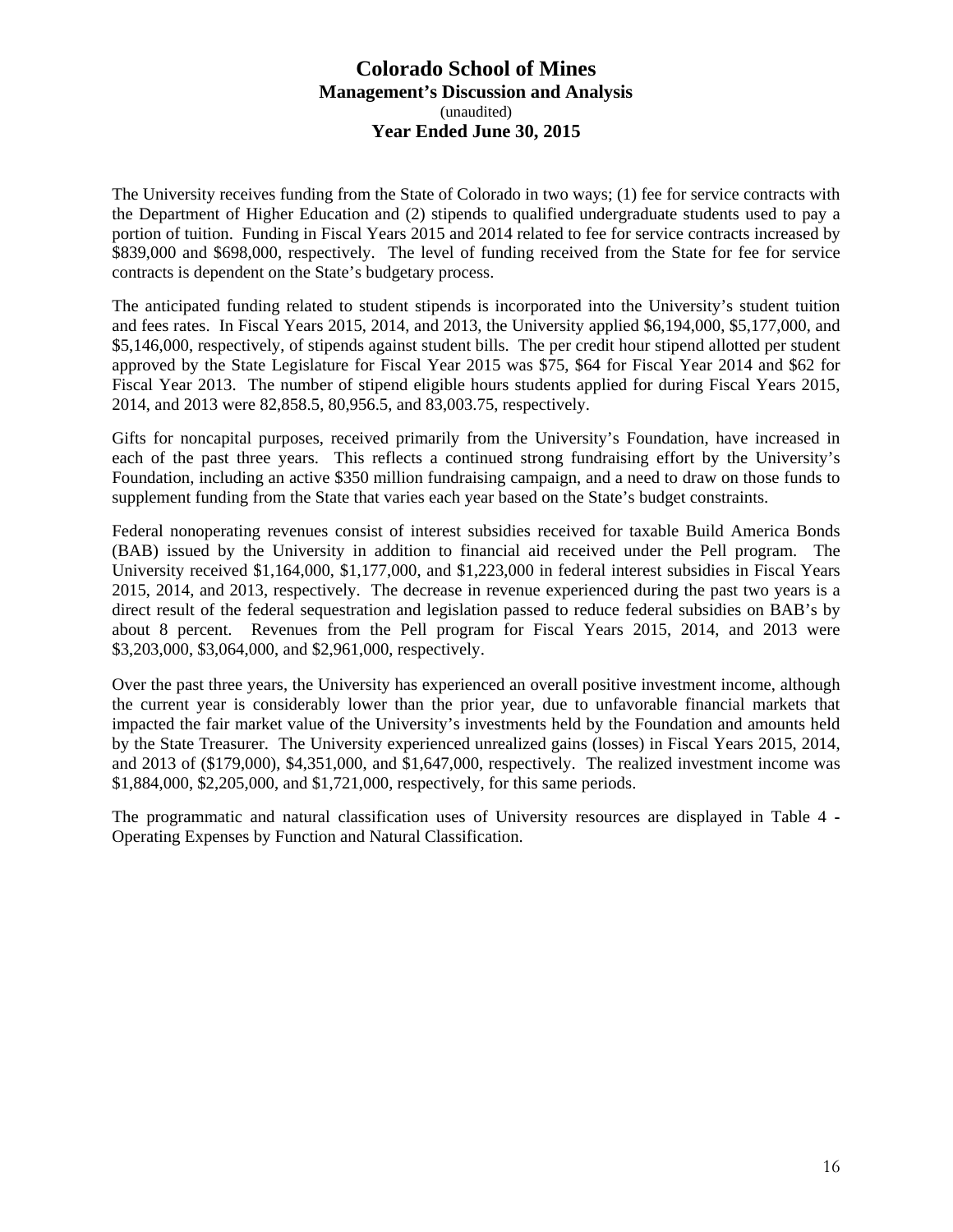**Table 4 - Operating Expenses by Function and Natural Classifications for Years Ended June 30, 2015, 2014, and 2013** *(all dollars in thousands)*

|                                    |               |         |         | <b>Increase (Decrease)</b> |         |               |         |
|------------------------------------|---------------|---------|---------|----------------------------|---------|---------------|---------|
|                                    |               |         |         | 2015 vs 2014               |         | 2014 vs 2013  |         |
|                                    | 2015          | 2014    | 2013    | Amount                     | Percent | <b>Amount</b> | Percent |
| <b>By Functional Expense</b>       |               |         |         |                            |         |               |         |
| <b>Education and General</b>       |               |         |         |                            |         |               |         |
| Instruction                        | \$<br>73,685  | 64,595  | 58,876  | 9,090                      | 14.1%   | \$<br>5,719   | 9.7%    |
| Research                           | 46,898        | 46,691  | 45,071  | 207                        | 0.4     | 1,620         | 3.6     |
| <b>Public Service</b>              | 448           | 165     | 115     | 283                        | 171.5   | 50            | 43.5    |
| Academic Support                   | 18,935        | 16,058  | 14,458  | 2,877                      | 17.9    | 1,600         | 11.1    |
| <b>Student Services</b>            | 7,309         | 6,044   | 5,804   | 1,265                      | 20.9    | 240           | 4.1     |
| <b>Institutional Support</b>       | 18,240        | 15,555  | 13,384  | 2,685                      | 17.3    | 2,171         | 16.2    |
| Operation and Maintenance of Plant | 22,720        | 16,969  | 18,531  | 5,751                      | 33.9    | (1,562)       | (8.4)   |
| Scholarships and Fellowships       | 1,484         | 1,221   | 1,021   | 263                        | 21.5    | 200           | (19.6)  |
| <b>Total Education and General</b> | 189,719       | 167,298 | 157,260 | 22,446                     | 13.4    | 10,038        | 6.4     |
| <b>Auxiliary Enterprises</b>       | 25,866        | 22,690  | 20,977  | 3,176                      | 14.0    | 1,713         | 8.2     |
| Depreciation and amortization      | 16,778        | 16,213  | 14,496  | 565                        | 3.5     | 1,717         | 11.8    |
| <b>Total Operating Expenses</b>    | \$232,363     | 206,201 | 192,733 | 26,187                     | 12.7%   | \$13,468      | 7.0%    |
| <b>By Natural Classification</b>   |               |         |         |                            |         |               |         |
| Salaries and Benefits              | \$<br>152,017 | 131,712 | 125,283 | 20,305                     | 15.4%   | \$<br>6,429   | 5.1%    |
| <b>Operating Expenses</b>          | 63,568        | 58,276  | 52,954  | 5,292                      | 9.1     | 5,322         | 10.1    |
| Depreciation                       | 16,778        | 16,213  | 14,496  | 565                        | 3.5     | 1,717         | 11.8    |
| <b>Total Operating Expenses</b>    | \$232,363     | 206,201 | 192,733 | 26,162                     | 12.7%   | \$13,468      | 7.0%    |

Operating expenses increased overall by 12.7 percent from Fiscal Year 2014 to 2015 and by 7.0 percent from Fiscal Year 2013 to 2014. The increases in the past two years are attributed to the following:

- Increases in salaries and benefits supporting the teaching and research missions of the University. The salary increases results from a combination of raises given to existing faculty and staff and the hiring of new faculty and staff to address the demands of increased student enrollment. The increase in benefits is a result of higher costs associated with the University provided health and retirement benefits. In addition, for Fiscal Year 2015, the University recorded an additional \$9,162,000 of pension related expenses related to the implementation of Statement No. 68. These increases impact most of the functional expense categories;
- Increases in general operating costs, including non-capitalized campus facility improvements and the purchase of non-capitalized equipment, student health insurance costs, international travel, and utilities;
- Increase in financial aid awarded to students in the form of scholarships, tuition assistance, and fellowships. The amounts shown for scholarships and fellowships do not reflect the actual resources dedicated to student aid. The majority of the University's financial aid resources are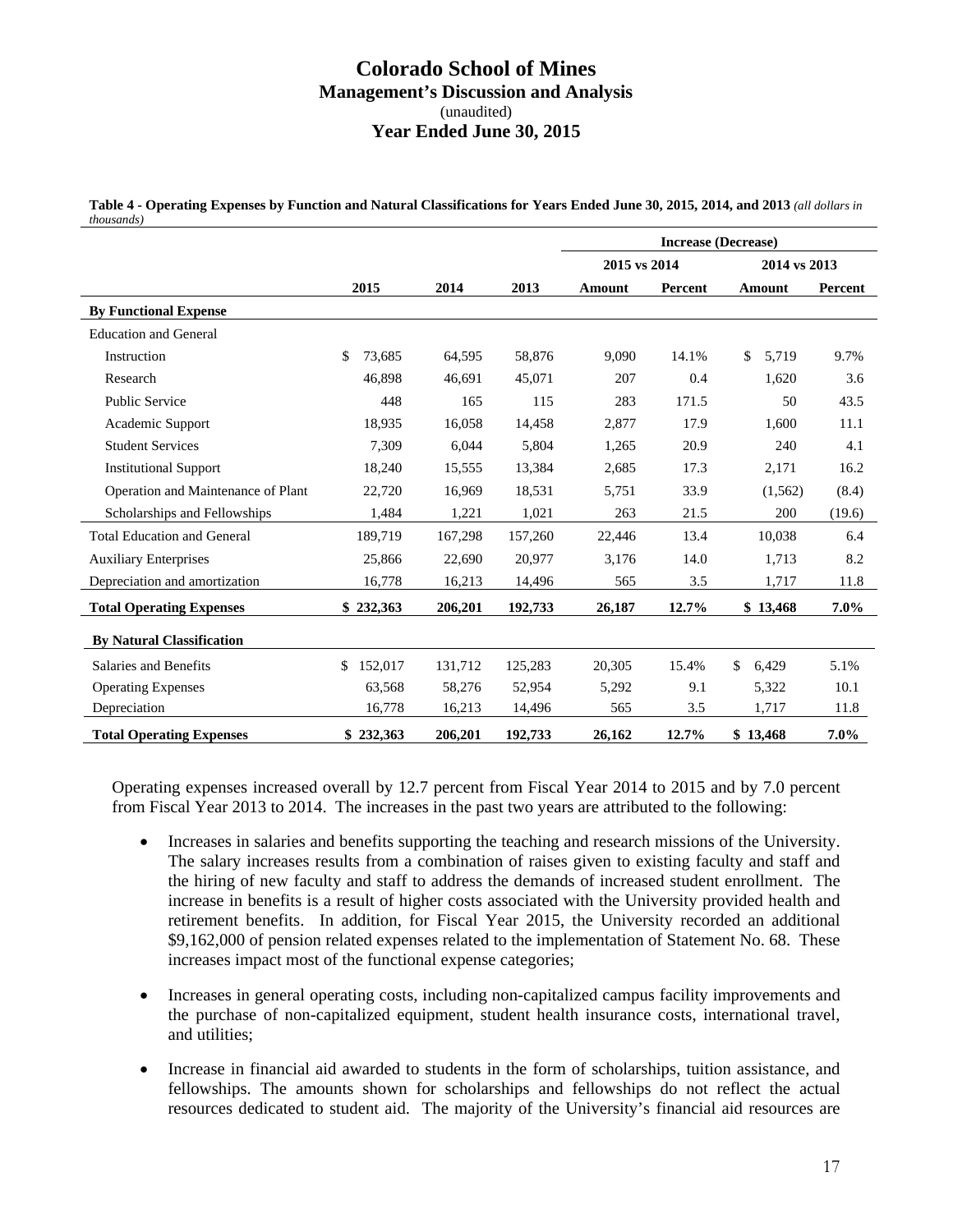being applied to the students' accounts and are netted against tuition and fee revenue as scholarship allowance. The University's scholarship allowance was \$25,952,000, \$23,335,000, and \$21,082,000, in Fiscal Years 2015, 2014, and 2013, respectively; and

 Increase in auxiliary enterprise operating expenses associated with student facilities and services as enrollment continues to increase and new facilities are brought into service.

## **Capital Assets and Debt Management**

As indicated in Table 6 **-** Capital Asset Categories, the University's capital assets consist of land, construction in progress, land improvements, buildings and improvements, software, equipment, library materials, and intangible assets with a gross book value of \$526,276,000, \$471,217,000, and \$437,319,000 at June 30, 2015, 2014 and 2013, respectively. Accumulated depreciation on depreciable assets totaled \$193,445,000, \$178,049,000, and \$163,474,000, respectively. The University continues to invest in academic and auxiliary facilities to enhance the educational and campus experience for students. During the construction of a project, costs are accumulated in construction in progress. Upon completion of the project, the costs are moved out of construction in progress into the appropriate asset classification.

|                                 |             |         |         | <b>Increase (Decrease)</b> |              |                          |         |
|---------------------------------|-------------|---------|---------|----------------------------|--------------|--------------------------|---------|
|                                 |             |         |         | 2015 vs 2014               |              | 2014 vs 2013             |         |
|                                 | 2015        | 2014    | 2013    | Amount                     | Percent      | Amount                   | Percent |
| Land                            | \$<br>7,652 | 7,652   | 7,471   | $\overline{\phantom{a}}$   | $0.0\%$      | \$<br>181                | 2.4%    |
| <b>Construction in Progress</b> | 45,352      | 31,943  | 6,725   | 13,409                     | 42.0         | 25,218                   | 375.0   |
| Land Improvements               | 19,918      | 19,918  | 18,900  | $\overline{\phantom{a}}$   | $\mathbf{0}$ | 1,018                    | 5.4     |
| Buildings & Improvements        | 373,618     | 336,698 | 335,100 | 36,920                     | 11.0         | 1,598                    | 0.5     |
| Software                        | 1,803       | 1,742   | 1,656   | 61                         | 3.5          | 86                       | 5.2     |
| Equipment                       | 65,191      | 60.668  | 54,536  | 4,523                      | 7.5          | 6,132                    | 11.2    |
| Library materials               | 12,142      | 11,996  | 12,331  | 146                        | 1.2          | (335)                    | (2.7)   |
| Intangible                      | 600         | 600     | 600     | $\overline{\phantom{a}}$   | 0.0          | $\overline{\phantom{a}}$ | 0.0     |
| <b>Total Capital Assets</b>     | \$526,276   | 471,217 | 437,319 | 55,059                     | 11.7%        | \$33,898                 | 7.8%    |

|  |  |  |  | Table 6 - Capital Asset Categories (before depreciation) as of June 30, 2015, 2014, and 2013 (all dollars in thousands) |
|--|--|--|--|-------------------------------------------------------------------------------------------------------------------------|
|  |  |  |  |                                                                                                                         |

During the past three years, the University has completed or began construction on the following capital projects:

Completed Projects

- Marquez Hall. This is a \$36,000,000 project financed through \$25,000,000 in private contributions and \$11,000,000 in bond funds financed by student academic facility fees. The building is the home of the University's Petroleum Engineering program as well as general classrooms, labs, and faculty and administrative offices.
- W. Lloyd Wright Student Wellness Center. This is a \$3,200,000 bond funded project that replaced the University's aging student health center. The bonds will be repaid from student health fees.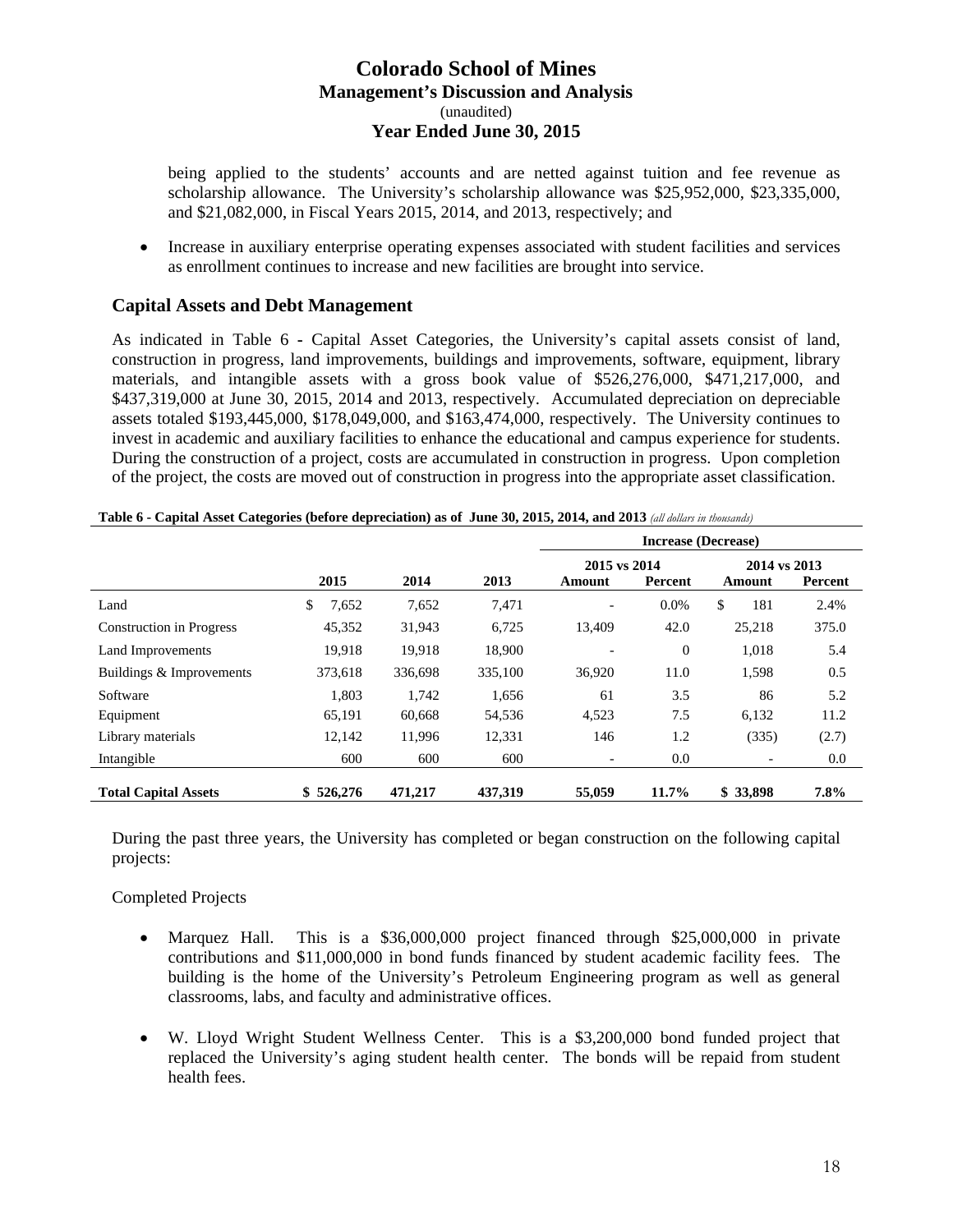Elm Street Residence and Dining Hall. This is a 209 bed residence hall and 600 seat student dining facility. This is a \$34,000,000 bond funded project that will be repaid by revenues generated by the University's housing and dining operations. The new residence hall was placed in service in September 2014 and the dining hall was placed in service in January 2015.

#### Active Projects

- Welcome Center. This will be the new headquarters of the Foundation, the Colorado School of Mines Alumni Association, and the University's Admissions Office. The \$11,268,000 project is funded from a combination of donations, debt financing, and University cash resources. The debt issued to fund a portion of the project will be repaid from rent received from the Foundation. The University broke ground on the project in September 2014 and it is anticipated to be placed into service in October 2015.
- Clear Creek Athletic Complex. This \$25,256,000 project will construct and equip the Harold and Patricia Korrel Athletic Center, a contemporary football stadium including coaches' offices, locker rooms, training facilities and meeting rooms for more than 200 football and track and field athletes. The Center will also house offices, event facilities, and functional space for club sports and intramurals. The Complex also includes the new Marv Kay football stadium along with a new soccer building with locker and restroom facilities, conference rooms, and a press box.
- Ben H Parker Student Center Renovation. The Student Center renovation is a \$11,520,000 project designed to:
	- o Provide students with updated study space, expanded bookstore, and new casual dining options;
	- o Consolidate student related services to provide a one stop service for class registration, financial aid and bursar operations; and
	- o Complete needed mechanical, electrical, and exterior improvements.
- The CoorsTek Center for Applied Sciences and Engineering. The University is in the planning and design phase for a new academic and research building that will bring together interdisciplinary instructors and researchers in biotechnology, materials characterization and nuclear engineering. This new building will also serve as the new home for the University's Physics program and the College for Applied Science and Engineering. Funded through a significant donation, State funding, as well as University funds, the CoorsTek Center for Applied Science and Engineering, a \$53,000,000 building, will break ground in Fiscal Year 2016 and is anticipated to be put into service in Fiscal Year 2018.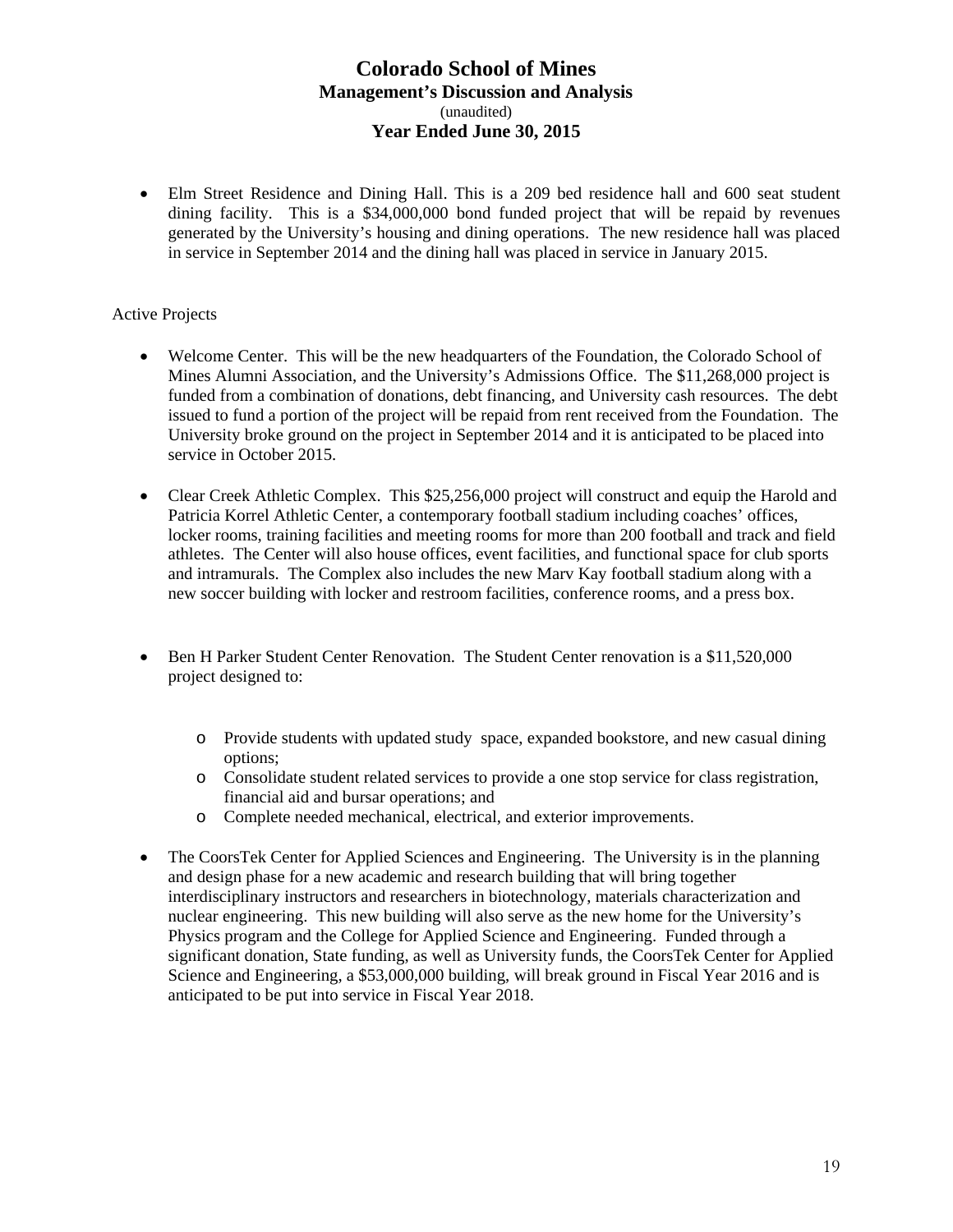A list of the larger on-going capital projects is detailed in Table 7 – Current Capital Construction Projects. Further detail regarding capital asset activity can be found in Note 4.

**Table 7 – Current Capital Construction Projects** *(in thousands)*

| <b>Table <math>t -</math>Current Capital Construction I rojects</b> ( <i>in mousunus</i> ) |                               |               |  |  |  |  |
|--------------------------------------------------------------------------------------------|-------------------------------|---------------|--|--|--|--|
| <b>Project Description</b>                                                                 | <b>Financing Sources</b>      | <b>Budget</b> |  |  |  |  |
| The CoorsTek Center for Applied                                                            | Gifts, Campus cash resources, |               |  |  |  |  |
| Sciences and Engineering                                                                   | State appropriation           | \$52,727      |  |  |  |  |
|                                                                                            | Gifts, bond proceeds, Campus  |               |  |  |  |  |
| Clear Creek Athletic Complex                                                               | cash resources                | 25,256        |  |  |  |  |
|                                                                                            | Campus cash resources, state  |               |  |  |  |  |
| <b>Heating Plant Renovation</b>                                                            | appropriation                 | 13,129        |  |  |  |  |
|                                                                                            | Foundation, Campus cash       |               |  |  |  |  |
| <b>Starzer Welcome Center</b>                                                              | resources                     | 11,268        |  |  |  |  |
| <b>Ben H Parker Student Center Renovation</b>                                              | Bond proceeds                 | 8,200         |  |  |  |  |
| <b>General Research Lab Annex</b>                                                          | Campus cash resources         | 7,800         |  |  |  |  |
| <b>Edgar Mine Renovation</b>                                                               | Gifts                         | 1,000         |  |  |  |  |
| 11 <sup>th</sup> Street Parking Lot                                                        | Campus cash resources         | 900           |  |  |  |  |

In addition to operating and nonoperating revenues, the University received capital revenues in the amount shown in Table 8 – Capital Revenues. The increase in capital appropriations and contributions from the State over the prior year is primarily related to the upcoming construction of the the CoorsTek Center for Applied Sciences and Engineering. The State appropriated \$14,600,000 towards this new building. The increase in capital gifts of \$9,495,000 over the prior year is primarily related to the construction of the Clear Creek Athletic Complex, the Starzer Welcome Center, and the retirement of bonds associated with the construction of Marquez Hall. The majority of capital grants and gifts received in Fiscal Years 2014 and 2013 are attributed to the construction of the Clear Creek Athletic Complex.

| Table 8 – Capital Revenues for the Years Ended June 30, 2015, 2014, and 2013 (all dollars in thousands) |
|---------------------------------------------------------------------------------------------------------|
|---------------------------------------------------------------------------------------------------------|

|                                                            |          |       |       | <b>Increase (Decrease)</b> |         |                        |             |
|------------------------------------------------------------|----------|-------|-------|----------------------------|---------|------------------------|-------------|
| <b>Revenue Classification</b>                              | 2015     | 2014  | 2013  | 2014 vs 2013<br>Amount     | Percent | 2014 vs 2013<br>Amount | Percent     |
| Capital appropriations and<br>contributions from the State | 1,760    | ۰     | 454   | l.760                      | 100.0%  | \$ (454)               | $(100.0\%)$ |
| Capital grants and gifts                                   | 13,827   | 4,332 | 2.702 | 9,495                      | 219.2   | 1,630                  | 60.3        |
| Academic facility fee                                      | 3,274    | 3,153 | 3,124 | 121                        | 3.8     | 29                     | 1.0         |
| <b>Total Capital Revenues</b>                              | \$18,861 | 7,485 | 6,280 | 11,376                     | 152.0%  | \$1,205                | 19.2%       |

Table 9 – Deferred Outflows/Inflows of Resources details the types and amounts of such activity. In accordance with accounting standards, the University is required to separately disclose the change in the fair market value of the interest rate swap in the Statement of Net Position in sections labeled Deferred Outflows of Resources or Deferred Inflows of Resources, depending on the change in the fair market value. As of June 30, 2015, 2014, and 2013, the outstanding swap had a fair market value of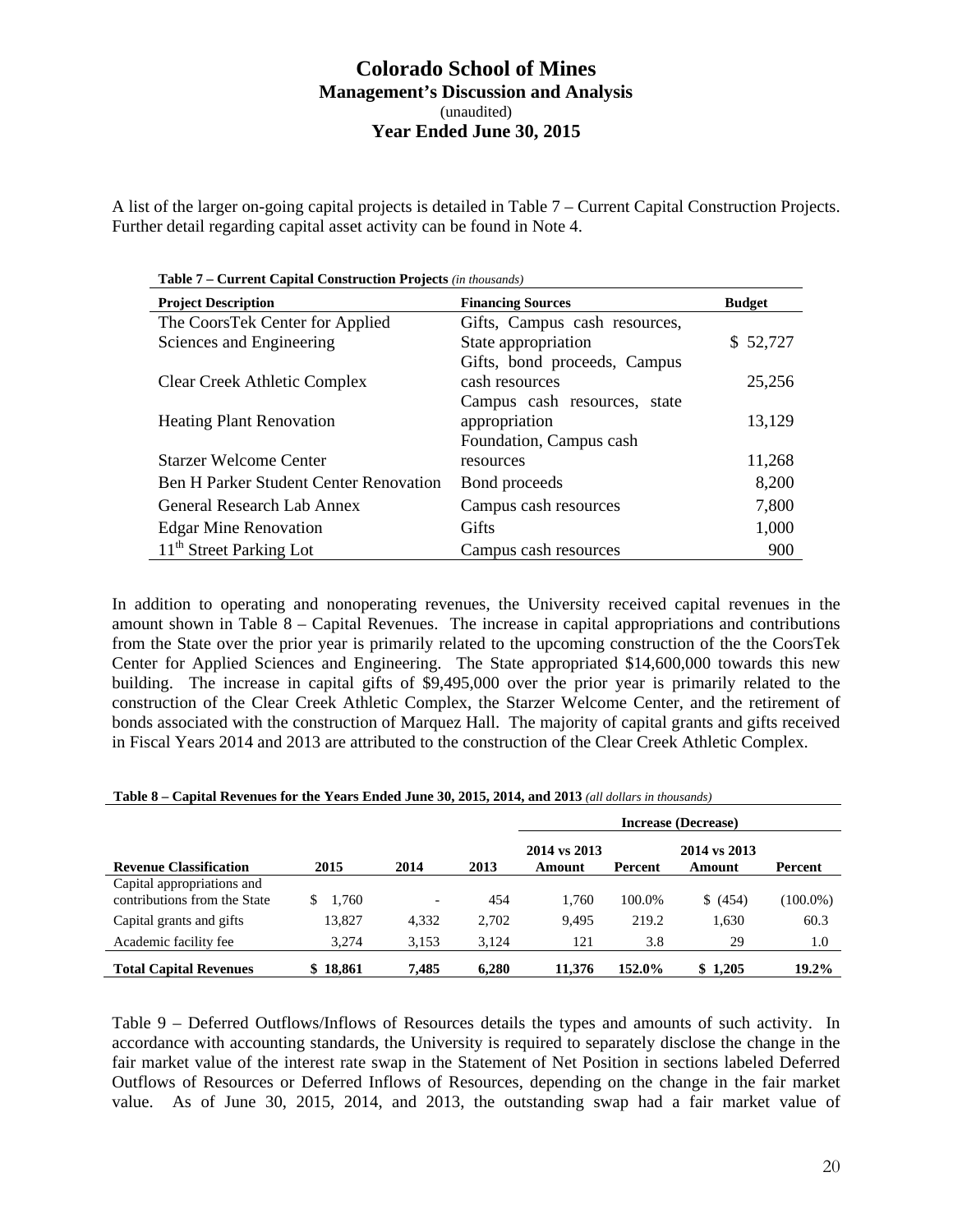(\$9,515,000), (\$8,566,000), and (\$8,334,000), respectively. The change in fair market value of the interest rate swap as of June 30, 2015 and 2014 resulted in \$1,170,000 and \$446,000, respectively, being recorded as a deferred outflow of resources in the Statement of Net Position.

| Table 9 – Deferred Outflows/Inflows of Resources at June 30, 2015, 2014, and 2013 (all dollars in thousands) |
|--------------------------------------------------------------------------------------------------------------|
|--------------------------------------------------------------------------------------------------------------|

|                                             |    |          |        |                          | <b>Increase (Decrease)</b> |             |                        |           |
|---------------------------------------------|----|----------|--------|--------------------------|----------------------------|-------------|------------------------|-----------|
| <b>Type</b>                                 |    | 2015     | 2014   | 2013                     | 2015 vs 2014<br>Amount     | Percent     | 2014 vs 2013<br>Amount | Percent   |
| Loss on bond refunding                      |    | \$12,517 | 13,278 | 14.436                   | (761)                      | $(5.7\%)$   | \$(1,158)              | $(8.0\%)$ |
| Components of pension liability             |    | 14,781   |        | $\overline{\phantom{a}}$ | 14,781                     | 100         |                        |           |
| <b>SWAP</b> valuation                       |    | 2.167    | 997    | 551                      | 1.170                      | 117.4       | 446                    | 81.0      |
| <b>Total Deferred Outflows of Resources</b> |    | \$29.465 | 14,275 | 14.987                   | 15.190                     | $(106.4\%)$ | \$(712)                | $(4.8\%)$ |
| Pension liability                           |    | 19       |        | $\overline{\phantom{a}}$ | 19                         | 100%        |                        |           |
| <b>Total Deferred Inflows or Resources</b>  | JD | 19       |        | ۰                        | 19                         | 100%        | $\blacksquare$         |           |

With the implementation of Governmental Accounting Standards Board Statement No. 65, *Items Previously Reported as Assets and Liabilities,* in Fiscal Year 2013, the unamortized balance of loss on bond refunding is required to be reported as a deferred outflow of resources. This deferred outflow of resources is amortized to interest expense over the life the associated bond issuance.

With the implementation of Statement No. 68, certain amounts associated with recording the University's proportionate share of the net pension liability are required to be reported as either a deferred outflow or deferred inflow of University resources. These deferred outflows or inflows of resources are amortized to expense over a period of years depending on the specific type. See Note 12 for additional information.

The University's long-term obligations, as shown in Table 10 – Long-Term Debt Categories, are comprised principally of various revenue bonds issued to finance construction of the capital assets discussed above. As of June 30, 2015, 2014, and 2013, bonds and leases payable of \$200,395,000, \$211,892,000, and \$225,417,000, respectively, were outstanding.

|                             |                          |                          |         |                          |                          | <b>Increase (Decrease)</b> |           |
|-----------------------------|--------------------------|--------------------------|---------|--------------------------|--------------------------|----------------------------|-----------|
| <b>Debt Type</b>            | 2015                     | 2014                     | 2013    | 2015 vs 2014<br>Amount   | Percent                  | 2014 vs 2013<br>Amount     | Percent   |
| Revenue bonds               | \$200,395                | \$211,892                | 225,385 | (11, 497)                | $(5.4\%)$                | \$(13, 493)                | $(6.0\%)$ |
| Capital leases              | $\overline{\phantom{a}}$ | $\overline{\phantom{a}}$ | 32      | $\overline{\phantom{a}}$ | $\overline{\phantom{0}}$ | (32)                       | (100.0)   |
| <b>Total Long-Term Debt</b> | \$200.395                | \$211.892                | 225,417 | (11.497)                 | $(6.0\%)$                | \$(13.525)                 | $(6.0\%)$ |

**Table 10 – Long-Term Debt Categories at June 30, 2015, 2014, and 2013** *(all dollars in thousands)*

During Fiscal Year 2015, in addition to the normal debt service payments, the University paid \$4,790,000 to retire the Series 2009D bonds and paid \$270,000 in additional principal payments related to the Refunding and Improvement Series 2004 bonds.

During Fiscal Year 2014, in addition to the normal debt service payments, the University placed in escrow \$9,299,000 to in-substance defease \$8,040,000 of the Refunding and Improvement Series 2009A bonds.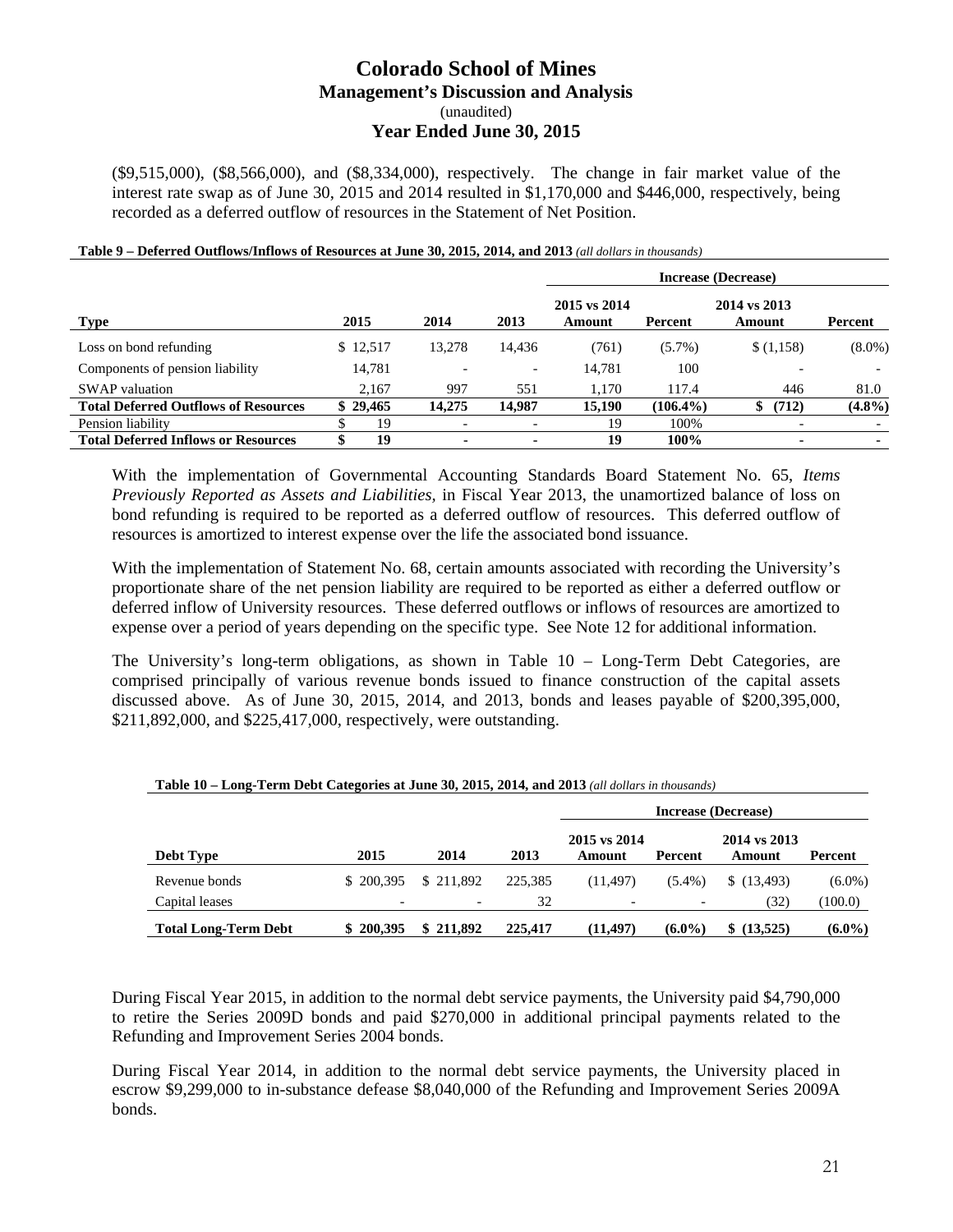Three of the University's outstanding bond issues qualify as Build America Bonds (BAB). As qualified BAB, the University expects to receive a cash subsidy payment from the United States Treasury, referred to as Federal Direct Payments, equal to a percentage of the interest payable on the bonds on or around each interest payment date.

## **Factors Impacting Future Periods**

The University's ability to maintain and improve the quality of academic programs, undertake new strategic initiatives, and meet its core mission and ongoing operational needs is impacted by many factors, principally by: student enrollment and the resulting tuition and fees revenue, research volume, the level of state support, and the University's largest expense, compensation costs.

Fiscal Year 2016 will bring an increase in financial support from the State due to the State's positive operating budget position. Given the future financial position of the State is unknown, the University is projecting a flat or a decline in State funding beginning in Fiscal Year 2017. The University is also experiencing a softening of our revenue base as tuition increases are moderating and pursuant to strategic intent, undergraduate enrollment is remaining level. This will impact the University's ability to manage the delicate balance of needing to make strategic and critical investments in programs and operations while minimizing the impact on students and tuition.

State funding in the form of student stipends and the fee for service contract will increase 10 percent in Fiscal Year 2016 compared to an 11 percent increase in Fiscal Year 2015 and 4.5 percent increase in Fiscal Year 2014 as shown in Table 11 **-** State Operating Support.

|                    |                        | <b>Rapic 11 – State Operating Support</b> (an abusing in mousumas) |                                                                                    |
|--------------------|------------------------|--------------------------------------------------------------------|------------------------------------------------------------------------------------|
| <b>Fiscal Year</b> | <b>State Support</b> * | <b>Total Operating</b><br><b>Revenues</b>                          | % of Total State Operating<br><b>Support to Total</b><br><b>Operating Revenues</b> |
| $2016**$           | \$ 20,547              | 243,042                                                            | 9.2%                                                                               |
| 2015               | 18,669                 | 208,100                                                            | 9.0                                                                                |
| 2014               | 16,813                 | 199,739                                                            | 8.4                                                                                |
| 2013               | 16.084                 | 190,660                                                            | 8.4                                                                                |

**Table 11 – State Operating Support** *(all dollars in thousands)*

\*State support includes student stipends and a fee for service contract funded from the College Opportunity Fund.

\*\*Fiscal Year 2015 Amount of State Support is based on amounts included in the State's Long Appropriation Act (Long Bill). Total Operating Revenues is based on the University's Fiscal Year 2016 projected revenues.

To offset increases in operating costs, the University increased resident undergraduate tuition rates and non-resident undergraduate tuition rates in Fiscal Year 2016 by 2.9 percent and 3.9 percent, respectively and room and board an average of 3.77 percent. Table 12 **-** Full Time Tuition and Room and Board Charges per Year, provides a trend of tuition and room and board charges for the past four academic years.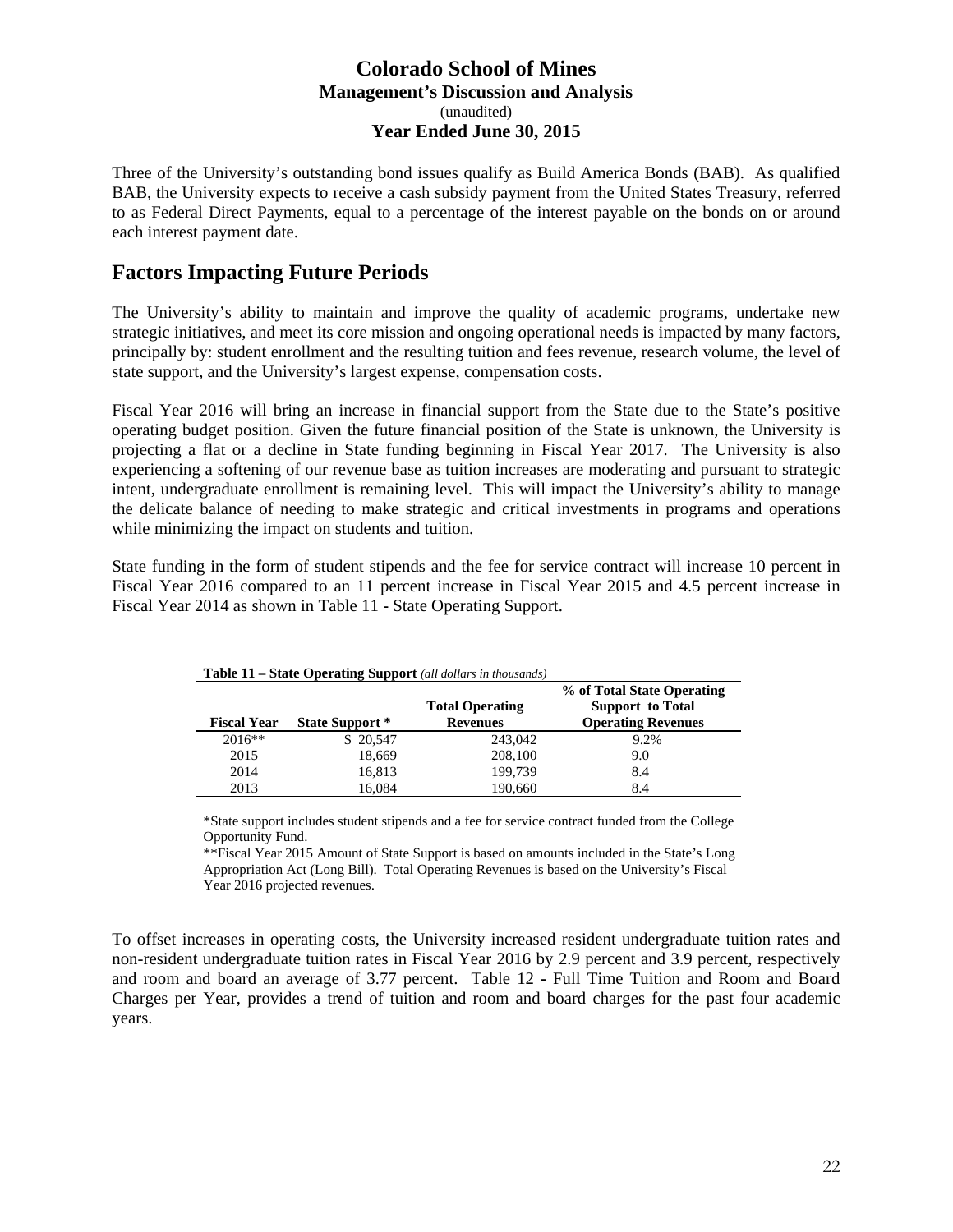|                  | <b>Annual Full-time Undergraduate</b><br><b>Tuition Rates</b> |                      |               | <b>Annual Room and Board (avg.)</b> |                  |
|------------------|---------------------------------------------------------------|----------------------|---------------|-------------------------------------|------------------|
| Academic<br>Year | Residents*                                                    | <b>Non-residents</b> | <b>Double</b> | <b>Single</b>                       | <b>Meal Plan</b> |
| 2016             | \$17.475                                                      | 32,700               | 5,362         | 6,668                               | 5,236            |
| 2015             | 17,040                                                        | 31,470               | 5,106         | 6,350                               | 4,986            |
| 2014             | 16,320                                                        | 30,330               | 4.910         | 6,106                               | 4,818            |
| 2013             | 15,450                                                        | 28,620               | 4.720         | 5,870                               | 4,632            |

## **Table 12 - Full Time Tuition and Room and Board Charges per Year**

\* Resident students can utilize the student stipend to cover a portion of the tuition

Tuition rates combined with enrollment changes have a significant impact on the University's ability to provide the quality of education expected by our students. Table 13 **-** Fall Enrollment Trends presents undergraduate, graduate, and combined enrollments for each of the last three academic years.

|          | <b>Undergraduate Students</b> |           |              | <b>Graduate Students</b> |           |       |                  | Total     |       |
|----------|-------------------------------|-----------|--------------|--------------------------|-----------|-------|------------------|-----------|-------|
| Academic |                               | Non-      |              |                          | Non-      |       |                  | Non-      |       |
| Year     | <b>Residents</b>              | residents | <b>Total</b> | <b>Residents</b>         | residents | Total | <b>Residents</b> | residents | Total |
| 2015     | 2.947                         | .713      | 4.660        | 465                      | 404       | 869   | 3.412            | 2,117     | 5,529 |
| 2014     | 2,896                         | 1.585     | 4.481        | 483                      | 351       | 834   | 3,379            | 1.935     | 5,315 |
| 2013     | 2,938                         | .433      | 4.371        | 514                      | 353       | 867   | 3.452            | .787      | 5,239 |

#### **Table 13 - Fall Enrollment Trends**

Table 14 **-** Fall Semester Undergraduate Admissions Trends highlights the University's ability to attract freshmen students and transfer students. As demonstrated by Tables 13 and 14, the University continues to be very successful in attracting new students.

| <b>Table 14 - Fall Semester Undergraduate Admissions Trends</b> |                   |               |                |                  |                |  |  |
|-----------------------------------------------------------------|-------------------|---------------|----------------|------------------|----------------|--|--|
|                                                                 | Number of         | <b>Number</b> | <b>Percent</b> | <b>Number</b>    | <b>Percent</b> |  |  |
| <b>Fall of Year</b>                                             | <b>Applicants</b> | Accepted      | Accepted       | <b>Committed</b> | Committed      |  |  |
| 2015                                                            | 12.420            | 4.848         | 37.4%          | 1.132            | 24.4%          |  |  |
| 2014                                                            | 13.195            | 4.768         | 36.1%          | 1.159            | 24.3%          |  |  |
| 2013                                                            | 13.060            | 4.715         | 36.1%          | 1.098            | 23.3%          |  |  |

Even with the economic volatility during the past several years, the University is financially wellpositioned. Over the past few years, the University has ended the year with an overall increase in net position, setting aside the impact of implementing Statement No. 68, primarily due to strong enrollment, modest tuition increases, consistent contributions, and deliberate measures taken to contain costs. While research award volume decreased in Fiscal Year 2014 due to the federal government shut down, the award activity in Fiscal Year 2015 was a record year. The growth in research is having a direct and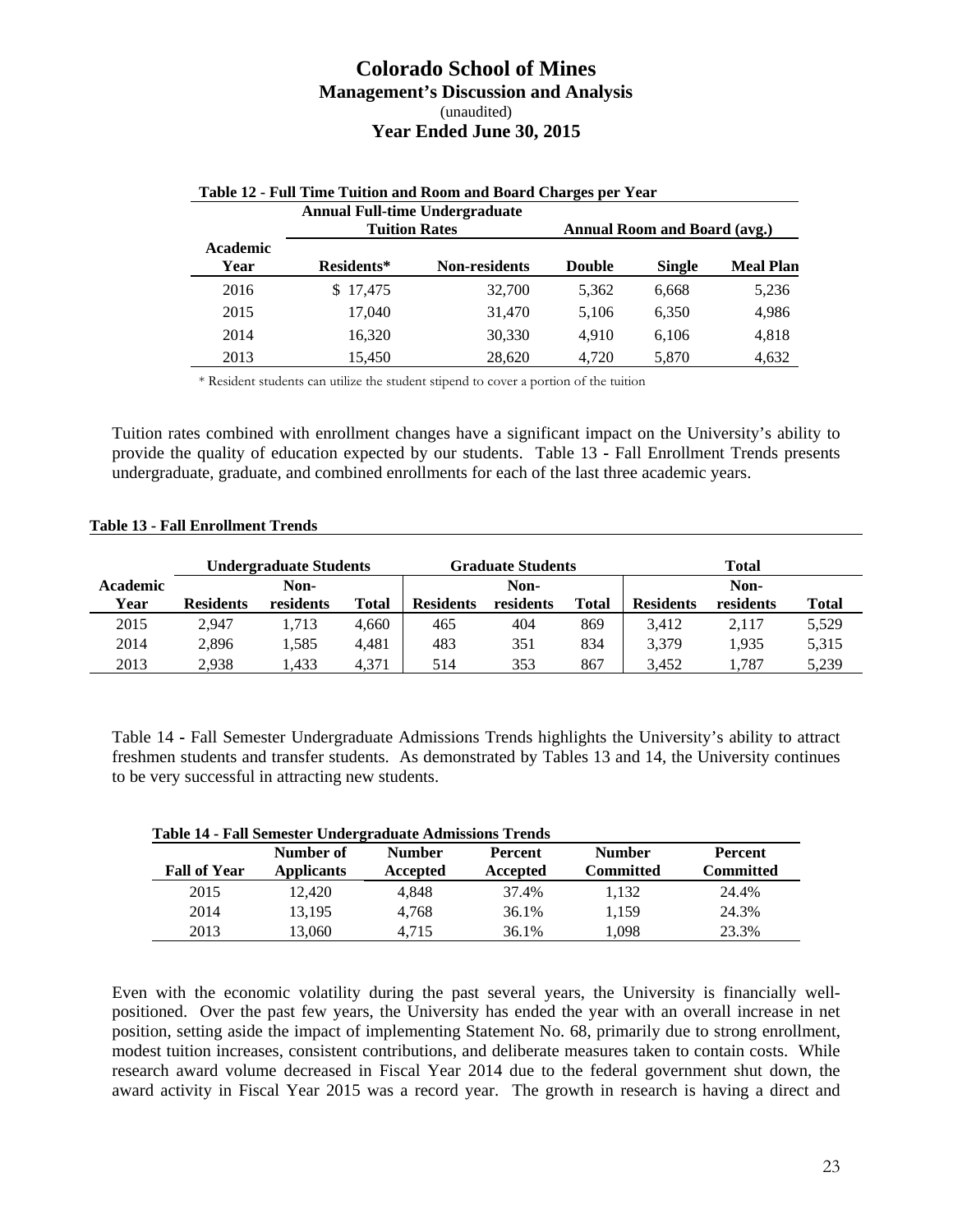positive impact on graduate student enrollment, research expenditures, as well as indirect costs recovered from these expenditures.

As the University looks forward, it must ensure that the human capital, physical infrastructure, and financial aid resources accommodates student academic and social needs and expectations, optimizes the professional opportunities for its faculty, fosters growth in research, and enhances business process, all with a single focus of being a world-class institution. The University's Fiscal Year 2016 budget was developed to devote resources to all of these strategic areas.

## **Requests for Information**

This financial report is designed to provide a general overview of the Colorado School of Mines' finances for all those with an interest in the University's finances. Questions concerning any other information provided in this report or requests for additional financial information should be addressed to the Department of Finance and Administration, 1500 Illinois Street, Golden, Colorado 80401-1887.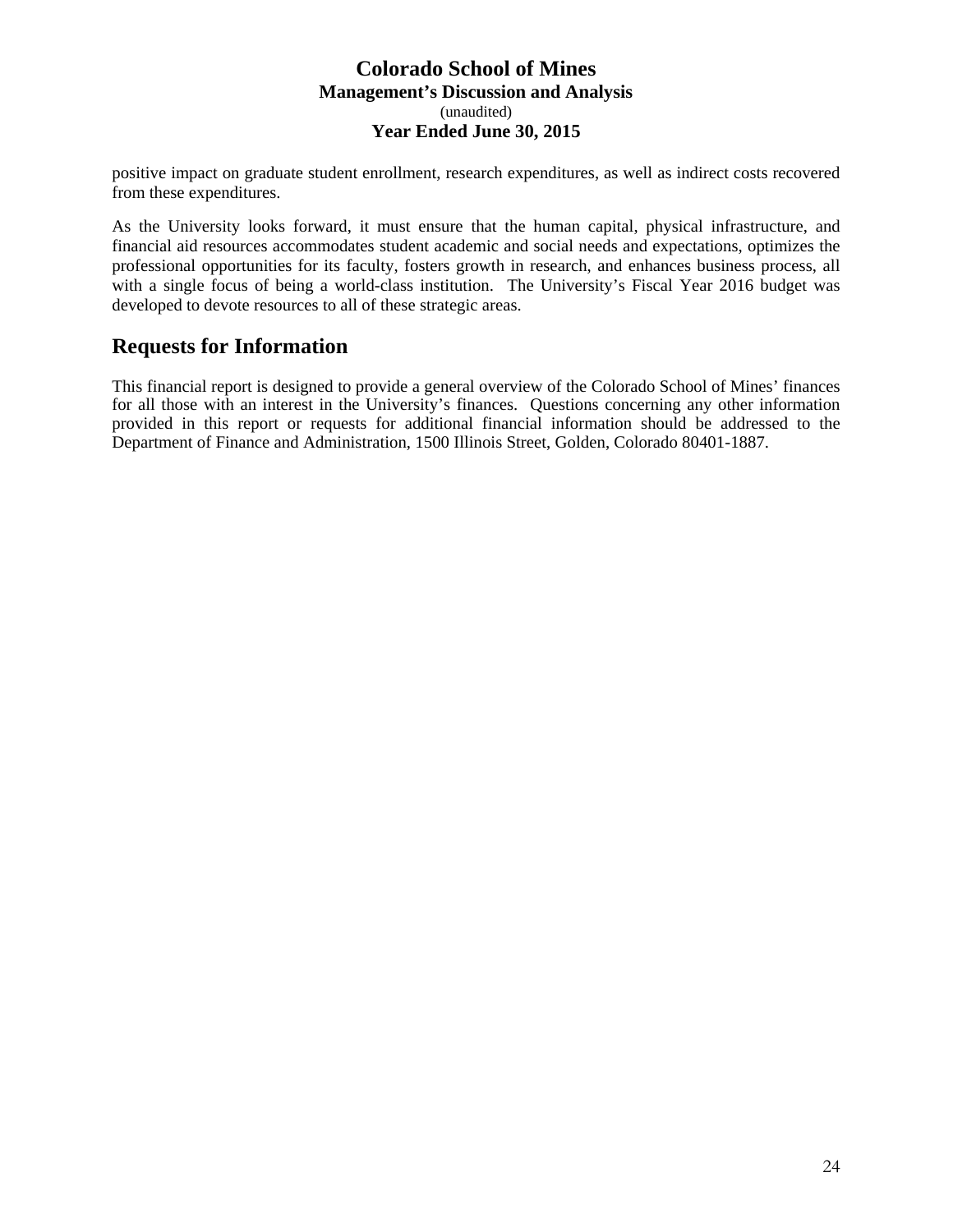## **Colorado School of Mines Statements of Net Position**

June 30, 2015 and 2014 *(in thousands)*

|                                             | 2015 |                   | 2014             |                   |                  |
|---------------------------------------------|------|-------------------|------------------|-------------------|------------------|
|                                             |      |                   | Component        |                   | Component        |
|                                             |      | <b>University</b> | Unit             | <b>University</b> | Unit             |
| <b>Assets</b>                               |      |                   |                  |                   |                  |
| <b>Current Assets</b>                       |      |                   |                  |                   |                  |
| Cash and cash equivalents                   | \$   | 107,213           | 9,303            | 98,789            | 13,869           |
| Short term investments                      |      |                   | 159              |                   | 158              |
| Accounts & loans receivable, net            |      | 17,185            | 3,820            | 18,677            | 6,386            |
| Other assets                                |      | 590               |                  | 881               |                  |
| <b>Total Current Assets</b>                 |      | 124,988           | 13,282           | 118,347           | 20,413           |
| <b>Noncurrent Assets</b>                    |      |                   |                  |                   |                  |
| Restricted cash and cash equivalents        |      | 39,139            | 64               | 69,452            | 96               |
| Investments                                 |      | 33,731            | 308,741          | 34,322            | 305,962          |
| Accounts and loans receivable               |      | 4,840             | 32,061           | 4,879             | 32,205           |
| Other assets                                |      | 2,876             | 709              | 2,594             | 711              |
| Capital assets, net                         |      | 332,830           | 3                | 293,168           | 7                |
| <b>Total Noncurrent Assets</b>              |      | 413,416           | 341,578          | 404,415           | 338,981          |
| <b>Total Assets</b>                         | \$   | 538,404           | 354,860          | 522,762           | 359,394          |
| <b>Total Deferred Outflows of Resources</b> | \$   | 29,465            |                  | 14,275            |                  |
| <b>Liabilities</b>                          |      |                   |                  |                   |                  |
| <b>Current Liabilities</b>                  |      |                   |                  |                   |                  |
| Accounts payable and accrued liabilities    | \$   | 24,598            | 2,159            | 22,323            | 1,460            |
| Accrued compensated absences                |      | 575               |                  | 486               |                  |
| Unearned revenue                            |      | 15,124            |                  | 14,475            |                  |
| Bonds payable                               |      | 5,460             |                  | 6,330             |                  |
| Other liabilities                           |      | 1,547             |                  | 1,677             |                  |
| <b>Total Current Liabilities</b>            |      | 47,304            | 2,159            | 45,291            | 1,460            |
| <b>Noncurrent Liabilities</b>               |      |                   |                  |                   |                  |
| Accrued compensated absences                |      | 5,548             |                  | 5,626             |                  |
| Bonds payable                               |      | 194,935           |                  | 205,562           |                  |
| Interest rate swap agreement                |      | 9,515             |                  | 8,566             |                  |
| Pension liability<br>Other liabilities      |      | 258,474<br>1,661  |                  |                   |                  |
|                                             |      |                   | 44,931           | 1,743             | 45,180           |
| <b>Total Noncurrent Liabilities</b>         |      | 470,133           | 44,931           | 221,497           | 45,180           |
| <b>Total Liabilities</b>                    | \$   | 517,437           | 47,090           | 266,788           | 46,640           |
| <b>Total Deferred Inflows of Resources</b>  | \$   | 19                |                  |                   |                  |
| <b>Net Position</b>                         |      |                   |                  |                   |                  |
| Net investment in capital assets            | \$   | 161,559           | 3                | 133,694           | 7                |
| Restricted for nonexpendable purposes       |      |                   |                  |                   |                  |
| Instruction                                 |      | 3,340             |                  | 3,320             |                  |
| Scholarships and fellowships<br>Other       |      | 2,038<br>958      | 80,352<br>86,462 | 1,774<br>700      | 81,140<br>85,286 |
| Total restricted for nonexpendable purposes |      | 6,336             | 166,814          | 5,794             | 166,426          |
| Restricted for expendable purposes          |      |                   |                  |                   |                  |
| Scholarships and fellowships                |      | 4,165             | 47,362           | 4,286             | 46,683           |
| Loans                                       |      | 4,190             | 1,660            | 4,088             | 1,743            |
| Research                                    |      | 6,368             | 2,487            | 7,899             | 2,337            |
| Capital projects                            |      | 3,176             | 7,468            | 5,388             | 11,833           |
| Other                                       |      | 3,947             | 57,789           | 4,112             | 56,655           |
| Total restricted for expendable purposes    |      | 21,846            | 116,766          | 25,773            | 119,251          |
| Unrestricted                                |      | (139, 328)        | 24,187           | 104,988           | 27,070           |
| <b>Total Net Position</b>                   | \$   | 50,413            | 307,770          | 270,249           | 312,754          |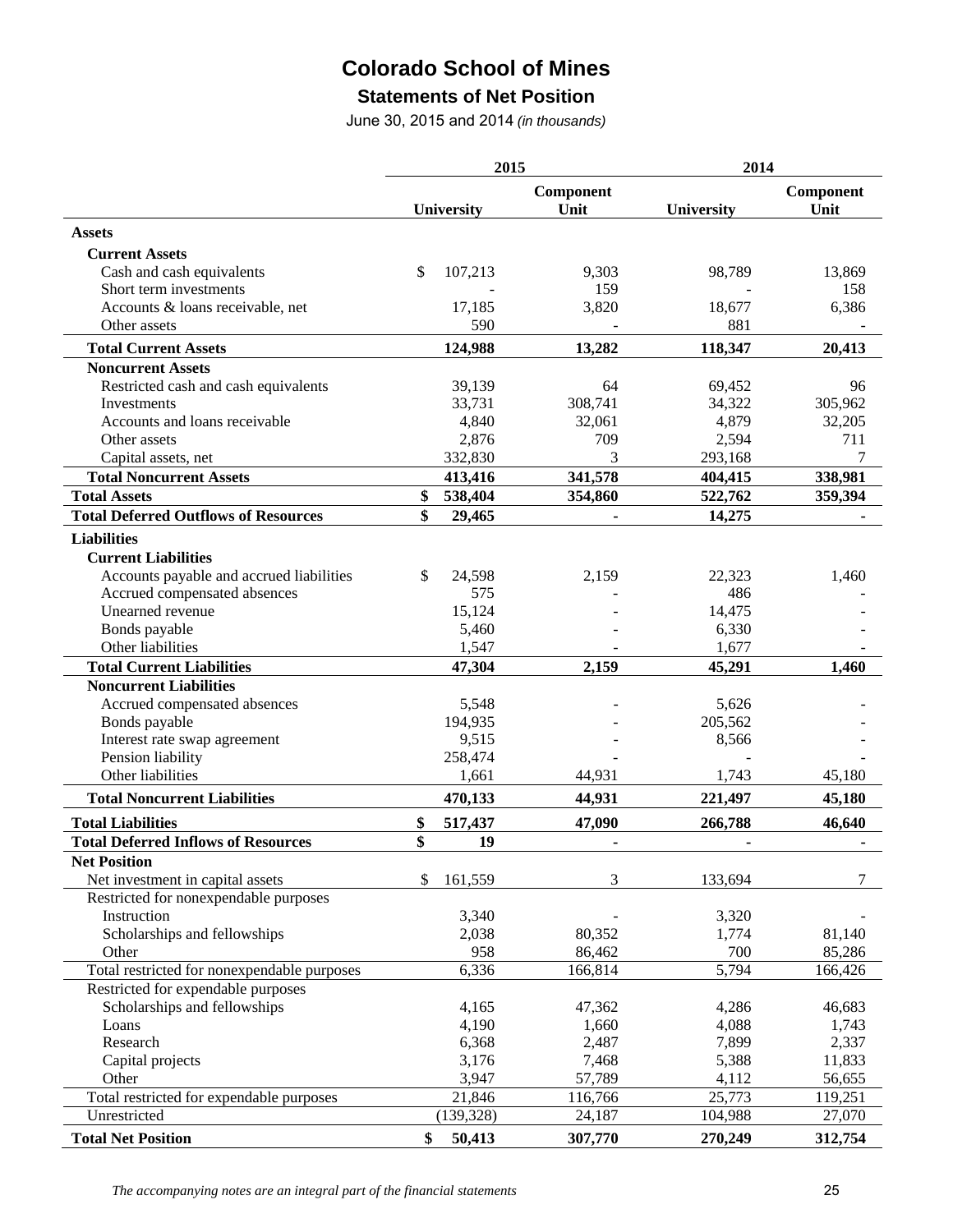## **Statements of Revenues, Expenses and Changes in Net Position**

Years Ended June 30, 2015 and 2014 *(in thousands)*

|                                                      | 2015          |           | 2014              |           |  |
|------------------------------------------------------|---------------|-----------|-------------------|-----------|--|
|                                                      |               | Component |                   | Component |  |
|                                                      | University    | Unit      | <b>University</b> | Unit      |  |
| <b>Operating Revenues</b>                            |               |           |                   |           |  |
| Tuition and fees, (net of scholarship allowance of   |               |           |                   |           |  |
| \$25,696 in 2015 and \$23,088 in 2014)               | 115,027<br>\$ |           | 104,589           |           |  |
| Fee for service                                      | 12,475        |           | 11,636            |           |  |
| Federal grants and contracts                         | 34,489        |           | 35,409            |           |  |
| State grants and contracts                           | 3,614         |           | 3,145             |           |  |
| Nongovernmental grants and contracts                 | 17,895        |           | 22,047            |           |  |
| Auxiliary enterprises, (net of scholarship allowance |               |           |                   |           |  |
| of \$256 in 2015 and \$247 in 2014)                  | 21,304        |           | 19,870            |           |  |
| Contributions                                        |               | 33,091    |                   | 48,916    |  |
| Other operating revenues                             | 2,978         | 2,423     | 3,043             | 2,278     |  |
| <b>Total Operating Revenues</b>                      | 207,782       | 35,514    | 199,739           | 51,194    |  |
| <b>Operating Expenses</b>                            |               |           |                   |           |  |
| <b>Education and General</b>                         |               |           |                   |           |  |
| Instruction                                          | 73,685        |           | 64,595            |           |  |
| Research                                             | 46,923        |           | 46,691            |           |  |
| Public service                                       | 448           |           | 165               |           |  |
| Academic support                                     | 18,934        |           | 16,058            |           |  |
| Student services                                     | 7,309         |           | 6,044             |           |  |
| Institutional support                                | 18,240        | 38,662    | 15,555            | 24,508    |  |
| Operation and maintenance of plant                   | 22,720        |           | 16,969            |           |  |
| Scholarships and fellowships                         | 1,484         |           | 1,221             |           |  |
| <b>Total Education and General</b>                   | 189,743       | 38,662    | 167,298           | 24,508    |  |
| Auxiliary enterprises                                | 25,866        |           | 22,690            |           |  |
| Depreciation and amortization                        | 16,778        | 3         | 16,213            | 9         |  |
| <b>Total Operating Expenses</b>                      | 232,387       | 38,665    | 206,201           | 24,517    |  |
| <b>Operating Income (Loss)</b>                       | (24, 605)     | (3,151)   | (6, 462)          | 26,677    |  |
| <b>Nonoperating Revenues (Expenses)</b>              |               |           |                   |           |  |
| State appropriations, non-capital                    | 1,858         |           | 2,218             |           |  |
| Contributions from the Foundation                    | 19,374        |           | 14,765            |           |  |
| Contributions                                        | 884           |           | 1,816             |           |  |
| Investment income, net                               | 890           | (1, 833)  | 5,914             | 40,573    |  |
| Interest on debt                                     | (7,689)       |           | (8,669)           |           |  |
| Loss on early extinguishment of debt                 |               |           | (1,744)           |           |  |
| Federal nonoperating revenue                         | 4,367         |           | 4,240             |           |  |
| Other nonoperating expenses                          | (37)          |           | (173)             |           |  |
| Other nonoperating revenue                           | 155           |           | 76                |           |  |
| <b>Net Nonoperating Revenues (Expenses)</b>          | 19,802        | (1, 833)  | 18,443            | 40,573    |  |
| <b>Income (Loss) Before Other Revenues</b>           | (4, 803)      | (4,984)   | 11,981            | 67,250    |  |
| Capital appropriations and contributions from state  | 1,760         |           |                   |           |  |
| Academic facility fee                                | 3,274         |           | 3,153             |           |  |
| Capital grants and gifts                             | 13,827        |           | 4,332             |           |  |
| Additions to permanent endowments                    | 656           |           | 172               |           |  |
| Settlement proceeds                                  |               |           | 11,058            |           |  |
| <b>Total Other Revenues</b>                          | 19,517        |           | 18,715            |           |  |
| <b>Increase (Decrease) in Net Position</b>           | 14,714        | (4,984)   | 30,696            | 67,250    |  |
| Net Position, Beginning of Year                      | 270,249       | 312,754   | 239,553           | 245,504   |  |
| Adjustment for change in accounting principle        | (234, 550)    |           |                   |           |  |
| Net Position, Beginning of Year, Restated            | 35,699        | 312,754   | 239,553           | 245,504   |  |
| Net Position, End of Year                            | \$<br>50,413  | 307,770   | 270,249           | 312,754   |  |

*The accompanying notes are an integral part of the financial statements* 26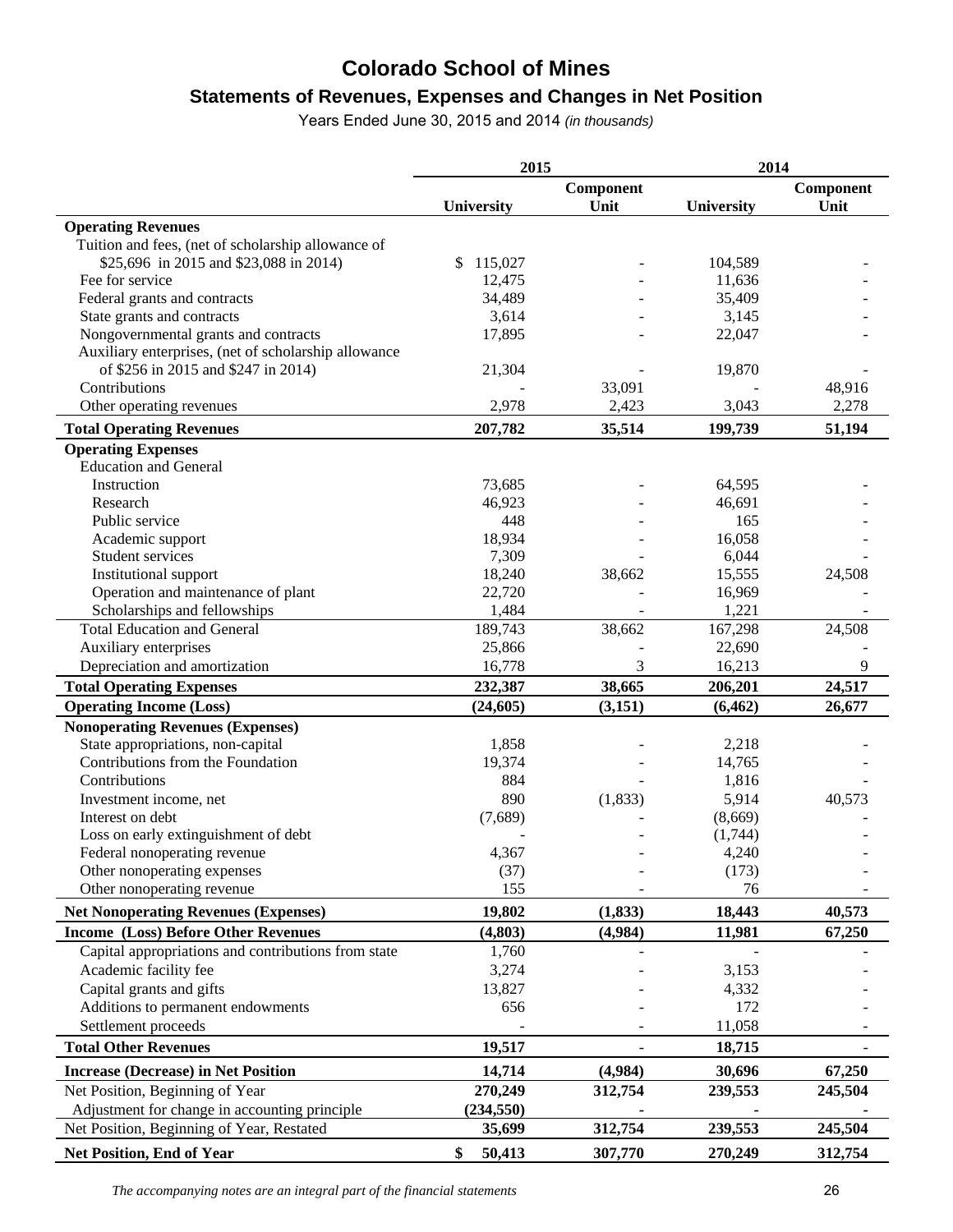## **Statements of Cash Flows**

Years Ended June 30, 2015 and 2014 *(in thousands)*

|                                                                    | 2015          | 2014      |
|--------------------------------------------------------------------|---------------|-----------|
| <b>Cash Flows from Operating Activities:</b>                       |               |           |
| Tuition and fees                                                   | \$<br>115,367 | 105,111   |
| Grants and contracts                                               | 70,918        | 68,846    |
| Collection of loans to students                                    | 1,157         | 1,095     |
| Sales of services from auxiliary enterprises                       | 20,795        | 19,767    |
| Rental income                                                      | 1,326         | 1,318     |
| Receipts from the Foundation                                       | 2,213         | 2,020     |
| Other operating receipts                                           | 1,789         | 12,691    |
| Payments to employees                                              | (96,052)      | (90, 420) |
| Payments for employee benefits                                     | (49, 163)     | (39,264)  |
| Payments to suppliers                                              | (59, 724)     | (54, 165) |
| Developmental services fees                                        | (1,900)       | (1,800)   |
| Scholarships disbursed                                             | (1,441)       | (1,155)   |
| Loans issued to students                                           | (1,004)       | (1,088)   |
| Net cash provided by operating activities                          | 4,281         | 22,956    |
| <b>Cash Flows from Noncapital Financing Activities:</b>            |               |           |
| Receipts from the Foundation                                       | 16,320        | 13,792    |
| State Appropriations, non-capital                                  | 1,858         | 1,534     |
| Gifts and grants for other than capital purposes                   | 1,433         | 4,650     |
| Additions to permanent endowments                                  | 656           | 172       |
| Principal payments on noncapital debt                              | (290)         | (275)     |
| Interest payments on noncapital debt                               | (104)         | (117)     |
| Funds invested with the Foundation                                 | (654)         | (14, 015) |
| Federal nonoperating revenue                                       | 3,275         | 3,147     |
| Direct lending receipts                                            | 29,966        | 29,147    |
| Direct lending disbursements                                       | (29,966)      | (29, 147) |
| Agency inflows                                                     | 9,648         | 10,184    |
| Agency outflows                                                    | (9,656)       | (10, 183) |
| Net cash provided by noncapital financing activities               | 22,486        | 8,889     |
| <b>Cash Flows from Capital &amp; Related Financing Activities:</b> |               |           |
| Capital gifts                                                      | 13,803        | 4,313     |
| Academic facility fees                                             | 3,274         | 3,152     |
| State Appropriations, capital                                      | 1,680         |           |
| Bond issuance and other loan costs                                 | (12)          | (23)      |
| Acquisition and construction of capital assets                     | (49, 804)     | (32, 691) |
| Principal payments on capital debt                                 | (11,100)      | (13, 457) |
| Interest payments on capital debt                                  | (9,151)       | (11, 121) |
| Federal nonoperating revenue                                       | 1,092         | 1,093     |
| Proceeds from insurance recovery                                   |               | 112       |
| Net cash used for capital and related financing activities         | (50, 218)     | (48, 622) |
| <b>Cash Flows from Investing activities:</b>                       |               |           |
| Interest and dividends on investments                              | 1,562         | 1,992     |
| Net cash provided by investing activities                          | 1,562         | 1,992     |
| Net Decrease in cash and cash equivalents                          | (21,889)      | (14,785)  |
| Cash and cash equivalents, Beginning of Year                       | 168,241       | 183,026   |
| Cash and cash equivalents, End of Year                             | \$<br>146,352 | 168,241   |
|                                                                    |               |           |

*The accompanying notes are an integral part of the financial statements* 27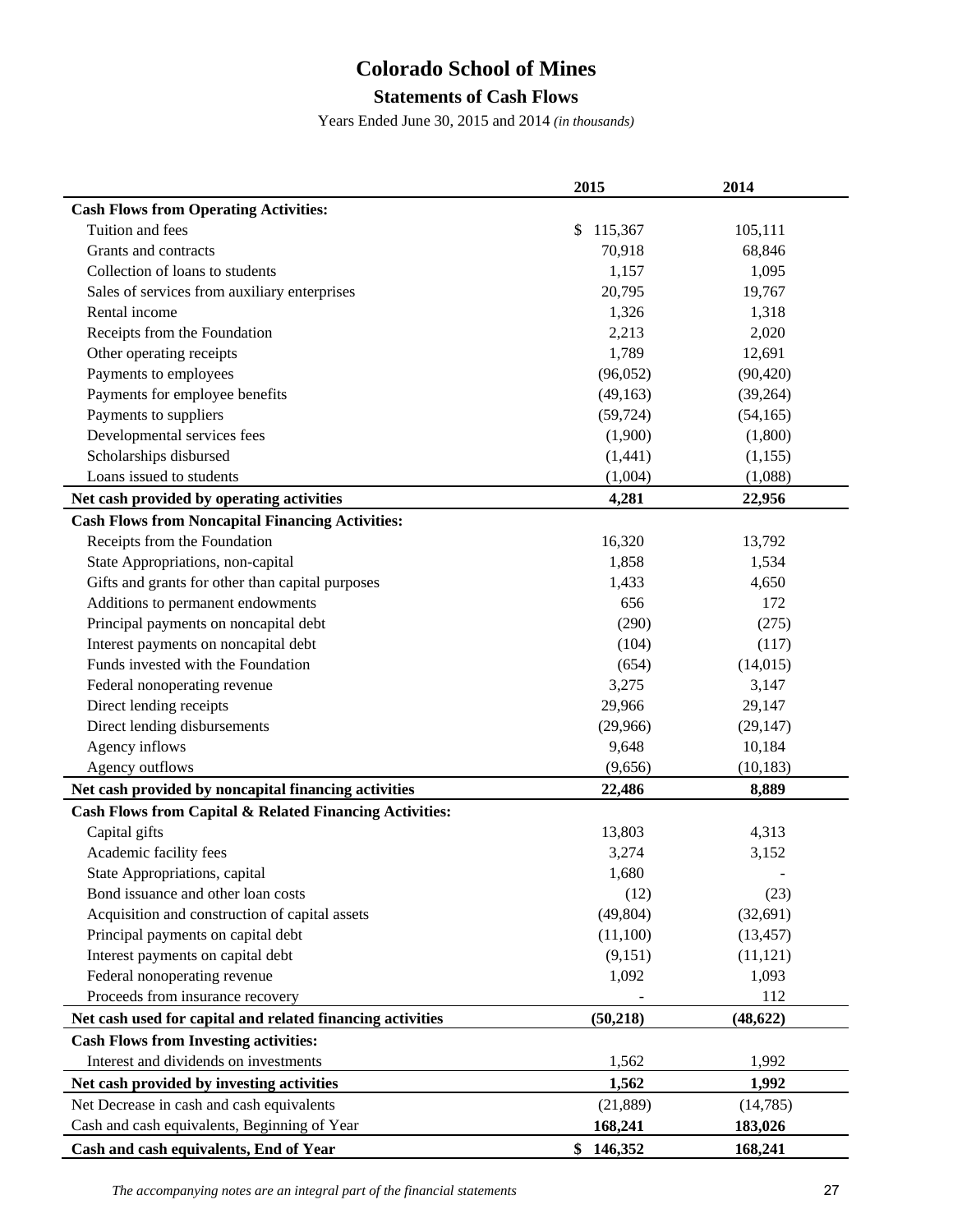## **Statements of Cash Flows**

Years Ended June 30, 2015 and 2014 *(in thousands)*

|                                                                                                                                | 2015       | 2014     |
|--------------------------------------------------------------------------------------------------------------------------------|------------|----------|
| Reconciliation of Operating Loss to Net Cash Provided by                                                                       |            |          |
| <b>Operating Activities:</b>                                                                                                   |            |          |
| Operating loss                                                                                                                 | \$(24,605) | (6, 462) |
| Adjustments to reconcile operating loss to net cash provided by                                                                |            |          |
| operating activities                                                                                                           |            |          |
| Depreciation and amortization expense                                                                                          | 16,778     | 16,213   |
| Insurance recoveries                                                                                                           | 23         | (112)    |
| Other noncash operating expenses                                                                                               | 9,317      | 685      |
| Receipts of items classified as non-operating revenues                                                                         | 2,213      | 13,153   |
| Changes in assets and liabilities                                                                                              |            |          |
| Accounts and loans receivables                                                                                                 | 2,115      | (2,697)  |
| Other assets                                                                                                                   | 10         | 652      |
| Loans to students                                                                                                              | 79         | (49)     |
| Accounts payable and accrued liabilities                                                                                       | (2,283)    | 1,765    |
| Unearned revenue                                                                                                               | 649        | (444)    |
| Accrued compensated absences                                                                                                   | 11         | 206      |
| Other liabilities                                                                                                              | (26)       | 46       |
| Net cash provided by operating activities                                                                                      | \$4,281    | 22,956   |
| <b>Noncash Investing, Capital and Financing Activities:</b><br>Capital assets acquired by donations, state funded, and payable |            |          |
| increases                                                                                                                      | \$10,961   | 6,257    |
| Fair value change in interest rate swap                                                                                        | (693)      | (447)    |
| Unrealized gains (losses) on investments                                                                                       | (179)      | 4,351    |
| Administrative fees on investments                                                                                             | 493        | 428      |
| Accretion of interest on deep discount debt                                                                                    | 567        | 606      |
| Amortization of premiums/discounts                                                                                             | 674        | 399      |
| Amortization of deferred losses and swap termination                                                                           |            | 474      |
|                                                                                                                                | 538        |          |
| Write-off of unamortized deferred loss                                                                                         |            | 485      |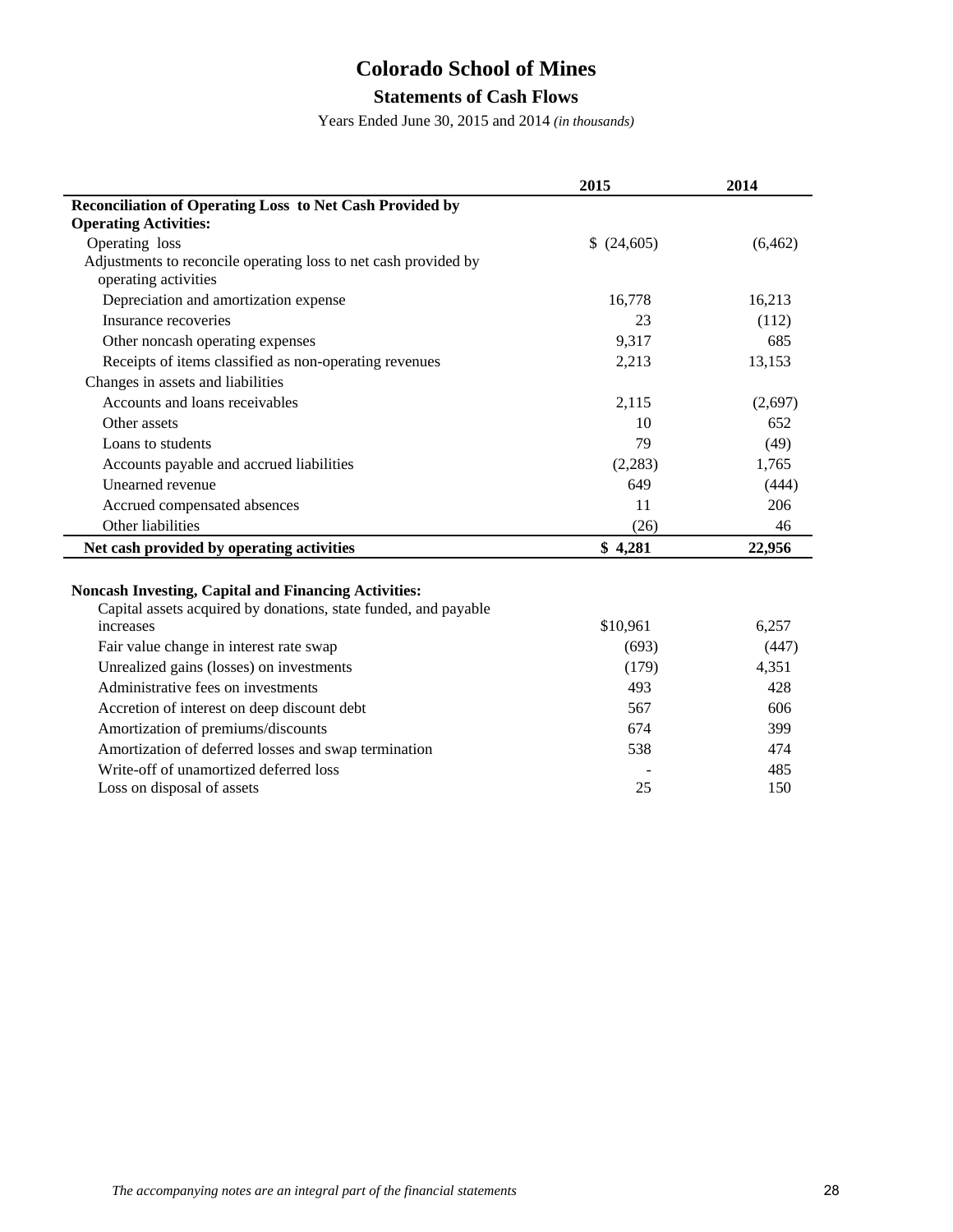#### **Notes to Financial Statements**

June 30, 2015 and 2014

## **Note 1: Basis of Presentation and Summary of Significant Accounting Policies**

#### **Governance**

Colorado School of Mines (the University) is a public institution of higher education with a primary emphasis in engineering and science education and research. The University is governed by a nine member Board of Trustees. Seven voting members are appointed by the Governor of the State of Colorado with the consent of the Colorado Senate. Two non-voting members, representing the faculty and students of the University, are voted in by the respective constituents.

## **Financial Reporting Entity and Basis of Presentation**

The University's financial reporting entity includes the operations of the University and all related entities for which the University is financially accountable or that provide services to the University, referred to as blended component units. Financial accountability may stem from the University's ability to appoint a majority of the governing board of the related organization, its ability to impose its will on the related organization, its ability to access assets, or its responsibility for debts of the related organization. The University includes the following blended component units:

- Colorado School of Mines Building Corporation: established in June 1976 as a separate corporation under the laws of the State of Colorado. The purpose of the corporation was to build a facility that would house the United States Geological Survey (USGS). The Corporation collects annual rent payments from the USGS. Upon dissolution, subject to certain provisions, any assets remaining shall be transferred to the University. Separate financial statements are not prepared.
- Colorado School of Mines Development Corporation: established in September 2001 as a separate corporation under the laws of the State of Colorado. The corporation was formed for the purpose of issuing obligations for or assisting in the financing of capital expenditures on behalf of or for the benefit of the Colorado School of Mines. Separate financial statements are not prepared. The Corporation was dissolved on December 19, 2014 and the remaining assets were transferred to the University.
- Mines Applied Technology Transfer Inc. (MATTI): established in 2002 as a separate corporation under the laws of the State of Colorado with a December 31 year end. The purpose of MATTI, a not-for-profit  $501(c)(3)$ , is to further the education, research, development and public services objectives of the University and to further the transfer of newly created technologies from the University to the private sector. The corporation is operated exclusively for the benefit of the University. Upon dissolution, subject to certain provisions, any assets remaining shall be transferred to the University. Separate financial statements are not prepared.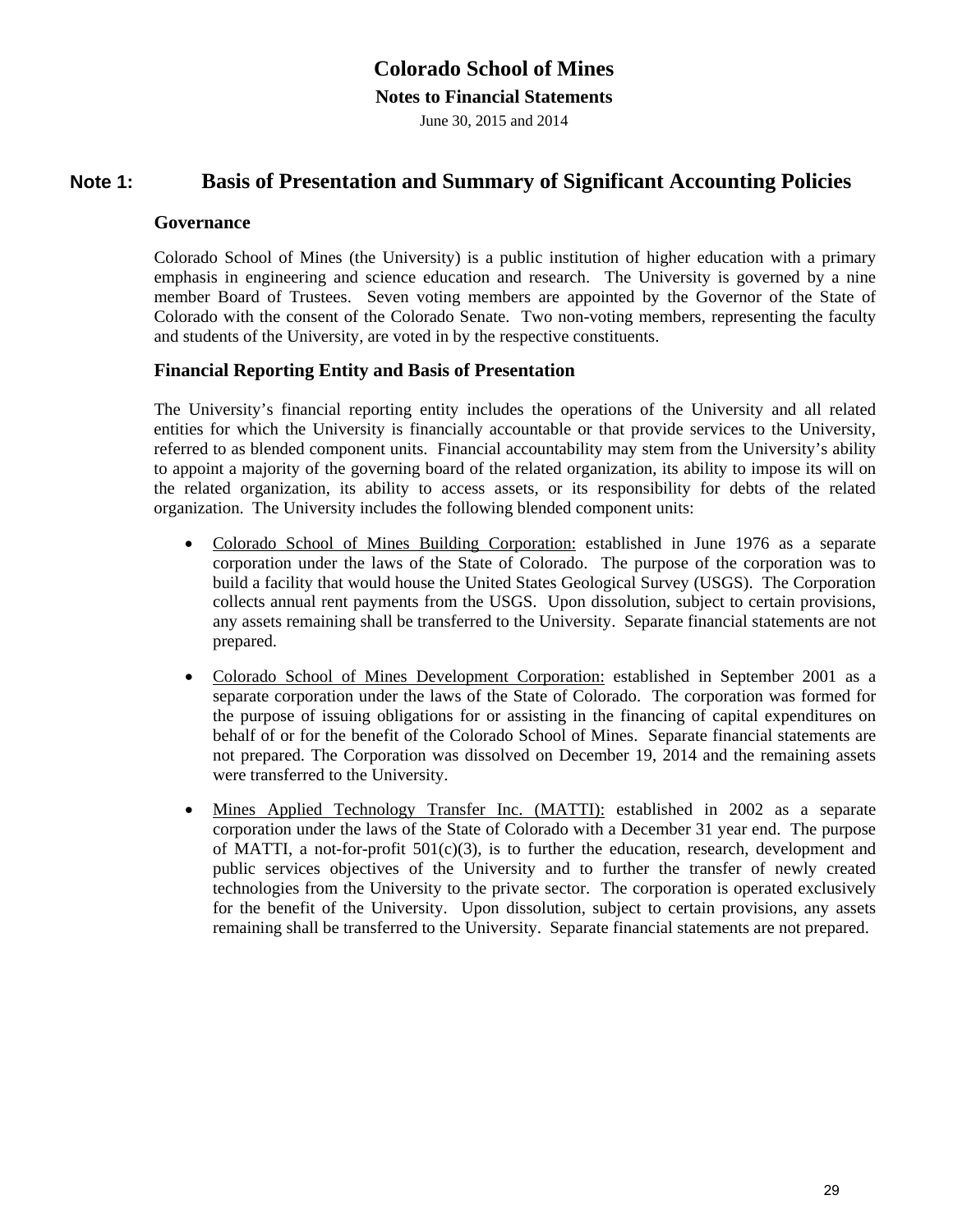#### **Notes to Financial Statements**

June 30, 2015 and 2014

## **Discretely Presented Component Unit**

The University's financial statements include one supporting organization as a discretely presented component unit (DPCU) of the University.

Colorado School of Mines Foundation, Incorporated (the Foundation) is a legally separate entity incorporated under Article 40, Title 7 of the Colorado Revised Statutes of 1973. The Foundation was established in 1928 to promote the welfare, development and growth of the University. The Foundation has a determination letter from the Internal Revenue Service stating it qualifies under Section  $501(c)(3)$ of the Internal Revenue Code as a public charity. Although the University does not control the timing of receipts received by the Foundation, the majority of resources or income thereon the Foundation holds and invests are restricted by the donors for the benefit of the University. Because these restricted resources held by the Foundation can only be used by, or for the benefit of, the University, the Foundation is considered a component unit of the University and is discretely presented in the University's financial statements. Separately issued financial statements are available by contacting the Foundation at PO Box 4005, Golden, Colorado, 80401-0005.

## **Related Organizations**

The Table Mountain Research Center (TMRC), formerly the Colorado School of Mines Research Institute (CSMRI), a not-for-profit corporation, was established in 1949 as a separate corporation under the laws of the State of Colorado. The purpose of TMRC is to promote, encourage and aid scientific and technological investigation and research.

TMRC ceased active operations during 1987 and sold most of its real estate in 1988.

## **Relationship to State of Colorado**

Article VIII, Section 5 of the Colorado Constitution declares the University to be a state institution. Thus, for financial reporting purposes, the University is included as part of the State's primary government.

## **Basis of Accounting and Presentation**

For financial reporting purposes, the University is considered a special-purpose government engaged only in business-type activities. Accordingly, the University's financial statements have been prepared using the economic resources measurement focus and the accrual basis of accounting. Under the accrual basis of accounting, revenues are recognized when earned, and expenses are recorded when an obligation is incurred.

The University applies all applicable Governmental Accounting Standards Board (GASB) pronouncements.

The Foundation reports under FASB standards. As such, certain revenue recognition criteria and presentation features are different from GASB revenue recognition criteria and presentation features. Modifications have been made to the Foundation's financial information in the University's financial reporting entity for these differences.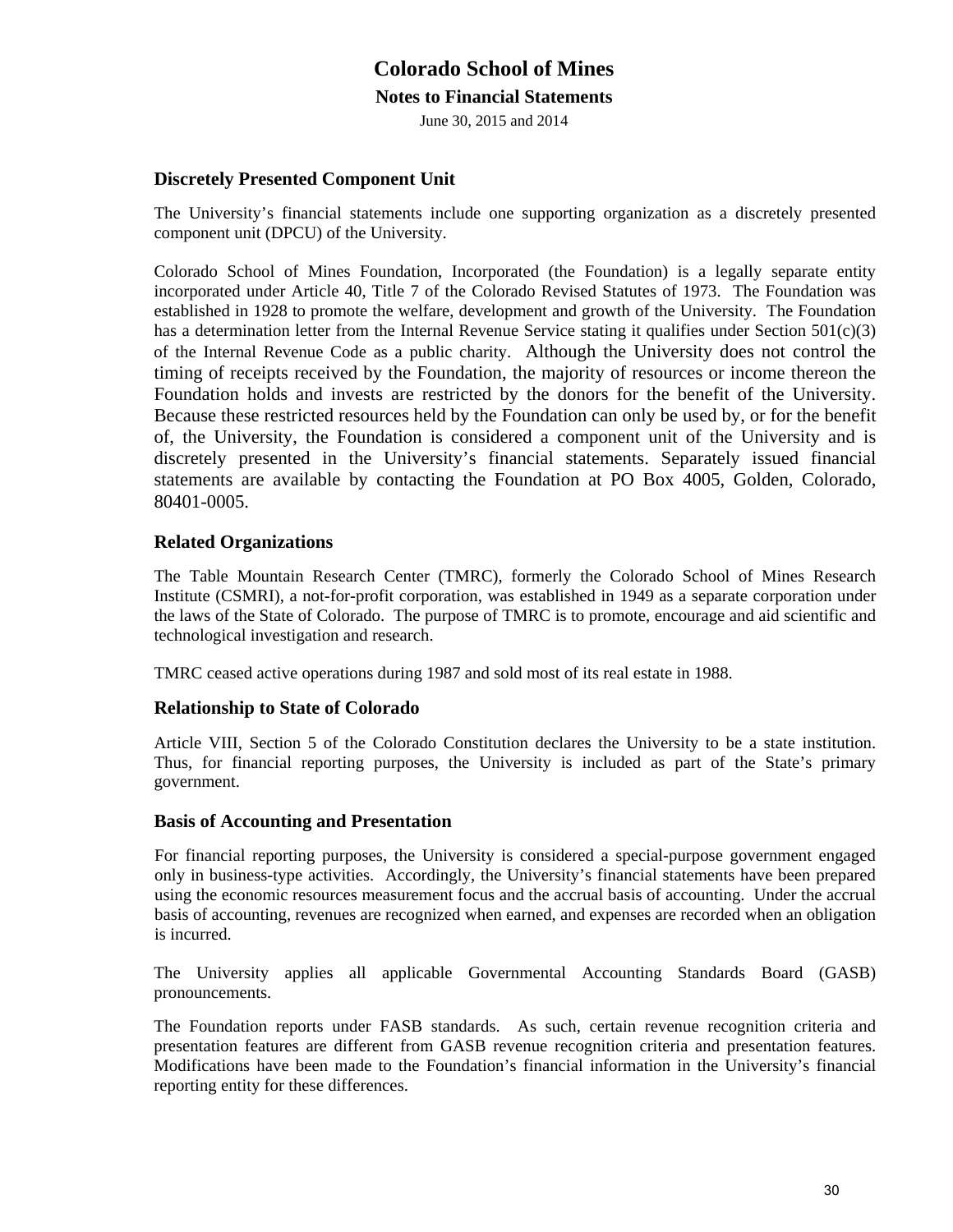#### **Notes to Financial Statements**

June 30, 2015 and 2014

## **Significant Accounting Policies**

## **Cash and Cash Equivalents**

The University considers all highly liquid investments with original maturities of three months or less to be cash equivalents. Cash equivalents consist primarily of funds invested through the State Treasurer's Cash Management Program and money market funds with brokers.

## **Restricted Cash and Cash Equivalents**

Restricted cash and cash equivalents include amounts whose use is constrained either through external party restrictions or imposition by law. Restricted purposes include gifts, endowments, debt funded project construction and debt service reserves.

## **Investments and Investment Income**

Investments in equity and debt securities are carried at fair value. Fair value is determined using quoted market prices. Investments include, but are not limited to, funds managed by the Foundation on behalf of the University.

Investment income consists of interest and dividend income and the net change for the year in the fair value of investments carried at fair value.

## **Accounts and Loans Receivables**

Accounts and loans receivables consist of tuition and fee charges to students, charges for auxiliary enterprise services provided to students, faculty and staff, reimbursements outstanding on research contracts and grants, and short and long-term loans issued to students under various federal and other loan programs to cover tuition and fee charges. Receivables are recorded net of estimated uncollectible amounts. The University also administers student loans on behalf of the discretely presented component unit. The student loans administered by the University are recorded as a receivable from the student, included with loans to students in the Statements of Net Position, and a liability to the component unit.

## **Inventories**

Inventories are stated at the lower of cost, determined using the FIFO (first-in, first-out) method, or market.

## **Bond Issuance Costs**

Bond issuance costs incurred on revenue bond issues are expensed in the year the bond issue occurs.

## **Capital Assets**

Capital assets are recorded at cost at the date of acquisition, or fair value at the date of donation, if acquired by gift. Depreciation is computed using the straight-line method over the estimated useful life of each asset. The following estimated useful lives are being used by the University:

| Land improvements          | 20 years        |
|----------------------------|-----------------|
| Buildings and improvements | $20 - 40$ years |
| Equipment                  | $3 - 10$ years  |
| Library materials          | 10 years        |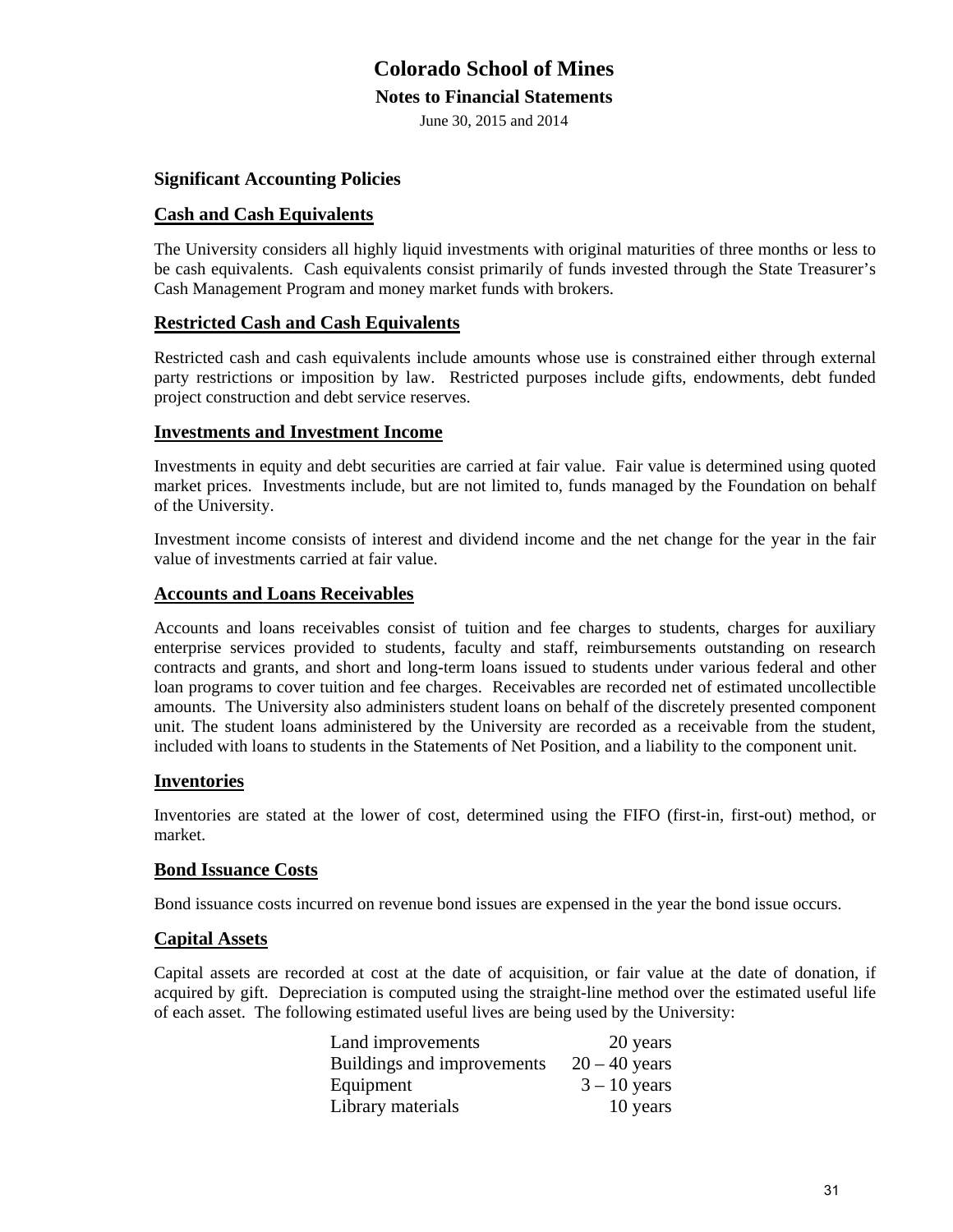June 30, 2015 and 2014

For equipment, the capitalization policy includes all items with a value of \$5,000 or more, and an estimated useful life of greater than one year.

Renovations to buildings and other improvements that significantly increase the value or extend the useful life of the structure are capitalized. For renovations and improvements, the capitalization policy includes items with a value of \$50,000 or more. Routine repairs and maintenance are charged to operating expense. Major outlays for capital assets and improvements are capitalized as construction in progress throughout the building project. Interest incurred during the construction phase is included as part of the value of the construction in progress.

Assets recorded under capital lease agreements are recorded at the present value of future minimum lease payments and are amortized over either the term of the lease or the estimated useful life of the asset, whichever period is shorter. Such amortization is included as depreciation expense in the accompanying financial statements.

Intangible assets are carried at cost and are comprised of an indefeasible right to use certain fiber optic cables. Intangible assets are being amortized over 20 years.

## **Compensated Absences**

University policies permit most employees to accumulate vacation and sick leave benefits that may be realized as paid time-off or, in limited circumstances, as a cash payment. Expense and the related liabilities that are recognized as vacation benefits are earned whether the employee is expected to realize the benefit as time-off or in cash. Expense and the related liability for sick leave benefits are recognized when earned to the extent the employee is expected to realize the benefit in cash determined using the termination payment method. Sick leave benefits expected to be realized as paid time-off are recognized as expense when the time-off occurs and no liability is accrued for such benefits employees have earned but not yet realized. Compensated absence liabilities are computed using the regular pay and termination pay rates in effect as of July 1 plus an additional amount for compensation-related payments such as Social Security and Medicare taxes computed using rates in effect at that date.

## **Unearned Revenue – Tuition, Fees and Grants**

Unearned revenue represents student tuition and fees, for which the University has not provided the associated services, and advances on grants and contract awards for which the University has not provided services or has not met all of the applicable eligibility requirements.

## **Bonds**

Bonds represent debt by borrowing or financing usually for the acquisition of land, buildings, equipment, or capital construction. The University has an ISDA (International Swaps and Derivatives Association) Master Swap Agreement in order to convert certain variable rate debt to a synthetic fixed rate, thereby economically hedging against changes in the cash flow requirements of the University's variable interest rate debt obligations (Note 9).

#### **Deferred Outflows/Inflows of Resources**

Deferred outflows of resources represent losses on various bond refundings, the mark to market valuation of the University's SWAP agreement, and net pension liability related items. For current refundings and advance refundings resulting in defeasance of debt, the difference between the reacquisition price and the net carrying amount of the old debt is reported as a deferred outflow of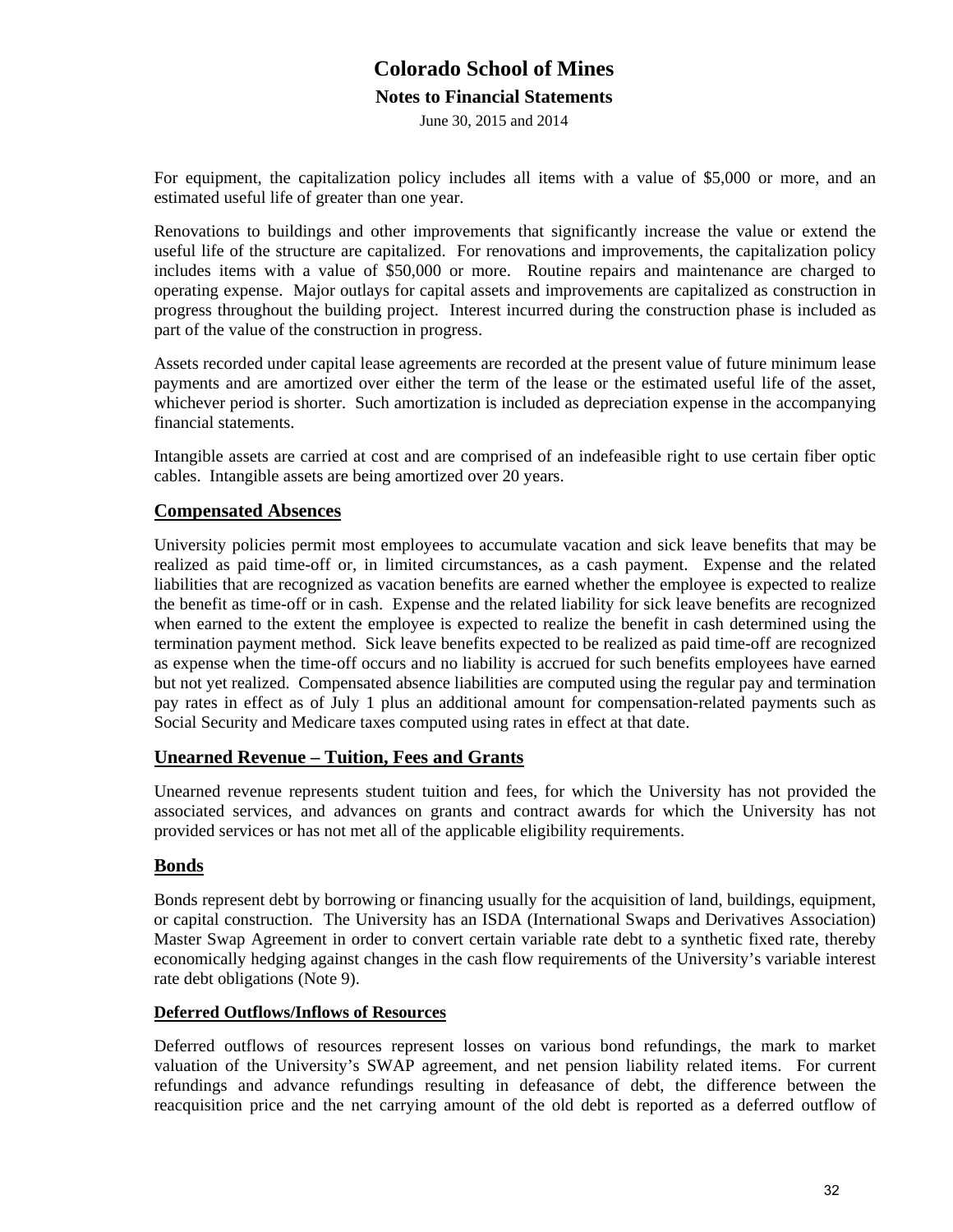June 30, 2015 and 2014

resources on the Statement of Net Position and amortized as a component of interest expense over the remaining life of the old debt or the life of the new debt, whichever is shorter. For the net pension liability related items, the difference between expected and actual experiences, the net difference between projected and actual earnings on pension plan investments, the changes in the University's proportionate share of the net pension liability, and contributions paid to PERA subsequent to the plan's measurement date are all reported as either a deferred outflow or a deferred inflow of resources on the Statement of Net Position and are amortized as a component of pension expense over varying amounts of time.

## **Classification of Revenues**

The University has classified its revenues as either operating or nonoperating revenues according to the following criteria:

Operating revenues – Operating revenues include activities that have the characteristics of exchange or exchange like transactions, program-specific, or government-mandated non-exchange transactions, such as (1) student tuition and fees, (2) sales and services of auxiliary enterprises, (3) contracts and grants for research activities and (4) interest on student loans.

Nonoperating revenues – Nonoperating revenues include activities that have the characteristics of non-exchange transactions, such as gifts and contributions and other revenue sources that are not deemed operating revenues including Federal Pell revenue and interest subsidy payments associated with Build America Bonds.

## **Scholarship Discounts and Allowances**

Student tuition and fee revenues and certain other revenues from students are reported net of scholarship allowances in the Statements of Revenues, Expenses and Changes in Net Position. Scholarship allowances are the difference between the stated charge for goods and services provided by the University and the amount that is paid by students and/or third-parties making payments on the students' behalf. Certain governmental grants, such as Pell grants and other Federal, State or nongovernmental programs are recorded as either operating or nonoperating revenues in the University's financial statements. To the extent that revenues from such programs are used to satisfy tuition and fees and other student charges, the University has recorded a scholarship allowance.

## **Donor Restricted Endowments**

Disbursements of the net appreciation (realized and unrealized) of investments of endowment gifts are permitted by state law, except where a donor has specified otherwise. The amount of earnings and net appreciation available for spending by the University and the Foundation is based on a spending rate set by the Foundation board on an annual basis. For the years ended June 30, 2015 and 2014, the authorized spending rate was equal to the 4.5 percent of the rolling 36-month average market value of the endowment investments. Earnings in excess of the amount authorized for spending are available in future years and are included in the value of the related investment.

## **Application of Restricted and Unrestricted Resources**

The University first applies restricted resources when an expense or outlay is incurred for purposes for which both restricted and unrestricted resources are available.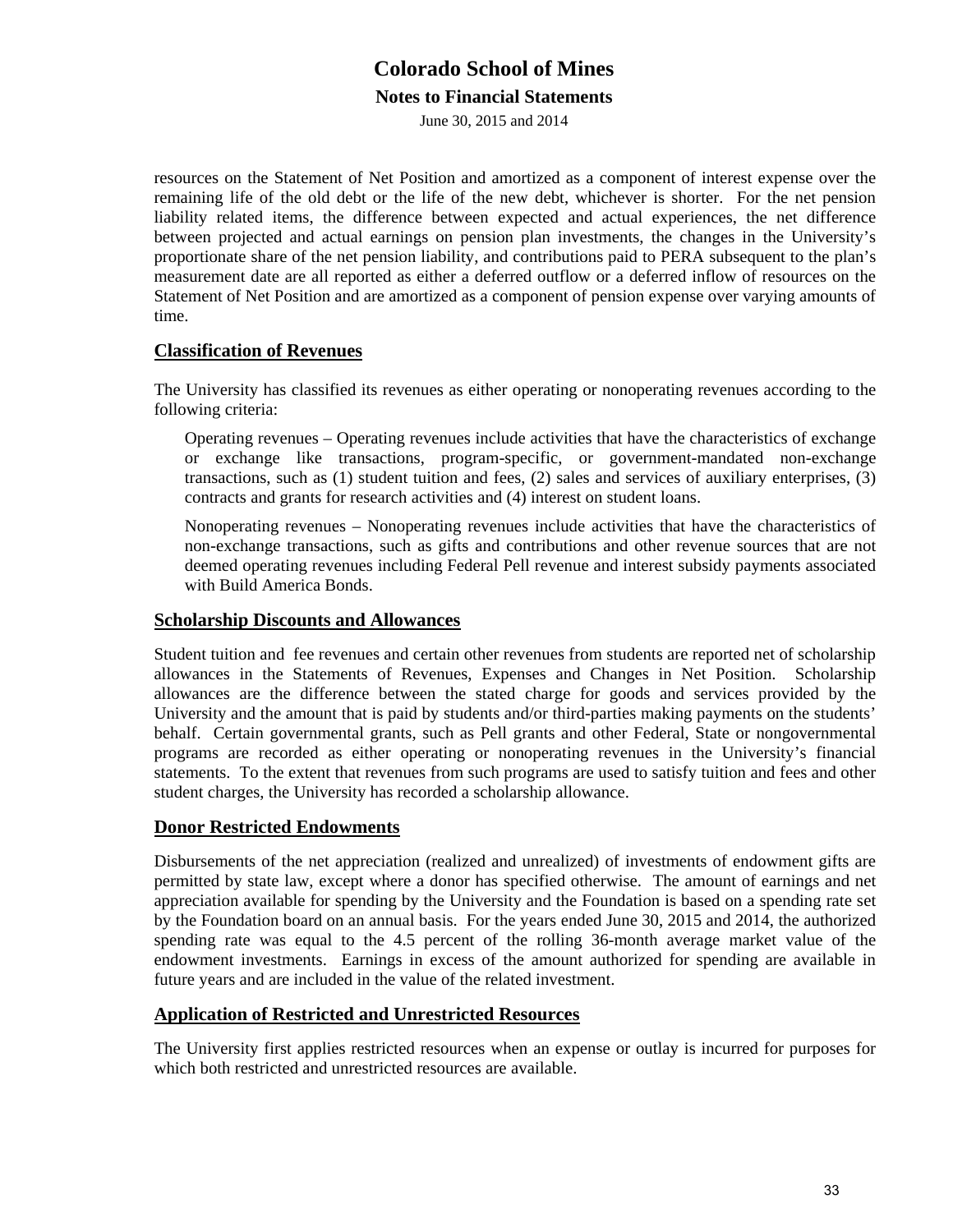June 30, 2015 and 2014

## **Income Taxes**

As a state institution of higher education, the income of the University is generally exempt from federal and state income taxes under Section 115(a) of the Internal Revenue Code and a similar provision of state law. However, the University is subject to federal income tax on any unrelated business taxable income. There was no tax liability related to income generated from activities unrelated to the University's exempt purpose as of June 30, 2015 and 2014.

## **Use of Estimates**

The preparation of financial statements in conformity with accounting principles generally accepted in the United States of America requires management to make estimates and assumptions that affect the reported amounts of assets and liabilities and disclosure of contingent assets and liabilities at the date of the financial statements and the reported amounts of revenues and expenses during the reporting period. Actual results could differ from those estimates.

## **Reclassifications**

Certain 2014 amounts have been reclassified to conform to the 2015 presentation.

## **Note 2: Cash and Cash Equivalents and Investments**

The University's and DPCU cash and cash equivalents as of June 30 are detailed in Table 2.1, Cash and Cash Equivalents.

| <b>TABLE 2.1 Cash and Cash Equivalents</b> (in thousands) |      |           |         |
|-----------------------------------------------------------|------|-----------|---------|
| <b>Type</b>                                               | 2015 |           | 2014    |
| <b>University</b>                                         |      |           |         |
| Cash on hand                                              | S    | 12        | 16      |
| Cash with U.S. financial institutions                     |      | 14,419    | 47,554  |
| <b>Cash with State Treasurer</b>                          |      | 131,921   | 120,671 |
| <b>Total Cash and Cash Equivalents-University</b>         |      | \$146,352 | 168,241 |
| <b>Discretely Presented Component Unit</b>                |      |           |         |
| Cash with U.S. financial institutions                     | S.   | 9,367     | 13,965  |
| <b>Total Cash and Cash Equivalents-DPCU</b>               |      | 9,367     | 13,965  |

**TABLE 2.1 Cash and Cash Equivalents** *(in thousands)*

## **Deposits**

The University deposits the majority of its cash with the Colorado State Treasurer (Treasury) pursuant to Colorado Revised Statutes (C.R.S.). The Treasury pools these deposits and invests them in securities authorized by Section 24-75-601.1, C.R.S. The Treasury acts as a bank for all state agencies and many state supported institutions of higher education. Monies deposited in the Treasury are invested until the cash is needed. As of June 30, 2015, the University had cash on deposit with the Treasury of \$131,921,000 which represented approximately 1.7 percent of the total \$7,661.8 million fair value of deposits in the State Treasury Pool (Pool). As of June 30, 2014, the University had cash on deposit with the Treasury of \$120,671,000 which represented approximately 1.6 percent of the total \$7,445.0 million fair value of deposits in the Pool.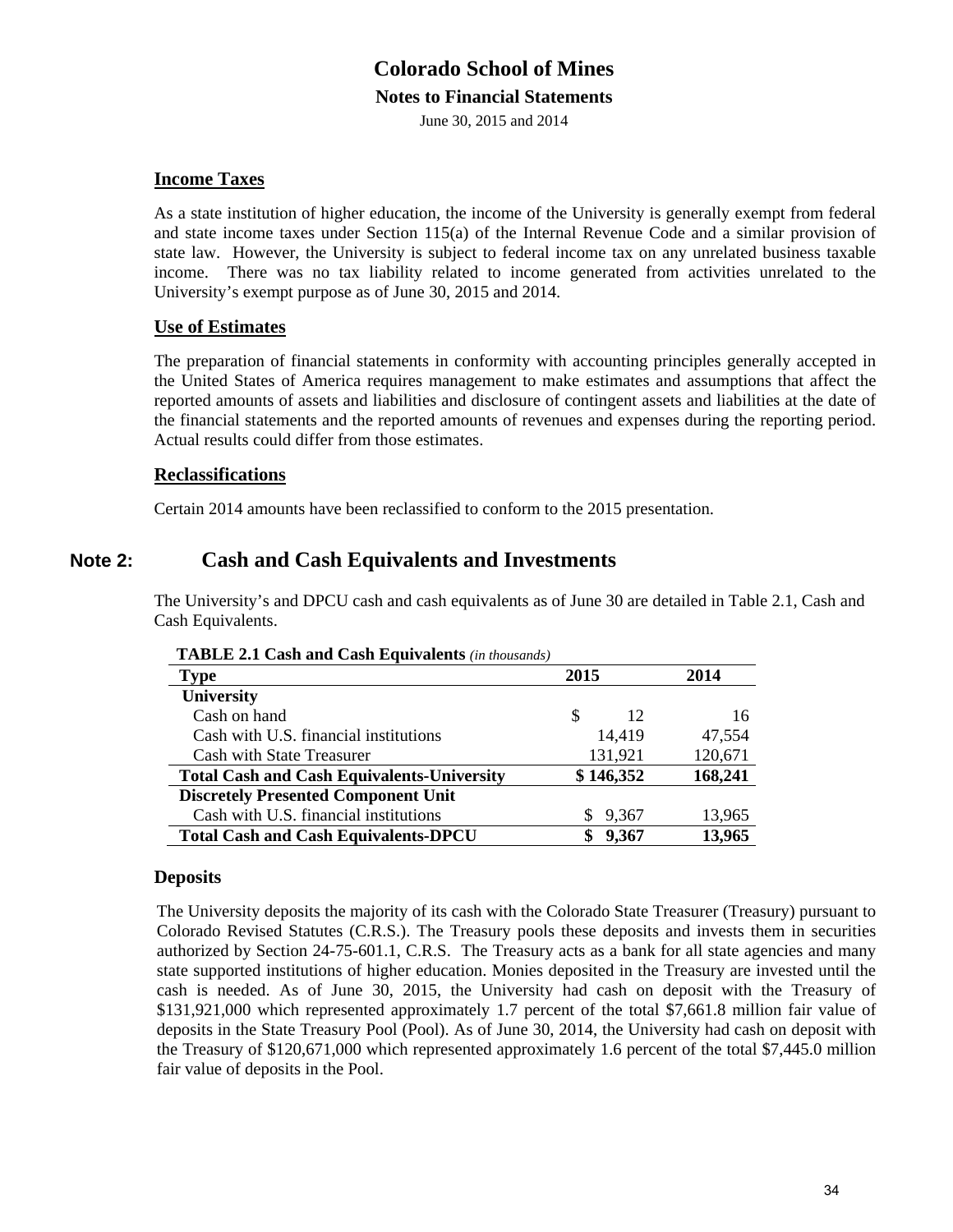June 30, 2015 and 2014

For financial reporting purposes all of the Treasury's investments are reported at fair value, which is determined based on quoted market prices at fiscal year-end. On the basis of the University's participation in the Pool, the University reports as an increase or decrease in cash for its share of the Treasury's unrealized gains and losses on the Pool's underlying investments. The State Treasurer does not invest any of the Pool's resources in any external investment pool, and there is no assignment of income related to participation in the Pool. The unrealized gains/losses included in income reflect only the change in fair value for the fiscal year.

Investments in the Pool are exposed to custodial credit risk if the securities are uninsured, are not registered in the State's name, and are held by either the counterparty to the investment purchase or the counterparty's trust department or agent but not in the State's name. As of June 30, 2015, none of the investments in the Pool are subject to custodial credit risk.

Credit quality risk is the risk that the issuer or other counterparty to a debt security will not fulfill its obligations. This risk is assessed by national rating agencies that assign a credit quality rating for many investments. Credit quality ratings for obligations of the U.S. government or obligations explicitly guaranteed by the U.S. government are not reported; however, credit quality ratings are reported for obligations of U.S. government agencies that are not explicitly guaranteed by the U.S. government. Based on these parameters, as of June 30, 2015 and 2014, approximately 88.0 percent and 87.0 percent, respectively, of investments of the Pool are subject to credit quality risk reporting. Except for \$87,396,440 and \$15,235,458, respectively, of corporate bonds rated lower medium and \$25,018,750 of corporate bonds rated very speculative in 2015, these investments are rated from upper medium to the highest quality, which indicates that the issuer has strong capacity to pay principal and interest when due.

Interest rate risk is the risk that changes in the market rate of interest will adversely affect the value of an investment. In addition to statutory limitations on the types of investments, the State Treasurer's investment policy mitigates interest rate risk through the use of maturity limits set to meet the needs of the individual fund if the Treasurer is investing for a specific fund rather than the Pool. The Treasurer actively manages the time to maturity in reacting to changes in the yield curve, economic forecasts, and liquidity needs of the participating funds. The Treasurer further limits investment risk by setting a minimum/maximum range for the percentage of investments subject to interest rate risk and by laddering maturities and credit ratings. The weighted average maturity of investments in the Pool is shown in Table 2.2, Weighted Average Maturities.

| <b>Table 2.2</b> IT eighted <i>IXVIage Maturities</i> (maturities in years) |                     |                            |                     |                                   |
|-----------------------------------------------------------------------------|---------------------|----------------------------|---------------------|-----------------------------------|
|                                                                             | 2015                |                            |                     | 2014                              |
|                                                                             | Weighted<br>Average | Percent of<br>the Treasury | Weighted<br>Average | <b>Percent of</b><br>the Treasury |
| <b>Investment Type</b>                                                      | <b>Maturity</b>     | Pool                       | <b>Maturity</b>     | Pool                              |
| Commercial paper                                                            | 0.063               | 6.3%                       | 0.043               | 1.0%                              |
| U.S. Government securities                                                  | 1.330               | 47.5                       | 1.424               | 55.8                              |
| <b>Asset-Backed securities</b>                                              | 2.520               | 18.5                       | 3.033               | 19.9                              |
| Corporate bonds                                                             | 2.196               | 22.9                       | 2.766               | 23.3                              |
| Money market mutual funds                                                   | 0.010               | 4.8                        |                     | $\overline{\phantom{0}}$          |

#### **Table 2.2 Weighted Average Maturities** (maturities in years)

The Pool was not subject to foreign currency risk or concentration of credit risk in Fiscal Years 2015 and 2014.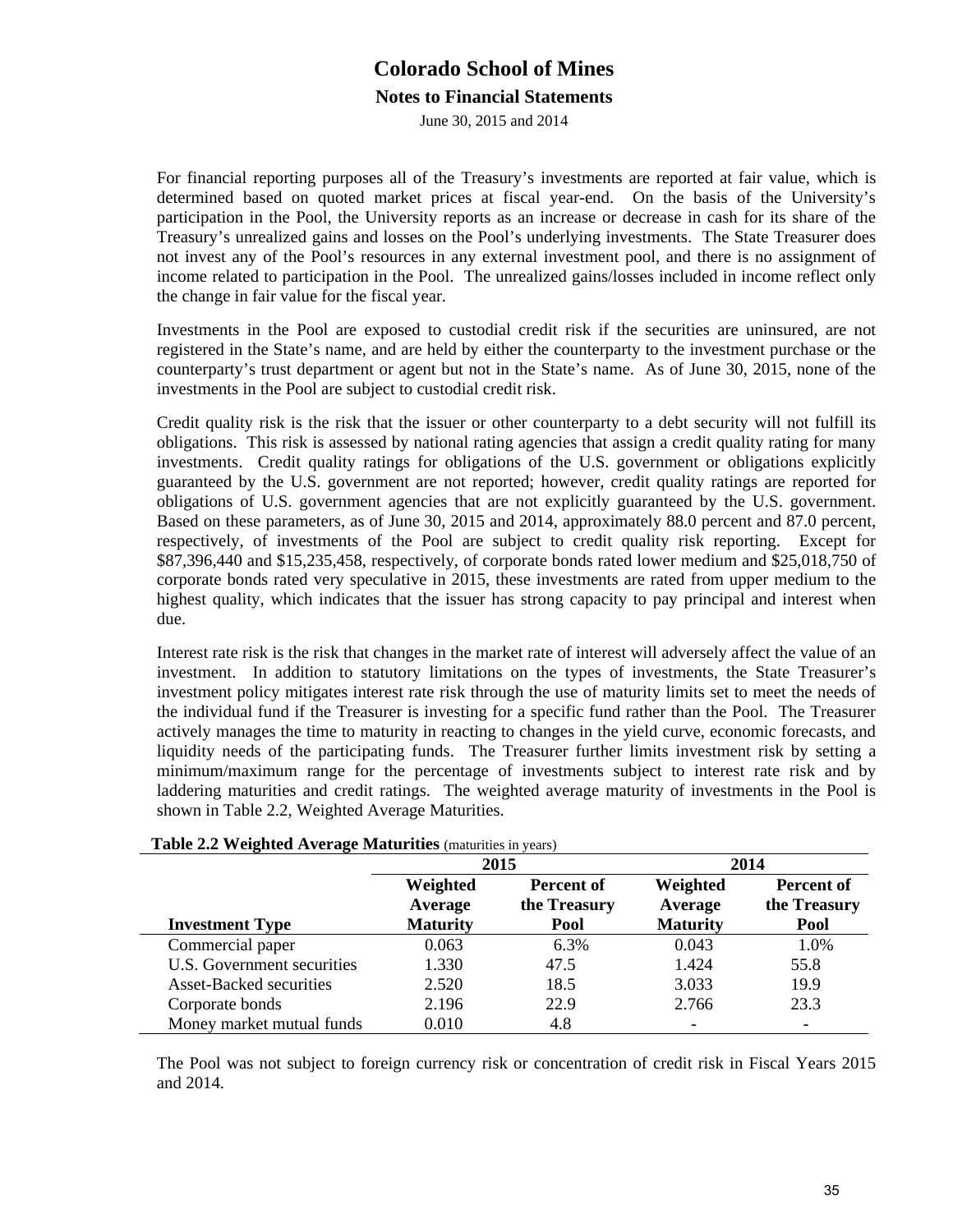June 30, 2015 and 2014

Additional information on investments of the Pool may be obtained in the State's Comprehensive Annual Financial Report for the year ended June 30, 2015.

Deposits not with the Treasury are exposed to custodial credit risk (the risk that, in the event of the failure of a depository financial institution, the government would not be able to recover deposits or would not be able to recover collateral securities that are in the possession of an outside party), if they are not covered by depository insurance (FDIC) and the deposits are uncollateralized, collateralized with securities held by the pledging financial institution, except for deposits collateralized by certain types of collateral pools including a single financial institution collateral pool where the fair value of the pool is equal to or exceeds all uninsured public deposits held by the financial institution (the Public Deposit Protection Act) or collateralized with securities held by the pledging financial institution's trust department or agent but not in the depositor – government's name. Accordingly, none of the University's deposits as of June 30, 2015 and 2014 are deemed to be exposed to custodial credit risk. As of June 30, 2015 and 2014, the DPCU maintained balances in various operating accounts in excess of federally insured limits totaling approximately \$9,100,000, and \$13,500,000, respectively.

## **Investments**

The University has authority to invest institutional funds in any investment deemed advisable by the governing board per section 15-1-1106, C.R.S. The University may legally invest in direct obligations of, and other obligations guaranteed as to principal by, the U.S. Treasury and U.S. agencies and instrumentalities and in bank repurchase agreements. It may also invest, to a limited extent, in equity securities.

Credit Quality Risk – Credit quality risk is the risk that an issuer of an investment will not fulfill its obligation to the holder of the investment. Credit risk only applies to debt investments. This is measured by the assignment of a rating by a nationally recognized statistical rating organization (NRSRO). The University has no investment policy that would further limit its investment choices beyond those allowed by State statute. The corporate bond funds are mutual funds and therefore are not rated.

Interest Rate Risk – Interest rate risk is the risk that changes in market interest rates will adversely affect the fair value of an investment. Interest rate risk only applies to debt investments. Generally, the longer the maturity of an investment, the greater the sensitivity of its fair value to changes in market interest rates. Interest rate risk inherent in the University's investments is measured by monitoring the modified duration of the overall investments portfolio. Modified duration estimates the sensitivity of the University's investments to changes in the interest rates. The University does not have a formal investment policy that limits investment maturities as a means of managing its exposure to fair value losses arising from increasing interest rates. The following table presents investment balances by type.

Concentration of Credit Risk – Concentration of credit risk is the risk of loss attributed to the magnitude of an entity's investment in a single issuer. At June 30, 2015 and 2014, no single investment of the University exceeded 5 percent of the total investments.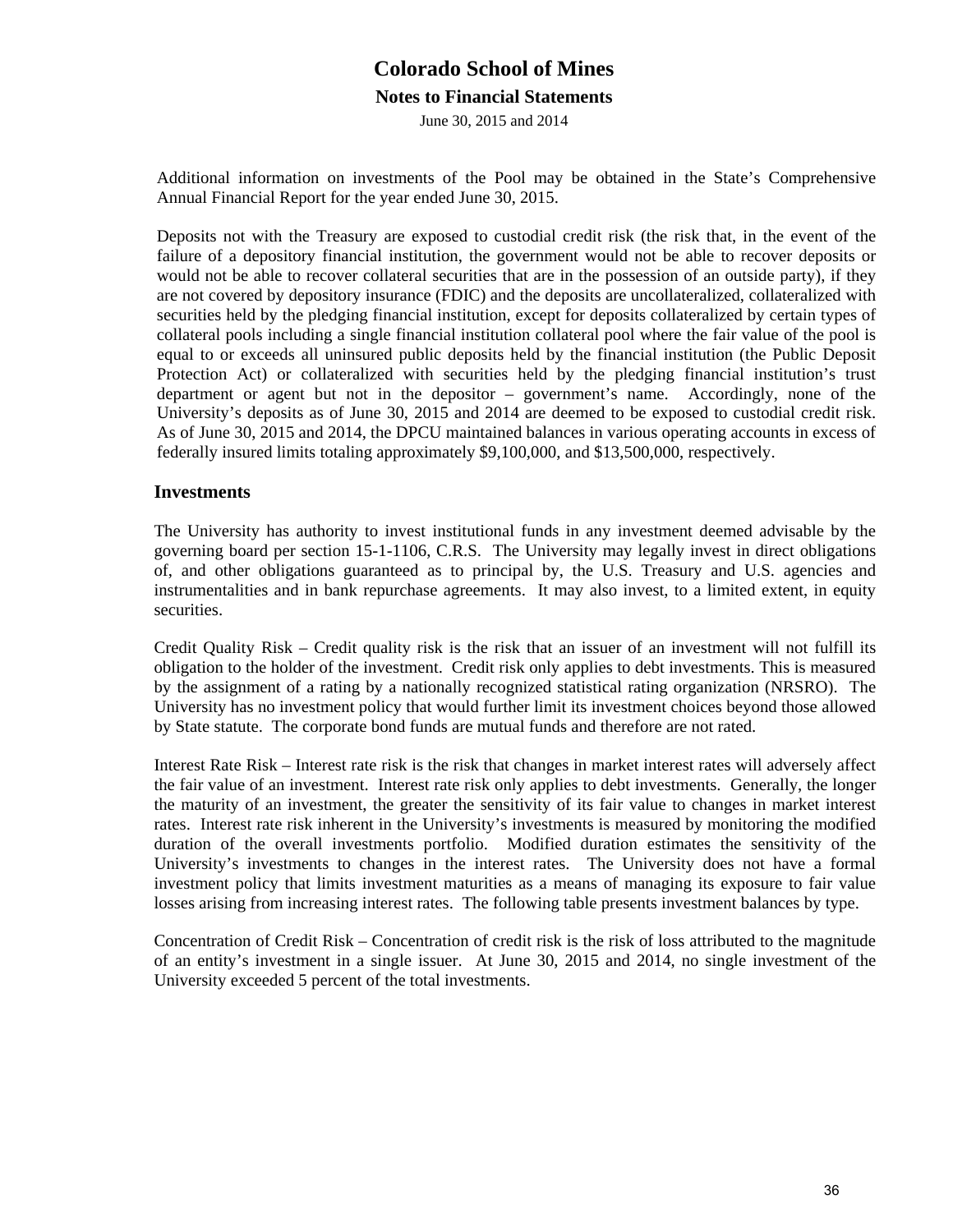#### **Notes to Financial Statements**

June 30, 2015 and 2014

The University's and DPCU Investments at June 30 are shown in Table 2.3 Investments.

| <b>TABLE 2.3 Investments</b> (in thousands) |               |         |
|---------------------------------------------|---------------|---------|
| <b>Investment Type</b>                      | 2015          | 2014    |
| <b>University</b>                           |               |         |
| Cash                                        | \$<br>1,692   | 930     |
| Corporate equity securities                 | 15,842        | 16,793  |
| Hedge funds                                 | 7,230         | 7,479   |
| Private equity                              | 5,474         | 5,603   |
| Corporate bond funds                        | 3,493         | 3,517   |
| <b>Total Investments-University</b>         | \$<br>33,731  | 34,322  |
| <b>Discretely Presented Component Unit</b>  |               |         |
| Cash                                        | \$<br>14,188  | 7,684   |
| Corporate equity securities                 | 130,326       | 135,482 |
| Hedge funds                                 | 60,627        | 61,803  |
| Private equity                              | 45,906        | 46,299  |
| Corporate bond funds                        | 29,294        | 29,062  |
| <b>Restricted Stock</b>                     | 370           |         |
| Split-interest agreements                   | 12,145        | 9,634   |
| Gift annuity agreements                     | 4,668         | 4,888   |
| Beneficial interest investments             | 11,217        | 11,110  |
| <b>Total Investments-DPCU</b>               | 308,741<br>\$ | 305,962 |

The University's investments are managed by the Foundation, on behalf of the University and are reflected in the Foundation's Long-term Investment Pool (LTIP). The University's investments represent a portionate share of the Foundation's LTIP and therefore, the University does not own any specific investments. The University investments are under the Foundation's LTIP policy. This policy requires funds to be managed in a diversified manner to reduce risks with the goal of providing a steady stream of funding for the University. The LTIP must be over a broad investment spectrum in order to create a mix of potential returns that, in the aggregate, would achieve the overall portfolio objectives. This diversification is to ensure that adverse or unexpected developments arising in one security or asset class will not have a significant detrimental impact on the entire portfolio. This policy minimizes concentration credit risk.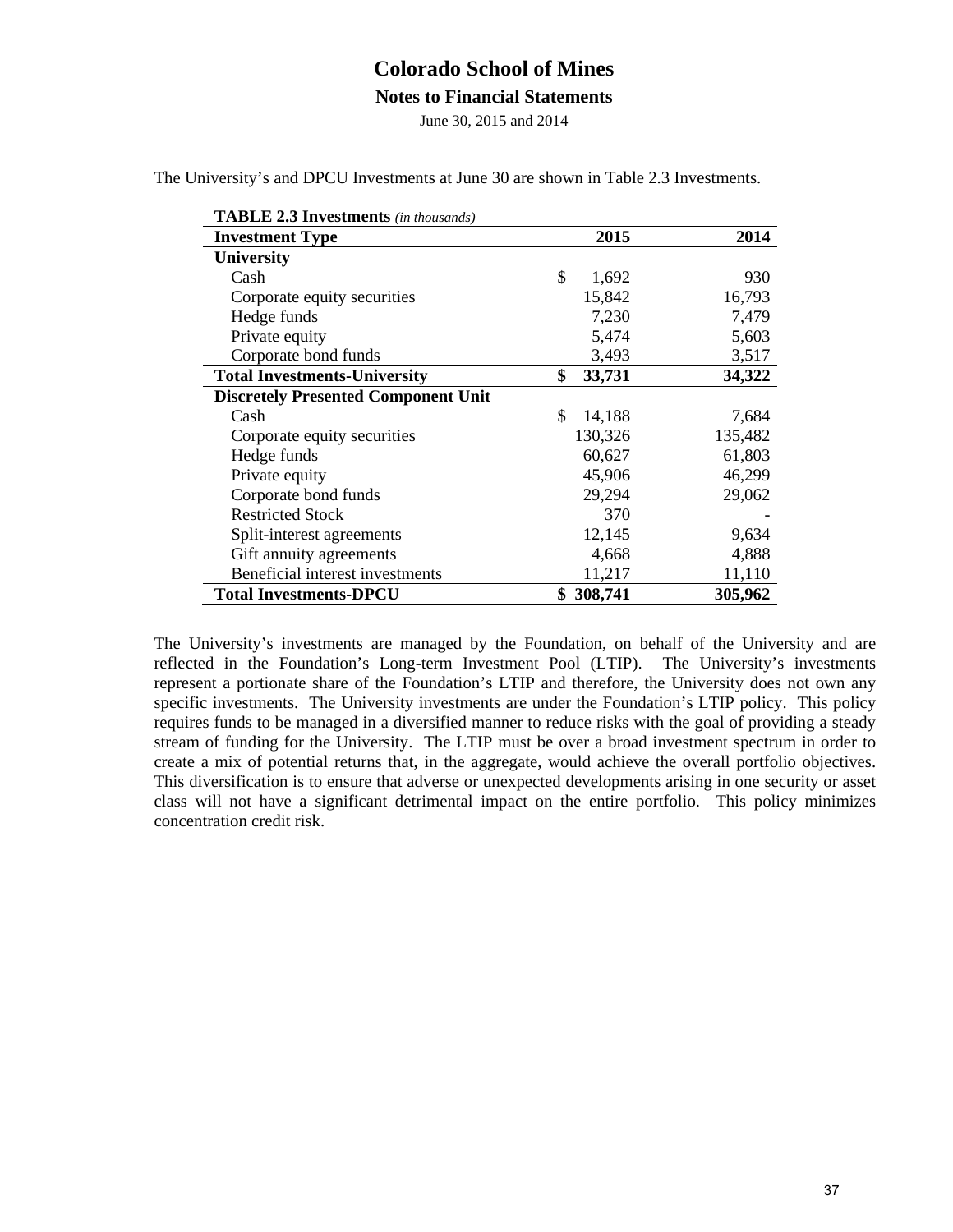#### **Notes to Financial Statements**

June 30, 2015 and 2014

## **Note 3: Accounts, Contributions and Loans Receivable**

Table 3.1, Accounts Receivable, segregates receivables as of June 30, 2015 and 2014, by type.

#### **TABLE 3.1 Accounts Receivable** *(in thousands)*

| <b>Type of Receivable</b>                  | 2015                        |                  |                       |                                      |
|--------------------------------------------|-----------------------------|------------------|-----------------------|--------------------------------------|
|                                            | Gross<br><b>Receivables</b> | <b>Allowance</b> | <b>Net Receivable</b> | <b>Net Current</b><br><b>Portion</b> |
| <b>University</b>                          |                             |                  |                       |                                      |
| Student accounts                           | \$4,058                     | 1,291            | 2,767                 | 2,767                                |
| Student loans                              | 5,522                       | 155              | 5,367                 | 527                                  |
| Federal government                         | 8,066                       |                  | 8,066                 | 8,066                                |
| Private sponsors                           | 3,375                       | 954              | 2,421                 | 2,421                                |
| <b>DPCU</b>                                | 1,897                       |                  | 1,897                 | 1,897                                |
| Other                                      | 1,507                       |                  | 1,507                 | 1,507                                |
| <b>Total Receivable-University</b>         | \$24,425                    | 2,400            | 22,025                | 17,185                               |
| <b>Discretely Presented Component Unit</b> |                             |                  |                       |                                      |
| $Contributions*$                           | \$38,159                    | 3,939            | 34,220                | 3,820                                |
| Due from University                        | 1,661                       |                  | 1,661                 |                                      |
| <b>Total Receivable-DPCU</b>               | \$39,820                    | 3,939            | 35,881                | 3,820                                |

|                                            | 2014                               |                  |                       |                                      |
|--------------------------------------------|------------------------------------|------------------|-----------------------|--------------------------------------|
| <b>Type of Receivable</b>                  | <b>Gross</b><br><b>Receivables</b> | <b>Allowance</b> | <b>Net Receivable</b> | <b>Net Current</b><br><b>Portion</b> |
| <b>University</b>                          |                                    |                  |                       |                                      |
| Student accounts                           | \$3,826                            | 1,112            | 2,714                 | 2,714                                |
| Student loans                              | 5,620                              | 174              | 5,446                 | 567                                  |
| Federal government                         | 9,659                              |                  | 9,659                 | 9,659                                |
| Private sponsors                           | 3,541                              | 343              | 3,198                 | 3,198                                |
| <b>DPCU</b>                                | 1,241                              |                  | 1,241                 | 1,241                                |
| Other                                      | 1,298                              |                  | 1,298                 | 1,298                                |
| <b>Total Receivable-University</b>         | \$25,185                           | 1,629            | 23,556                | 18,677                               |
| <b>Discretely Presented Component Unit</b> |                                    |                  |                       |                                      |
| $Contributions*$                           | \$40,937                           | 4,089            | 36,848                | 6,386                                |
| Due from University                        | 1,743                              |                  | 1,743                 |                                      |
| <b>Total Receivable-DPCU</b>               | \$42,680                           | 4,089            | 38,591                | 6,386                                |

\*The allowance on the contributions receivable is comprised of uncollectible and unamortized discounts of \$1,849 and \$2,090, respectively, for June 30, 2015, and \$1,920 and \$2,169 respectively, as of June 30, 2014.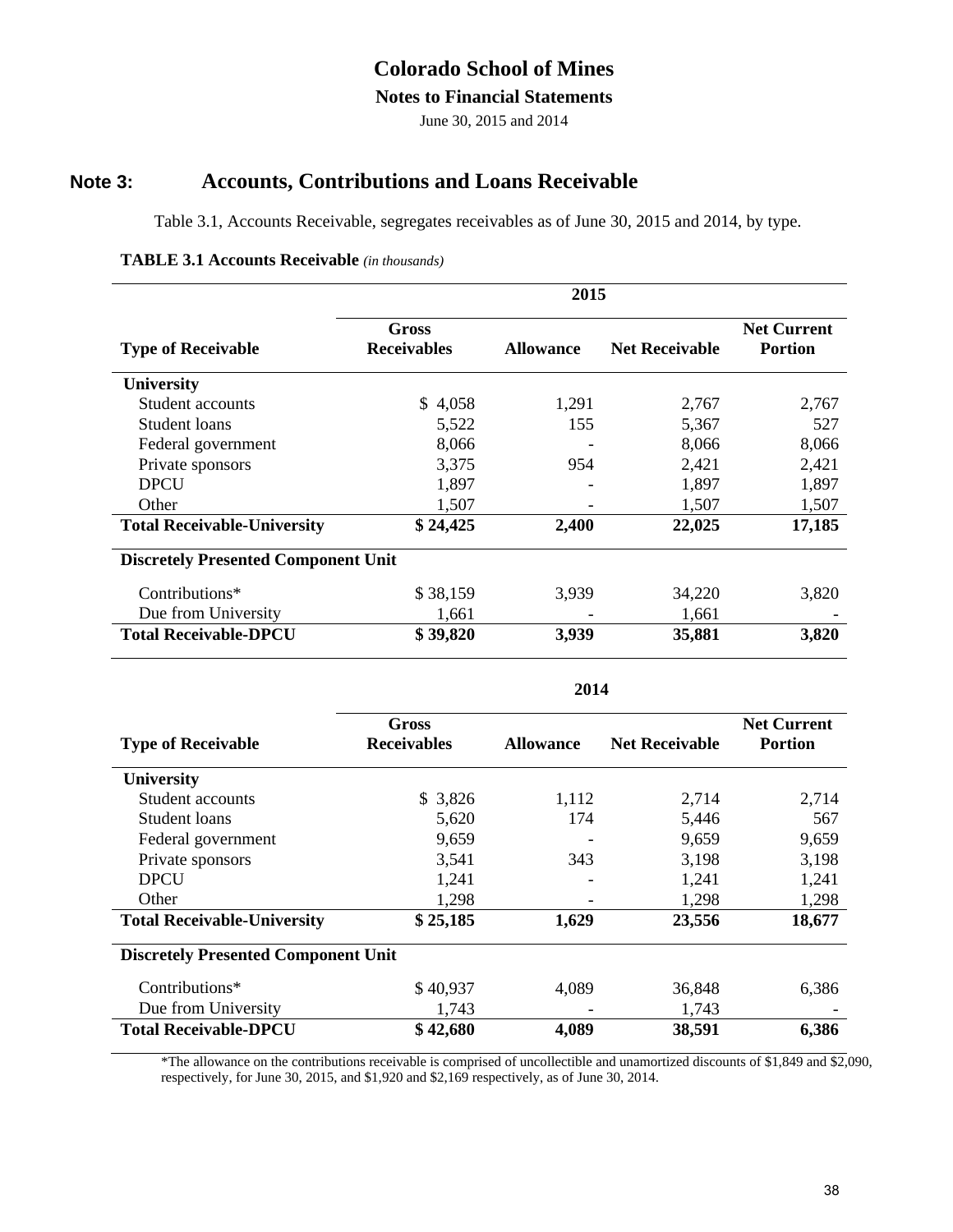## **Notes to Financial Statements**

June 30, 2015 and 2014

## **Note 4: Capital Assets**

Table 4.1, Capital Assets, presents the changes in capital assets and accumulated depreciation by major asset category for the years ended June 30, 2015 and 2014.

## **TABLE 4.1 Capital Assets** *(in thousands)*

| Category                         | <b>Balance 2014</b> | <b>Additions</b> | <b>Deletions</b> | <b>Transfers</b> | <b>Balance 2015</b> |
|----------------------------------|---------------------|------------------|------------------|------------------|---------------------|
| Nondepreciable capital assets    |                     |                  |                  |                  |                     |
| Land                             | \$<br>7,652         |                  |                  |                  | 7,652               |
| Construction in progress         | 31,943              | 50,833           | 265              | (37, 159)        | 45,352              |
| Total nondepreciable assets      | 39,595              | 50,833           | 265              | (37, 159)        | 53,004              |
| Depreciable capital assets       |                     |                  |                  |                  |                     |
| Land improvements                | 19,918              |                  |                  |                  | 19,918              |
| Buildings and improvements       | 336,698             |                  |                  | 36,920           | 373,618             |
| Software                         | 1,742               | 126              | 65               |                  | 1,803               |
| Equipment                        | 60,668              | 5,746            | 1,462            | 239              | 65,191              |
| Library materials                | 11,996              | 155              | 9                |                  | 12,142              |
| Intangible assets                | 600                 |                  |                  |                  | 600                 |
| Total depreciable capital assets | \$431,622           | 6,027            | 1,536            | 37,159           | 473,272             |
| Category                         | <b>Balance 2014</b> | <b>Additions</b> | <b>Deletions</b> | <b>Transfers</b> | <b>Balance 2015</b> |
| Less accumulated depreciation    |                     |                  |                  |                  |                     |
| Land improvements                | \$<br>9,311         | 735              |                  |                  | 10,046              |
| <b>Buildings</b>                 | 121,052             | 10,317           |                  |                  | 131,369             |
| Software                         | 1,241               | 246              | 44               |                  | 1,443               |
| Equipment                        | 35,117              | 5,280            | 1,344            |                  | 39,053              |
| Library materials                | 11,161              | 183              | 9                |                  | 11,335              |
| Intangible assets                | 167                 | 33               |                  |                  | 200                 |
| Total accumulated depreciation   | 178,049             | 16,794           | 1,397            |                  | 193,446             |
| Net depreciable assets           | 253,573             | (10,767)         | 139              | 37,159           | 279,826             |
| <b>Total Net Capital Assets</b>  | \$293,168           | 40,066           | 404              |                  | 332,830             |
| Category                         | <b>Balance 2013</b> | <b>Additions</b> | <b>Deletions</b> | <b>Transfers</b> | <b>Balance 2014</b> |
| Nondepreciable capital assets    |                     |                  |                  |                  |                     |
| Land                             | \$<br>7,471         | 181              |                  |                  | 7,652               |
| Construction in progress         | 6,725               | 28,308           | 260              | (2,830)          | 31,943              |
| Total nondepreciable assets      | 14,196              | 28,489           | 260              | (2,830)          | 39,595              |
| Depreciable capital assets       |                     |                  |                  |                  |                     |
| Land improvements                | 18,900              |                  |                  | 1,018            | 19,918              |
| Buildings and improvements       | 335,100             | 725              | 466              | 1,339            | 336,698             |
| Software                         | 1,656               | 215              | 129              |                  | 1,742               |
| Equipment                        | 54,536              | 6,362            | 703              | 473              | 60,668              |
| Library materials                | 12,331              | 156              | 491              |                  | 11,996              |
| Intangible assets                | 600                 |                  |                  |                  | 600                 |
| Total depreciable capital assets | \$423,123           | 7,458            | 1,789            | 2,830            | 431,622             |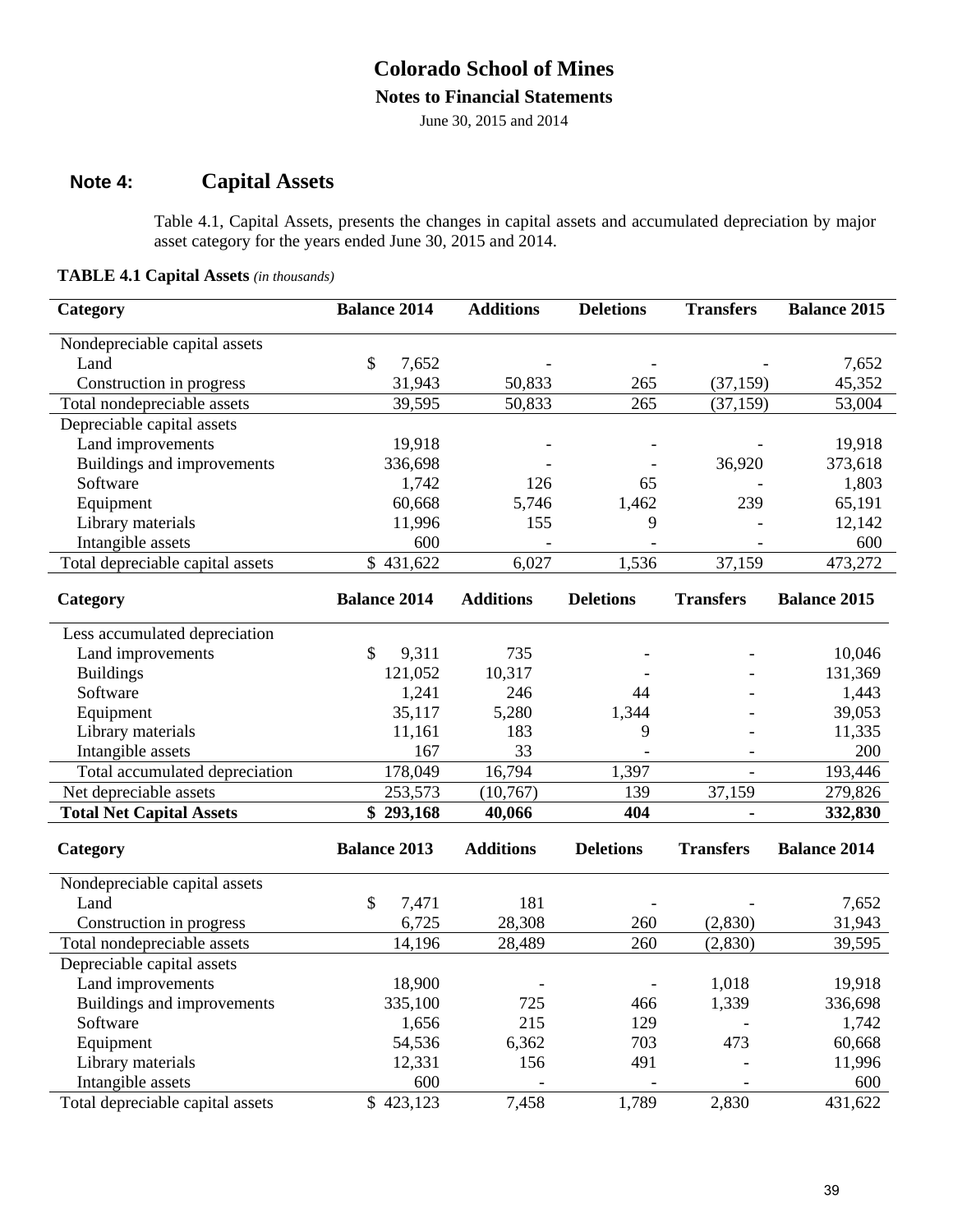## **Notes to Financial Statements**

June 30, 2015 and 2014

| Category                        | <b>Balance 2013</b> | <b>Additions</b> | <b>Deletions</b> | <b>Transfers</b> | <b>Balance 2014</b> |
|---------------------------------|---------------------|------------------|------------------|------------------|---------------------|
| Less accumulated depreciation   |                     |                  |                  |                  |                     |
| Land improvements               | S<br>8,556          | 755              |                  |                  | 9,311               |
| <b>Buildings</b>                | 111,653             | 9,845            | 446              |                  | 121,052             |
| Software                        | 1,065               | 249              | 73               |                  | 1,241               |
| Equipment                       | 31,072              | 4,673            | 628              |                  | 35,117              |
| Library materials               | 10,995              | 657              | 491              |                  | 11,161              |
| Intangible assets               | 133                 | 34               |                  |                  | 167                 |
| Total accumulated depreciation  | 163,474             | 16,213           | 1,638            |                  | 178,049             |
| Net depreciable assets          | 259,649             | (8,755)          | 151              | 2,830            | 253,573             |
| <b>Total Net Capital Assets</b> | \$273,845           | 19,734           | 411              |                  | 293,168             |

#### **TABLE 4.1 Capital Assets (continued)** *(in thousands)*

The total interest costs related to capital asset debt incurred by the University during the years ended June 30, 2015 and 2014, was \$9,151,000 and \$9,862,000, respectively. The University capitalizes interest costs as a component of construction in progress during the period of construction, based on interest costs of borrowing specifically for the project, net of interest earned on investments acquired with the proceeds of the tax-exempt debt. The total amount of interest costs capitalized as part of construction in progress during the years ended June 30, 2015 and 2014 was \$1,937,000 and \$1,939,000, respectively.

## **Note 5: Deferred Outflows of Resources**

Table 5.1, Deferred Outflows of resources details the types and amounts of deferred outflows of resources as of June 30, 2015 and 2014.

| <b>Deferred Outflows of Resources</b>       | 2015     | 2014   |
|---------------------------------------------|----------|--------|
| Loss on bond refundings                     | \$12,517 | 13,278 |
| Components of pension liability             | 14,781   |        |
| <b>SWAP</b> valuation                       | 2.167    | 997    |
| <b>Total Deferred Outflows of Resources</b> | \$29,465 | 14.275 |

#### **TABLE 5.1 Deferred Outflows of Resources** *(in thousands)*

## **Note 6: Accounts Payable and Accrued Liabilities**

Table 6.1, Accounts Payable and Accrued Liabilities, details the accounts payable and accrued expenses as of June 30, 2015 and 2014.

| <b>Trible 6.1 Accounts I ayable and Acci acd Liabinues</b> (in mousumas) |          |        |  |  |
|--------------------------------------------------------------------------|----------|--------|--|--|
| Type                                                                     | 2015     | 2014   |  |  |
| Accounts payable - vendors                                               | \$15,254 | 10,828 |  |  |
| Accrued salaries and benefits                                            | 8.622    | 10,712 |  |  |
| Accrued interest payable                                                 | 722      | 783    |  |  |
| <b>Total Accounts Payable and Accrued Liabilities</b>                    | \$24,598 | 22,323 |  |  |

**TABLE 6.1 Accounts Payable and Accrued Liabilities** *(in thousands)*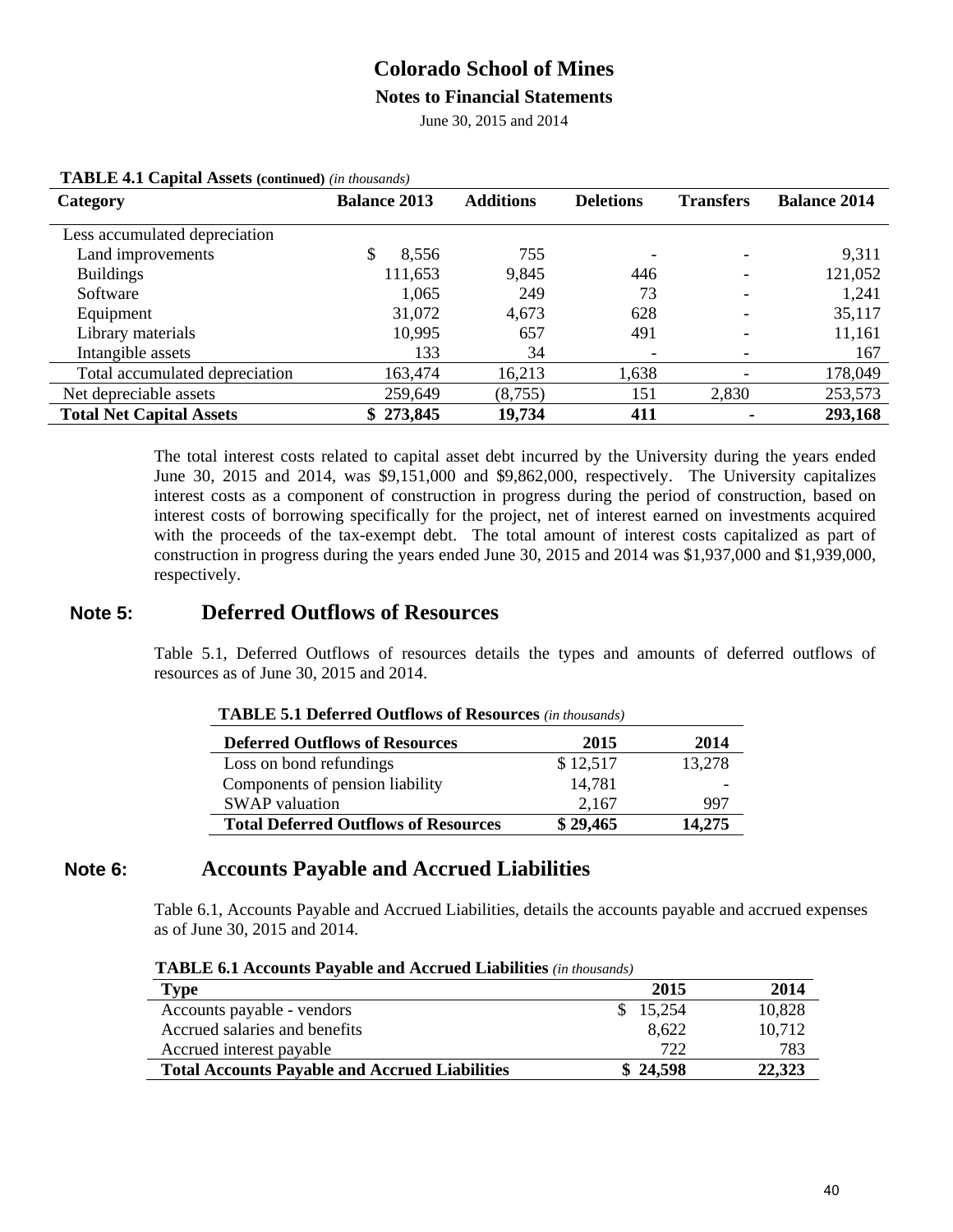June 30, 2015 and 2014

The University leases various buildings and equipment under operating lease rental agreements. Operating leases do not give rise to property rights or meet other capital lease criteria, and therefore, the related assets and liabilities are not recorded in the accompanying financial statements. For Fiscal Years 2015 and 2014, total rent expense under these agreements was \$275,000 and \$315,000, respectively. Table 6.2, Future Minimum Operating Lease Payments, details the future minimum operating lease payments.

| <i>u uwasanas</i>                     |                      |
|---------------------------------------|----------------------|
|                                       | <b>Minimum</b>       |
| <b>Years Ending June 30</b>           | <b>Lease Payment</b> |
| 2016                                  | \$275                |
| 2017                                  | 190                  |
| 2018                                  | 142                  |
| 2019                                  | 134                  |
| 2020                                  | 137                  |
| <b>Total Operating Lease Payments</b> | \$ 878               |

#### **TABLE 6.2 Future Minimum Operating Lease Payments**  *(in thousands)*

The University leases office space to an unrelated single tenant. The lease term is 10 years and expires in July 2018. The annual rent payment of \$1,321,000 is paid in monthly installments and is recorded as other operating revenue.

## **Note 7: Unearned Revenue**

Table 7.1, Unearned Revenue, details the types and amounts of unearned revenue as of June 30, 2015 and 2014.

| Type                          | 2015   | 2014   |
|-------------------------------|--------|--------|
| Tuition and fees              | 5,017  | 4.620  |
| Grants and contracts          | 9.221  | 8,718  |
| Miscellaneous                 | 886    | 1.137  |
| <b>Total Unearned Revenue</b> | 15.124 | 14.475 |
|                               |        |        |

**TABLE 7.1 Unearned Revenue** *(in thousands)*

## **Note 8: Compensated Absences**

Table 8.1, Compensated Absences, presents the changes in compensated absences for the years ended June 30, 2015 and 2014.

| <b>TABLE 8.1 Compensated Absences</b> (in thousands) |       |       |  |  |  |
|------------------------------------------------------|-------|-------|--|--|--|
|                                                      | 2015  | 2014  |  |  |  |
| Beginning of the year                                | 6,112 | 5,905 |  |  |  |
| Additions                                            | 724   | 768   |  |  |  |
| Adjustments/reductions                               | 713   | 561   |  |  |  |
| End of the year                                      | 6,123 | 6,112 |  |  |  |
| <b>Current Portion</b>                               | 575   | 486   |  |  |  |

| <b>TABLE 8.1 Compensated Absences</b> (in thousands) |  |
|------------------------------------------------------|--|
|                                                      |  |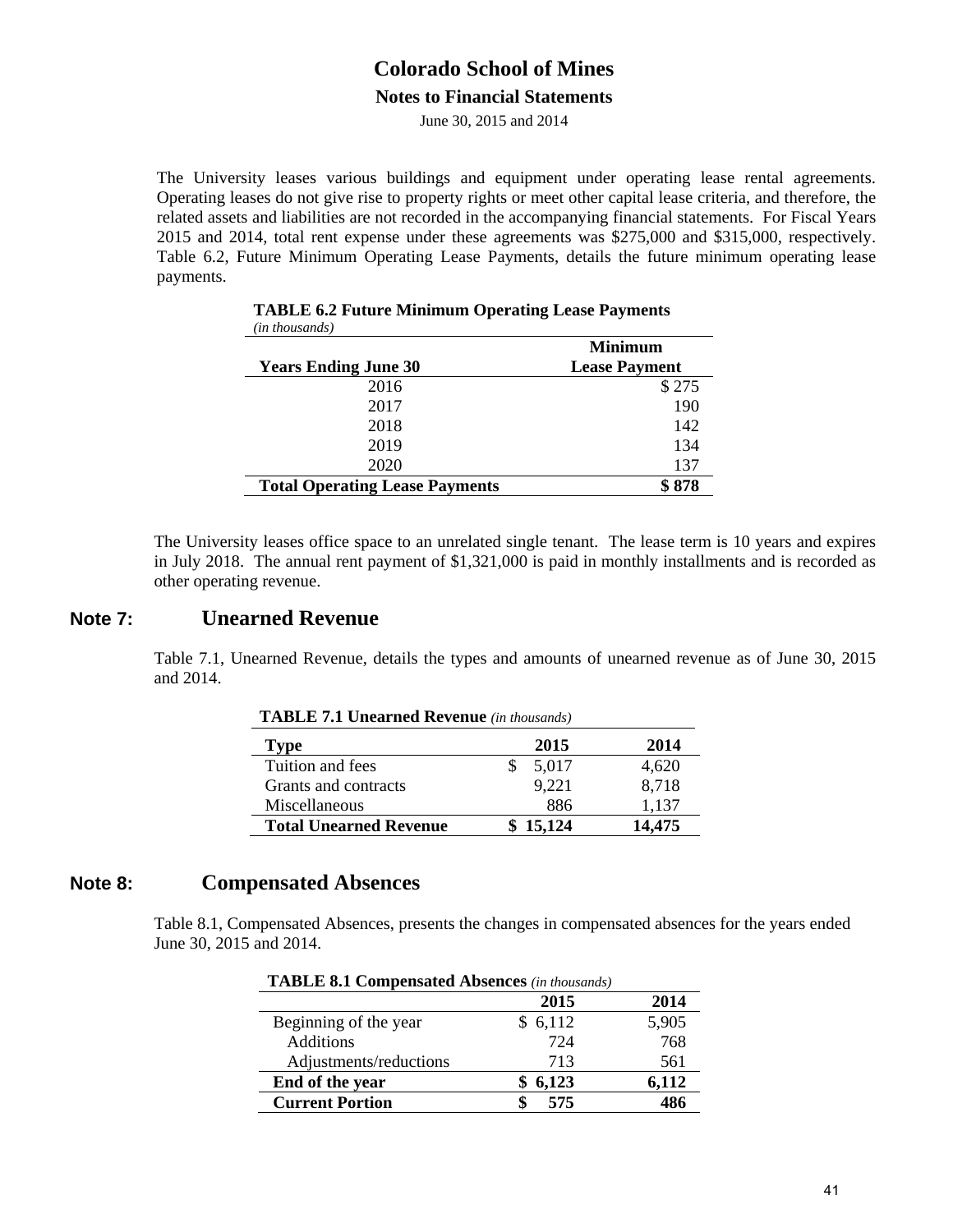#### **Notes to Financial Statements**

June 30, 2015 and 2014

## **Note 9: Bonds and Leases**

As of June 30, 2015 and 2014, the categories of long-term obligations are detailed in Table 9.2, Bonds and Leases Payable. Table 9.3, Changes in Bonds and Leases Payable, presents the changes in bonds and capital leases payable for the years ended June 30, 2015 and 2014.

## **Revenue Bonds**

A general description of each revenue bond issue, original issuance amount, and the amount outstanding as of June 30, 2015 and 2014 is detailed in Table 9.4, Revenue Bond Detail.

The University's fixed rate revenue bonds are payable semi-annually, have serial maturities contain sinking fund requirements and contain optional redemption provisions. The University's variable rate demand bonds are payable annually, contain sinking fund requirements and contain optional redemption provisions. The optional redemption provisions allow the University to redeem, at various dates, portions of the outstanding revenue bonds at varying prices. All University revenue bonds are special limited obligations of the University. The revenue bonds are secured only by certain pledged revenues and are not pledged by any encumbrance, mortgage, or other pledge of property, and the revenue bonds do not constitute general obligations of the University.

The revenue bonds are secured by a pledge of all net revenues as defined by the bond documents. As of June 30, 2015 and 2014, net auxiliary pledged revenues, total net pledged revenues, and the associated debt service coverage are shown in Table 9.1, Net Pledged Revenues. The University's net pledged revenues will continue to be pledged for the life of the associated revenue bonds as detailed in Table 9.2, Bonds, Notes, and Leases Payable. The outstanding principal and interest of the related pledged debt is detailed in Table 9.5, Revenue Bonds Future Minimum Payments. The University believes it is in compliance with all existing pledged revenue requirements of its outstanding bonds.

| <b>Source of Net Pledged Revenue</b>             | 2015         | 2014   |
|--------------------------------------------------|--------------|--------|
| <b>Auxiliary Revenue Bonds</b>                   |              |        |
| Net auxiliary facilities                         | \$12,685     | 13,085 |
| Renewal and replacement fund                     | 612          | 622    |
| Net auxiliary pledged revenues                   | 13,297<br>S. | 13,707 |
| Prior obligation auxiliary debt service          | 780          | 867    |
| Prior obligation auxiliary debt service coverage | 17.05        | 15.81  |
| <b>Parity Bond Obligations</b>                   |              |        |
| <b>Institutional Enterprise Revenue Bonds</b>    |              |        |
| Student tuition (10 percent)                     | \$16,482     | 14,295 |
| Student facility fees                            | 3,274        | 3,152  |
| Federal indirect cost recovery                   | 11,682       | 11,507 |
| Federal interest subsidy                         | 1,164        | 1,177  |
| Gifts                                            |              | 815    |
| Net Institutional Enterprise Pledged Revenues    | 32,602       | 30,946 |
| Net Pledged Revenues for Parity Debt             | 45,119       | 43,786 |
| <b>Total Parity Debt Service</b>                 | \$18,577     | 13,456 |
| <b>Total Parity Debt Service Coverage</b>        | 2.43         | 3.25   |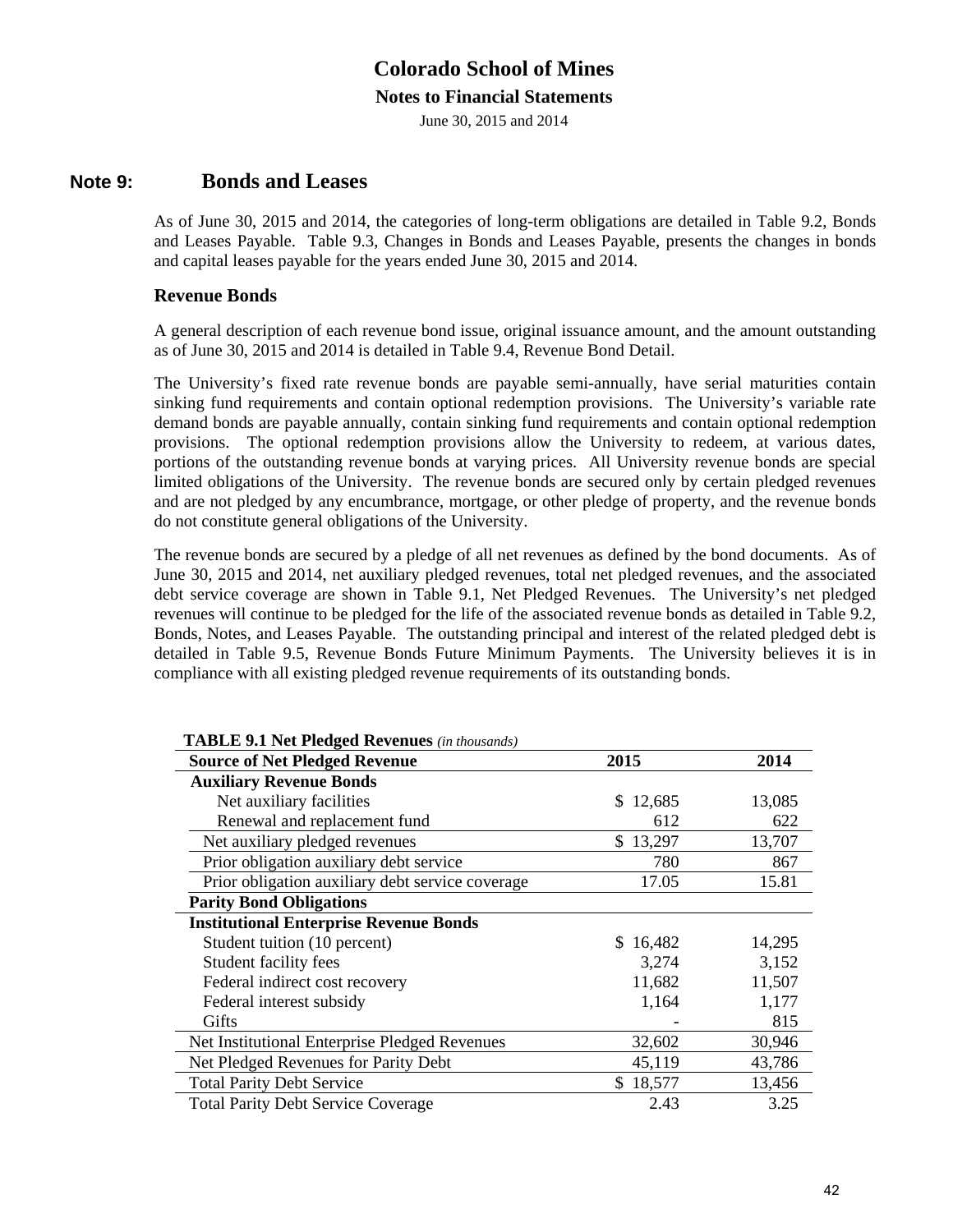#### **Notes to Financial Statements**

June 30, 2015 and 2014

| <b>Source of Net Pledged Revenue</b>        | 2015     | 2014   |
|---------------------------------------------|----------|--------|
| <b>Subordinate Bond Obligations</b>         |          |        |
| Net Pledged Revenues for Subordinate Debt   | \$26,542 | 30,330 |
| <b>Subordinate Debt Service</b>             | 1,288    | 1,316  |
| Subordinate Debt Service Coverage           | 20.61    | 23.05  |
| Percent of Pledged Revenue to Total Revenue | 81%      | 84%    |
| <b>Total Debt Service Coverage</b>          | 2.22     | 2.86   |

**TABLE 9.1 Net Pledged Revenues (continued)** *(in thousands)*

The Auxiliary Facility Enterprise Revenue bonds specify debt service coverage requirements for the auxiliary facilities. The debt service coverage provisions require net pledged revenues to be equal to 110 percent of the combined principal and interest payments, excluding any reserves, on the Auxiliary Bonds and any additional bonds due during any subsequent fiscal year. The Auxiliary Facility Enterprise Revenue bonds are payable from net pledged revenues on parity with the other bonds and the note payable.

A master resolution adopted by the Board includes a covenant by the Board which provides, in summary, that, while the Bonds are outstanding, and subject to applicable law, the Board will continue to impose such fees and charges as are included within the gross revenues and will continue the present operation and use of the institutional enterprise and the facilities. The Board will continue to maintain such reasonable fees, rental rates and other charges for the use of all facilities and for services rendered by the Institutional Enterprise as will return annually gross revenue sufficient to pay the prior bond obligations, to pay operation and maintenance expenses, to pay the annual debt service requirements of the bonds and any parity obligations payable from the net revenues. In addition, the Board will make any deposits required to the reserve fund. The debt covenant includes provisions relating to other matters such as maintenance of insurance coverage for the facilities. The Master Resolution prohibits the Board from selling, destroying, abandoning, otherwise disposing of or altering at any time the property comprising a part of the facilities until all bonds payable out of net revenues have been paid or provision has been made to pay all such bonds. The University believes it is in compliance with these covenants.

The Series 2009B, 2010B, and 2011 bonds qualify as Build America Bonds for purposes of the American Recovery and Reinvestment Act of 2009 (ARRA) signed into law on February 17, 2009. Pursuant to ARRA, for the Series 2009B and 2010B bonds, the University expects to receive a cash subsidy payment from the United States Treasury, referred to as Federal Direct Payments, equal to 35 percent of the interest payable on the bonds on or around each interest payment date. For the Series 2011 bonds, the University expects to receive Federal Direct Payments equal to 70 percent of the interest payable on the bonds on or around each interest payment date. Due to federal budget cuts that occurred during Fiscal Year 2013, the University received approximately 8.75 percent less in payments under this program. Pursuant to the Colorado Recovery Act, the Board may pledge any Federal Direct Payments received to the payments of the bonds. The Board has pledged such payments to the payment of the Series 2009B, 2010B, 2011, and 2012B bonds. In Fiscal Years 2015 and 2014, the University received \$1,164,000 and \$1,177,000, respectively, in Federal Direct Payments.

The Series 2009A, 2009B, 2009C, 2009D, and 2012B revenue bonds qualify for the State Intercept Program established pursuant to Section 23-5-139 CRS. The State Intercept Program provides for the institutions of higher education to utilize the State of Colorado's credit rating. The State Treasurer is obligated to make principal and interest payments when due with respect to the revenue bonds issued by state supported institutions of higher education if such institution will not make the payment by the due date.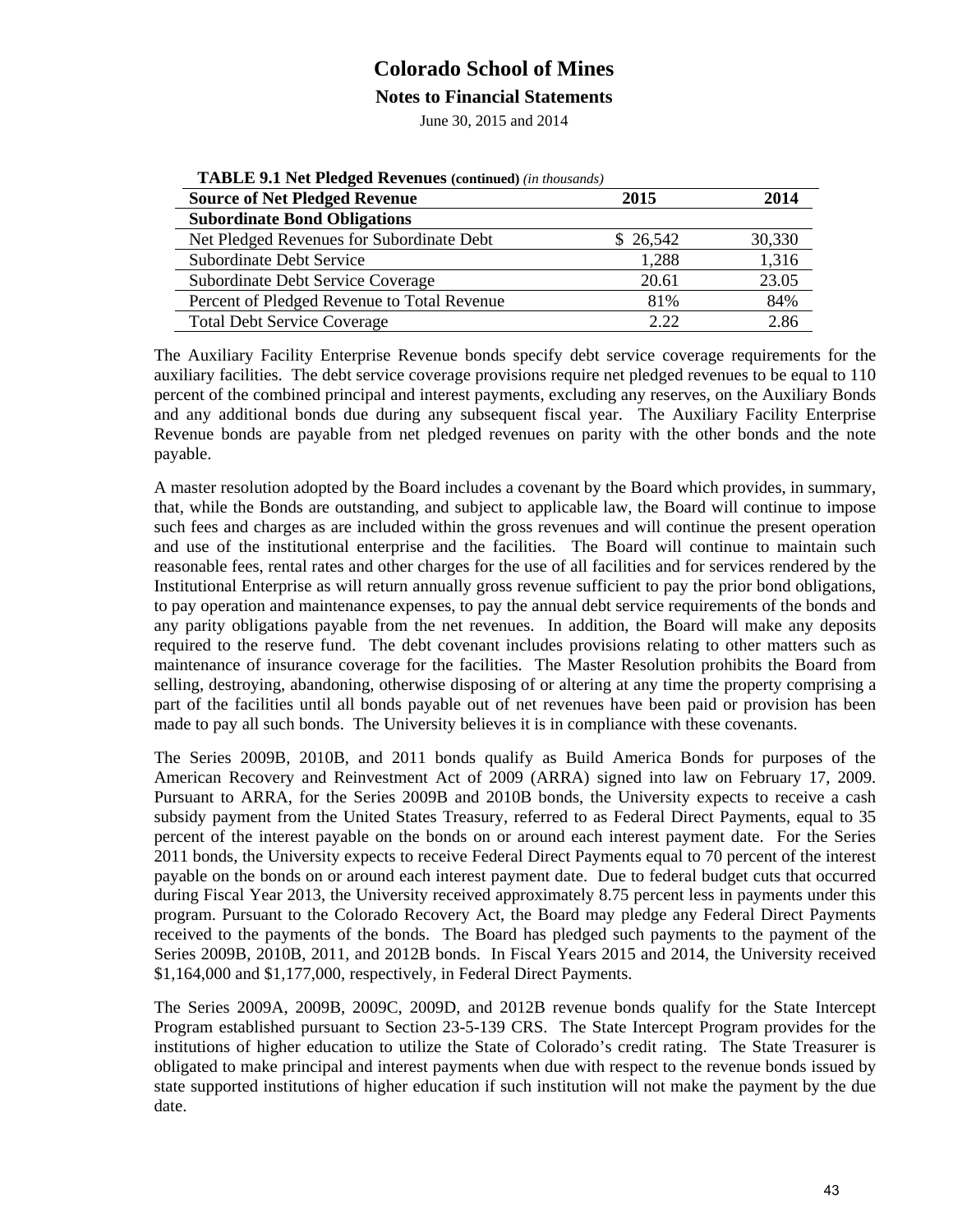#### **Notes to Financial Statements**

June 30, 2015 and 2014

The following table provides a summary of the University's long-term debt obligations as of June 30, 2015 and 2014 (in thousands):

|                                                      |                       | Final           | <b>Balance</b> | <b>Balance</b> |
|------------------------------------------------------|-----------------------|-----------------|----------------|----------------|
| <b>Type</b>                                          | <b>Interest Rates</b> | <b>Maturity</b> | 2015           | 2014           |
| <b>Auxiliary Facilities Enterprise Revenue Bonds</b> | $2.5\% - 5.4\%$       | 2028            | 10.866<br>S.   | 11,621         |
| <b>Institutional Enterprise Revenue Bonds</b>        |                       |                 |                |                |
| Variable Rate Demand Bonds                           | $0.125\%*$            | 2038            | 40,160         | 40,785         |
| <b>Fixed Rate Bonds</b>                              | $3\% - 6.29\%$        | 2043            | 138,249        | 147,426        |
| Subordinate Institutional Enterprise Revenue Bonds   | 3.00%                 | 2027            | 11.120         | 12,060         |
| <b>Total Bonds Payable</b>                           |                       |                 | \$200,395      | 211,892        |

#### **TABLE 9.2 Bonds Payable** *(in thousands)*

\* Variable rate demand bonds are set at an adjustable rate as discussed below. The rates reflected in the table are as of June 30, 2015.

The demand feature of the Series 2010A variable rate demand bonds applies at the end of an interest rate mode period. This period can range from weekly to long-term. In June 2015, the University renewed the direct purchase agreement with Wells Fargo to extend the demand feature to June 2018. In addition, the University negotiated a new lower support fee of 0.40 percent compared to the prior support fee of 0.65 percent. The interest rate on the Series 2010A variable rate demand bonds is calculated weekly based on 67 percent of the one month London interbank offered rate (LIBOR). The interest rate on the Series 2010A as of June 30, 2015 was 0.125 percent.

Table 9.3, Changes in Bonds and Leases payable presents the changes in bonds, and leases for the years ended June 30, 2015 and 2014.

#### **TABLE 9.3 Changes in Bonds and Leases Payable** *(in thousands)*

|                            | <b>Balance</b> |                          |                   | <b>Balance</b> | Current        |
|----------------------------|----------------|--------------------------|-------------------|----------------|----------------|
| <b>Type</b>                | 2014           | <b>Additions</b>         | <b>Deductions</b> | 2015           | <b>Portion</b> |
| Revenue bonds payable      | \$204,855      | 567                      | 11,390            | 194,032        | 5,460          |
| Plus unamortized premiums  | 7,085          | $\overline{\phantom{a}}$ | 680               | 6,405          |                |
| Less unamortized discounts | 48             | $\overline{\phantom{a}}$ |                   | 42             |                |
| <b>Total Bonds Payable</b> | \$211,892      | 567                      | 12,064            | 200,395        | 5,460          |

| Type                                  | <b>Balance</b><br>2013 | <b>Additions</b> | <b>Deductions</b> | <b>Balance</b><br>2014 | <b>Current</b><br><b>Portion</b> |
|---------------------------------------|------------------------|------------------|-------------------|------------------------|----------------------------------|
| Revenue bonds payable                 | \$217,949              | 606              | 13,700            | 204,855                | 6,330                            |
| Plus unamortized premiums             | 7,503                  |                  | 418               | 7,085                  |                                  |
| Less unamortized discounts            | 67                     |                  | 19                | 48                     |                                  |
| Total revenue bonds                   | 225,385                | 606              | 14,099            | 211,892                | 6,330                            |
| Capital leases payable                | 32                     |                  | 32                |                        |                                  |
| <b>Total Bonds and Leases Payable</b> | \$225,417              | 606              | 14,131            | 211,892                | 6,330                            |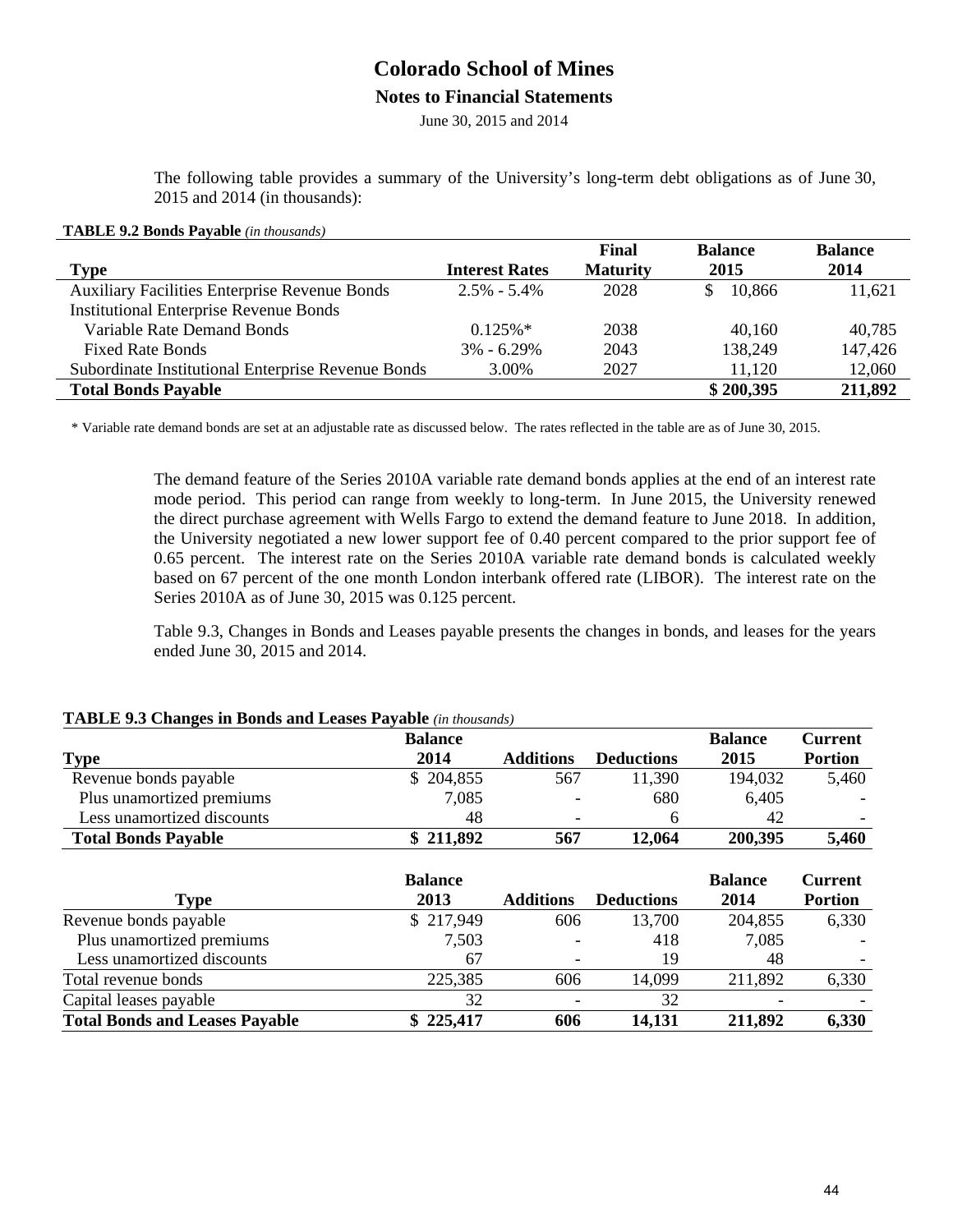## **Notes to Financial Statements**

June 30, 2015 and 2014

## **TABLE 9.4 Revenue Bond Detail** *(in thousands)*

|                                                                                                                   | Original<br><b>Issuance</b> |         | Outstanding<br><b>Balance</b> | Outstanding<br><b>Balance</b> |  |
|-------------------------------------------------------------------------------------------------------------------|-----------------------------|---------|-------------------------------|-------------------------------|--|
| <b>Issuance Description</b>                                                                                       | <b>Amount</b>               |         | 2015                          | 2014                          |  |
| <b>Auxiliary Facilities Enterprise Revenue Bonds:</b>                                                             |                             |         |                               |                               |  |
| Capital Appreciation, Series 1999 -                                                                               |                             |         |                               |                               |  |
| Used to fund capital improvements for residence halls,                                                            |                             |         |                               |                               |  |
| residential housing, student center and fraternity housing                                                        |                             |         |                               |                               |  |
| facilities                                                                                                        | \$                          | 7,794   | 10,882                        | 11,095                        |  |
| Refunding and Improvement, Series 2004 -                                                                          |                             |         |                               |                               |  |
| Used to refund the Auxiliary Facilities Refunding and                                                             |                             |         |                               |                               |  |
| Improvement Series 1993, Auxiliary Facilities Series 1996,                                                        |                             |         |                               |                               |  |
| and construct and equip recreational and health facilities                                                        |                             | 17,450  |                               | 545                           |  |
| <b>Total Auxiliary Facilities Enterprise Revenue Bonds</b>                                                        | \$                          | 25,244  | 10,882                        | 11,640                        |  |
| <b>Institutional Enterprise Revenue Bonds:</b>                                                                    |                             |         |                               |                               |  |
| Refunding and Improvement Series 2009A -                                                                          |                             |         |                               |                               |  |
| Used to refund the Colorado School of Mines Development                                                           |                             |         |                               |                               |  |
| Corporation Refunding Variable Rate Demand Bonds, Series                                                          |                             |         |                               |                               |  |
| 2005, refund a portion of the Variable Rate Demand                                                                |                             |         |                               |                               |  |
| Improvement Series 2008B, make a payment in connection with                                                       |                             |         |                               |                               |  |
| modifying a portion of an existing swap agreement for the Series                                                  |                             |         |                               |                               |  |
| 2008B Bonds, and acquire certain real properties                                                                  | \$                          | 28,720  | 16,095                        | 17,055                        |  |
| Series 2009B -                                                                                                    |                             |         |                               |                               |  |
| Used to fund construction or renovation of certain campus                                                         |                             |         |                               |                               |  |
| capital projects including a new residence hall, Weaver Towers,                                                   |                             |         |                               |                               |  |
| wellness center and other capital improvements                                                                    |                             | 42,860  | 42,860                        | 42,860                        |  |
| Refunding Series 2009C -                                                                                          |                             |         |                               |                               |  |
| Used to refund a portion of the Series 2008B and terminate an                                                     |                             |         |                               |                               |  |
| existing swap agreement for the Series 2008B bonds                                                                |                             | 16,745  | 14,235                        | 14,770                        |  |
| Series 2009D -                                                                                                    |                             |         |                               |                               |  |
| Used to provide bridge funding for construction of Marquez Hall                                                   |                             | 8,400   |                               | 5,630                         |  |
| Variable Rate Demand Refunding Series 2010A -                                                                     |                             |         |                               |                               |  |
| Used to current refund the Refunding Series 2008A                                                                 |                             | 42,860  | 40,160                        | 40,785                        |  |
| Series 2010B - Taxable Direct Payment Build America Bonds.                                                        |                             |         |                               |                               |  |
| Used to construct, improve, renovate and equip new academic                                                       |                             |         |                               |                               |  |
| Marquez Hall Wing and provide additional facilities                                                               |                             | 11,195  | 11,195                        | 11,195                        |  |
| Series 2011 - Taxable Qualified Energy Conservation Bonds. Used                                                   |                             |         |                               |                               |  |
| to finance qualified conservation improvement projects                                                            |                             | 2,800   | 1,970                         | 2,260                         |  |
| Series 2012B - Used to fund construction of a new residence hall                                                  |                             |         |                               |                               |  |
| and dining facility, renovate the Student Center, provide bridge                                                  |                             |         |                               |                               |  |
| funding for construction for a new welcome center, and refund                                                     |                             |         |                               |                               |  |
| all of the Series 2002 and a portion of the Series 2004                                                           |                             | 47,345  | 45,515                        | 46,600                        |  |
| <b>Total Institutional Enterprise Revenue Bonds</b><br><b>Subordinate Institutional Enterprise Revenue Bonds:</b> |                             | 200,925 | 172,030                       | 181,155                       |  |
| Series 2012A -                                                                                                    |                             |         |                               |                               |  |
| Used to fund construction of new athletic facilities                                                              |                             | 13,000  | 11,120                        | 12,060                        |  |
|                                                                                                                   |                             | 13,000  | 11,120                        | 12,060                        |  |
| <b>Total Subordinate Institutional Enterprise Revenue Bonds</b>                                                   |                             |         |                               |                               |  |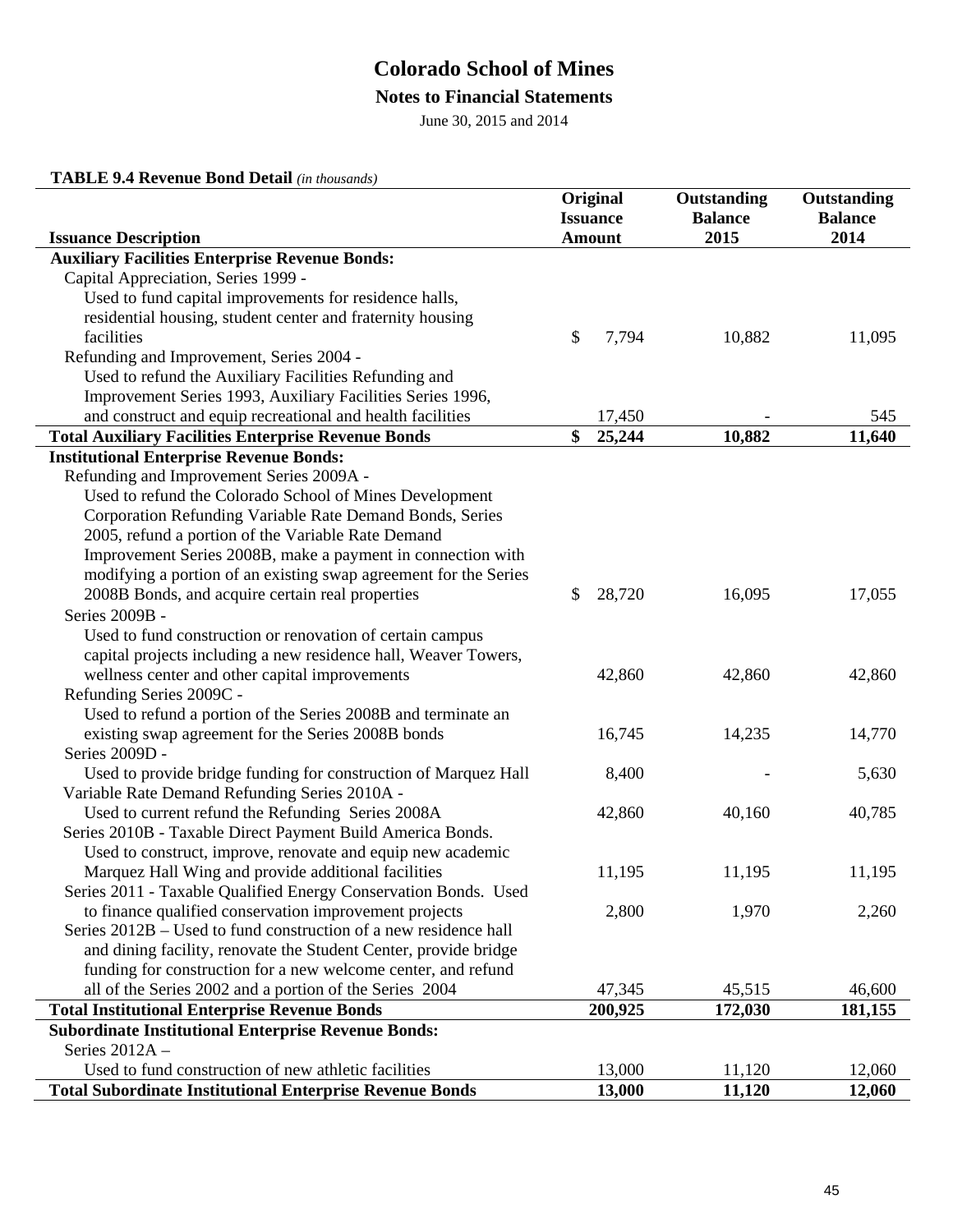#### **Notes to Financial Statements**

June 30, 2015 and 2014

#### **TABLE 9.4 Revenue Bond Detail (continued)** *(in thousands)*

|                             | Original        | Outstanding    | Outstanding    |
|-----------------------------|-----------------|----------------|----------------|
|                             | <b>Issuance</b> | <b>Balance</b> | <b>Balance</b> |
| <b>Issuance Description</b> | Amount          | 2015           | 2014           |
| <b>Total Revenue Bonds</b>  | \$239,169       | 194,032        | 204,855        |
| Plus Premiums               |                 | 6,405          | 7,085          |
| Less Discounts              |                 | 42             | 48             |
| <b>Total Revenue Bonds</b>  |                 | \$200,395      | 211,892        |

#### **Refunding Revenue Bond Activity**

In June 2014, the University placed \$9,299,432 into an escrow account to in-substance defease \$8,040,000 of the Refunding and Improvement Series 2009A. This resulted in an economic gain of \$1,297,000, a decrease in the debt service cash flows to service the remaining debt of \$2,048,000 and a loss of \$1,744,000 which was expensed in the current period.

#### **Debt Service Requirements on Revenue Bonds**

The future minimum revenue bonds debt service requirements as of June 30, 2015, are shown in Table 9.5, Revenue Bonds Future Minimum Payments.

| <b>TABLE 9.5 Revenue Bonds Future Minimum Payments</b> (in thousands) |                  |                 |              |  |  |  |
|-----------------------------------------------------------------------|------------------|-----------------|--------------|--|--|--|
| <b>Years Ending June 30</b>                                           | <b>Principal</b> | <b>Interest</b> | <b>Total</b> |  |  |  |
| 2016                                                                  | \$<br>5,460      | 8,667           | 14,127       |  |  |  |
| 2017                                                                  | 5,625            | 8,486           | 14,111       |  |  |  |
| 2018                                                                  | 5,920            | 8,292           | 14,212       |  |  |  |
| 2019                                                                  | 6,110            | 8,097           | 14,207       |  |  |  |
| 2020                                                                  | 6,275            | 7,901           | 14,176       |  |  |  |
| $2021 - 2025$                                                         | 32,480           | 36,600          | 69,080       |  |  |  |
| $2026 - 2030$                                                         | 33,310           | 30,674          | 63,984       |  |  |  |
| $2031 - 2035$                                                         | 38,980           | 22,764          | 61,744       |  |  |  |
| $2036 - 2040$                                                         | 55,095           | 10,913          | 66,008       |  |  |  |
| $2041 - 2045$                                                         | 8,910            | 588             | 9,498        |  |  |  |
| Subtotal                                                              | 198,165          | 142,982         | 341,147      |  |  |  |
| Unaccreted interest -1999 Bonds                                       | (4,133)          |                 |              |  |  |  |
| <b>Total Debt Service</b>                                             | 194,032          |                 |              |  |  |  |

#### **TABLE 9.5 Revenue Bonds Future Minimum Payments** *(in thousands)*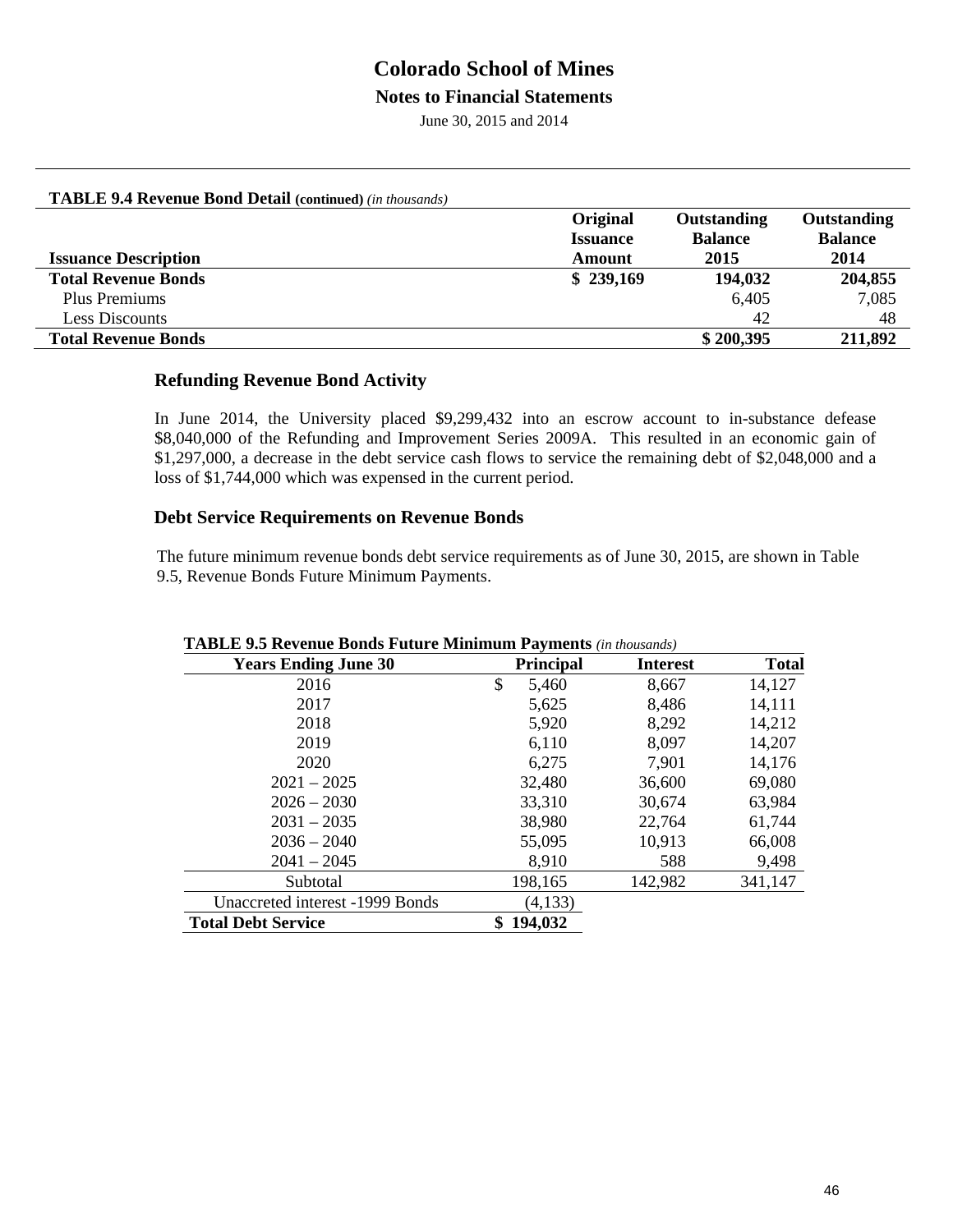#### **Notes to Financial Statements**

June 30, 2015 and 2014

#### **Interest Rate SWAP Agreements**

In Fiscal Year 2008, the University entered into a floating to fixed interest rate swap agreement (Swap Agreement) in connection with the 2008A issuance. The Swap Agreement was entered into with the objective of protecting against the potential of rising interest rates. With the issuance of the Series 2010A Refunding Bonds, the swap agreement was not terminated and was associated with the Series 2010A Refunding Bonds. The Swap Agreement has a notional amount of \$40,160,000 and \$40,785,000 and a fair value of (\$9,515,000) and (\$8,566,000) at June 30, 2015 and 2014, respectively. The Swap Agreement provides for certain payments to or from Morgan Stanley equal to the difference between the fixed rate of 3.59 percent payable by the University and 67 percent of one month USD-LIBOR-BBA, 0.125 and 0.104 percent at June 30, 2015 and 2014, respectively, payable by Morgan Stanley. The fair value of the swap is classified as a noncurrent liability and the change in fair value of the swap is classified as a deferred outflow at June 30, 2015 and 2014. On the date of the refunding of the Series 2008A Bonds, the fair market value of the swap was (\$8,301,000) and was included in the calculation of deferred loss on refunding and is being amortized over the life of the Series 2010A Refunding Bonds. Accumulated amortization of the deferred loss as of June 30, 2015 and 2014 was \$954,000 and \$732,000, respectively. Morgan Stanley, counterparty to the Swap Agreement, determined the fair value as of June 30, 2015 and 2014, using a discounted forecasted cash flows; however, the actual method and significant assumptions used are proprietary. The Swap Agreement has an effective date of March 5, 2008 and a termination date of December 1, 2037.

There can be risks inherent to interest rate swaps that the University addresses and monitors pursuant to entering into interest rate swap agreements:

Termination Risk – The need to terminate the transaction in a market that dictates a termination payment by the University. It is possible that a termination payment is required in the event of termination of a swap agreement due to a counterparty default or following a decrease in credit rating. In general, exercising the right to optionally terminate an agreement should produce a benefit to the University, either through receipt of a payment from a termination, or if a termination payment is made by the University, a conversion to a more beneficial debt instrument or credit relationship.

Credit Risk – The risk that the counterparty will not fulfill its obligations. The University considers the swap agreement counterparty's (Morgan Stanley) credit quality rating and whether the counterparty can withstand continuing credit market turmoil. As of June 30, 2015, Morgan Stanley's credit rating is A3 by Moody's, A- by Standards & Poor's.

For the outstanding swap agreement the University has a maximum possible loss equivalent to the swaps' fair market value at June 30, 2015 and 2014 related to the credit risk. However, the University was not exposed to this loss because of the negative fair market value of the swaps as of June 30, 2015 and 2014. In addition, these agreements required no collateral and no initial net cash receipt or payment by the University.

Basis Index Risk – Basis risk arises as a result of movement in the underlying variable rate indices that may not be in tandem, creating a cost differential that could result in a net cash outflow from the University. Basis risk can also result from the use of floating, but different, indices. To mitigate basis risk, it is the University's policy that any index used as part of an interest rate swap agreement shall be a recognized market index, including, but not limited to, the Securities Industry and Financial Markets Association (SIFMA) or the London Interbank Offered Rate (LIBOR).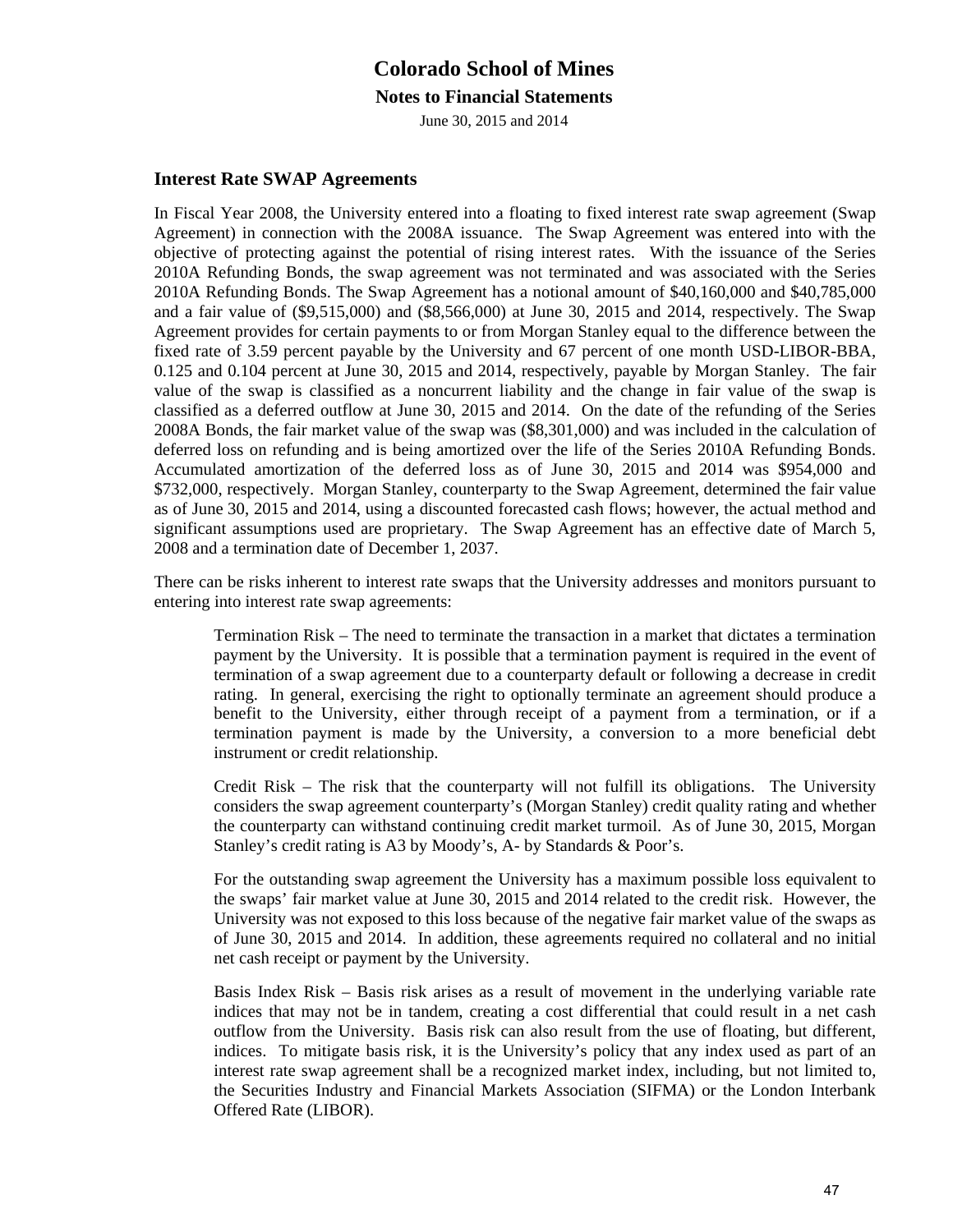## **Notes to Financial Statements**

June 30, 2015 and 2014

As of June 30, 2015, the aggregate debt service payments and net swap cash payments, assuming current interest rates remain the same, for their term are reflected in Table 9.6, Future Revenue Bonds and Net Swap Minimum Payments.

| <b>TADLE 7.0 Future Revenue Donus and Net Swap Minimum 1 avinents</b> (in mousanas) |                  |                                                                   |                |                |       |  |
|-------------------------------------------------------------------------------------|------------------|-------------------------------------------------------------------|----------------|----------------|-------|--|
|                                                                                     |                  | <b>SWAP</b><br><b>Total Debt</b><br><b>Bond</b><br><b>Support</b> |                |                |       |  |
| <b>Years Ending June 30</b>                                                         | <b>Principal</b> | <b>Interest</b>                                                   | Interest (net) | <b>Service</b> | Fee   |  |
| 2016                                                                                | \$<br>625        | 50                                                                | 1,379          | 2,054          | 159   |  |
| 2017                                                                                | 675              | 49                                                                | 1,356          | 2,080          | 157   |  |
| 2018                                                                                | 975              | 48                                                                | 1,327          | 2,350          | 153   |  |
| 2019                                                                                | 550              | 47                                                                | 1,302          | 1,899          | 150   |  |
| 2020                                                                                | 575              | 46                                                                | 1,282          | 1,903          | 148   |  |
| $2021 - 2025$                                                                       | 4,325            | 217                                                               | 6,015          | 10,557         | 694   |  |
| $2026 - 2030$                                                                       | 9,675            | 177                                                               | 4,909          | 14,761         | 567   |  |
| $2031 - 2035$                                                                       | 14,125           | 98                                                                | 2,715          | 16,938         | 313   |  |
| $2036 - 2040$                                                                       | 8,635            | 15                                                                | 441            | 9,091          | 51    |  |
| <b>Total Debt Service</b>                                                           | 40,160           | 747                                                               | 20,726         | 61,633         | 2,392 |  |

## **TABLE 9.6 Future Revenue Bonds and Net Swap Minimum Payments** *(in thousands)*

#### **Extinguishment of Debt**

Previous revenue bond issues considered to be extinguished through in-substance defeasance under generally accepted accounting principles are not included in the accompanying financial statements. The amount of debt in this category, covered by assets placed in trust to be used solely for future payments, amounted to \$8,040,000 and \$14,975,000 as of June 30, 2015 and 2014, respectively.

#### **State of Colorado Certificates of Participation**

In Fiscal Year 2008, State of Colorado Senate Bill 08-218 made Federal Mineral Leasing (FML) monies available for capital construction at institutions of higher education. FML money is derived from ongoing leasing and production activities on federal lands within Colorado and approximately half of these payments go to the State of Colorado. The State used part of this money on November 6, 2008 and issued Certificates of Participation (COP) to support some higher education construction and maintenance projects. The University received \$6,748,000 for a portion of the support in the construction of an addition to the Brown Hall building. The State of Colorado is responsible for making the principal and interest payments on the COP.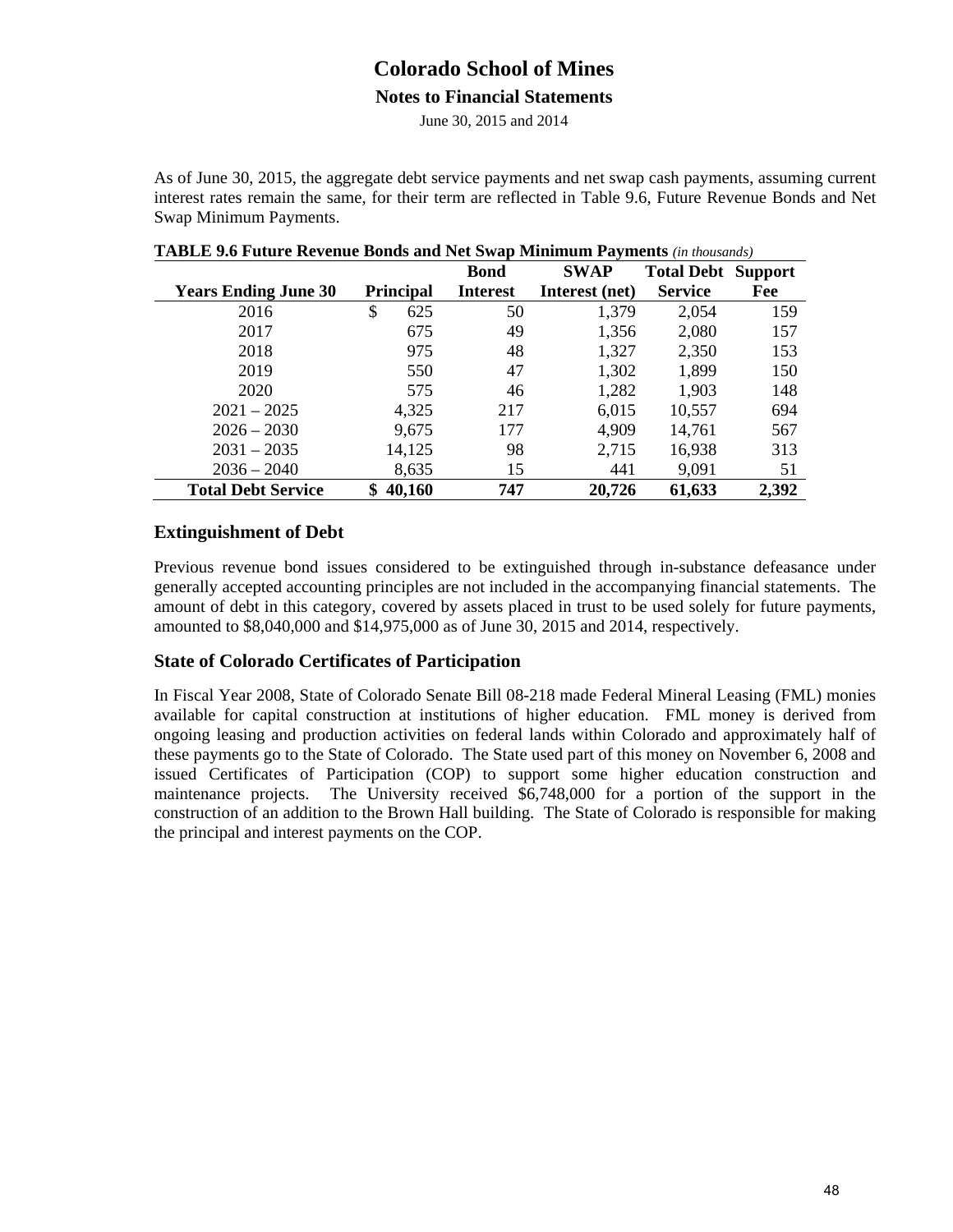#### **Notes to Financial Statements**

June 30, 2015 and 2014

## **Note 10: Other Liabilities**

Table 10.1, Other Liabilities, details other liabilities as of June 30, 2015 and 2014.

| <b>TABLE 10.1 Other Liabilities</b> (in thousands) |
|----------------------------------------------------|
|                                                    |

|                                             | 2015         |                | 2014   |                |
|---------------------------------------------|--------------|----------------|--------|----------------|
|                                             |              | <b>Current</b> |        | <b>Current</b> |
| <b>Type</b>                                 | <b>Total</b> | <b>Portion</b> | Total  | <b>Portion</b> |
| <b>University</b>                           |              |                |        |                |
| Amounts due to the Foundation               | 1,746<br>S   | 85             | 1,923  | 180            |
| Funds held for others                       | 121          | 121            | 131    | 131            |
| Pollution remediation                       | 394          | 394            |        |                |
| Student deposits                            | 251          | 251            | 590    | 590            |
| Miscellaneous                               | 696          | 696            | 776    | 776            |
| <b>Total Other Liabilities - University</b> | 3,208        | 1,547          | 3,420  | 1,677          |
| <b>Discretely Presented Component Unit</b>  |              |                |        |                |
| Colorado School of Mines                    | \$33,430     |                | 33,923 |                |
| Other trust funds                           | 1,100        |                | 1,112  |                |
| Obligations under split-interest agreements | 5,147        | -              | 4,826  |                |
| Obligations under gift annuity agreements   | 4,908        |                | 4,960  |                |
| Refunded advances                           | 64           |                | 96     |                |
| Other liabilities                           | 282          |                | 263    |                |
| <b>Total Other Liabilities - DPCU</b>       | \$44,931     |                | 45,180 |                |

## **Direct Lending**

The University began participation in the Direct Student Loan program operated by the Federal government in the spring of Fiscal Year 2010. This program enables eligible students or parents to obtain a loan to pay for the student's cost of attendance directly through the University rather than through a private lender. The University is responsible for handling the complete loan process, including funds management, as well as promissory note functions. The University is not responsible for collection of these loans or for defaults by borrowers, and therefore these loans are not recognized as receivables in the accompanying financial statements. Lending activity during the years ended June 30, 2015 and 2014 under these programs were \$29,966,000 and \$29,147,000, respectively.

## **Note 11: Changes in Accounting Principles**

Effective July 1 2014, the University adopted Governmental Accounting Standards Board Statement No. 68, *Accounting and Financial Reporting for Pensions* (Statement No. 68*)* and Governmental Accounting Standards Board Statement No. 71*, Pension Transition for Contributions Made Subsequent to Measurement Date* (Statement No. 71) which revises and establishes new financial reporting requirements for most governments that provide their employees with pension benefits. Prior to implementation of Statement No. 68 and Statement No. 71, the University followed GASB Statement No 27, *Accounting for Pensions by State and Local Government Employers*. Statement No. 68 requires employers participating in cost-sharing multiple-employer defined benefit plans to record their proportionate share of the plan's unfunded pension liability. Statement No. 71 requires the University to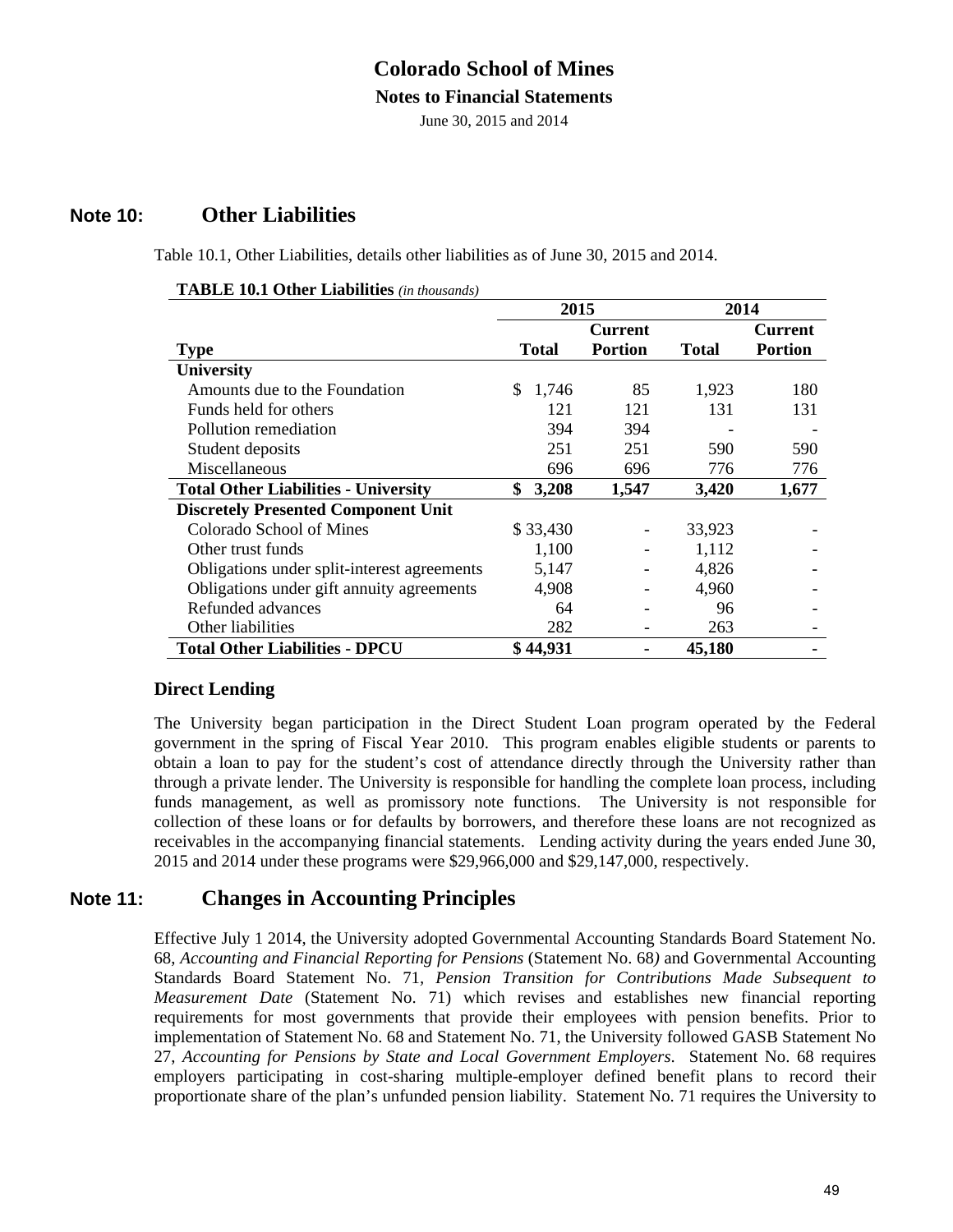June 30, 2015 and 2014

record as a deferred outflow of resources contributions made to the pension plan subsequent to the measurement date of the net pension liability. The University participates in the Colorado Public Employees' Retirement Association (PERA) defined benefit plan.

The University has no legal obligation to fund this shortfall nor does it have any ability to affect funding, benefit, or annual required contribution decisions made by PERA or the General Assembly.

To the extent practical, changes made to comply with Statement No. 68 should be presented as a restatement of the Fiscal Year 2014 financial statements. However, PERA did not provide the information required to restate the University's Fiscal Year 2014 financial statements; therefore, the impact of adoption of Statement No. 68 is shown as a cumulative effect adjustment to Net Position, beginning of the year, in Fiscal Year 2015. The impact of the adoption of Statement No. 68 is detailed Table 11.1 Changes in Beginning Net Position.

| <b>TABLE 11.1 Change in Beginning Net Position</b> (in thousands) |  |            |  |
|-------------------------------------------------------------------|--|------------|--|
| Net Position, beginning of year                                   |  | \$270, 249 |  |
| Cumulative effect of application of Statement No. 68              |  | (240, 644) |  |
| Cumulative effect of application of Statement No. 71              |  | 6,094      |  |
| Net Position, beginning of year as restated                       |  | 35,699     |  |

The University's proportionate share of PERA's net pension liability (NPL) directly reduces the University's unrestricted net position. The effect on unrestricted net position is shown in Table 11.2 Impact on Unrestricted Net Position.

**Table 11.2 Impact on Unrestricted Net Position** *(in thousands)*

| <b>Unrestricted Net Position, beginning of year</b>      | \$104,988   |
|----------------------------------------------------------|-------------|
| Cumulative effect of change in accounting principles     | (234, 550)  |
| Unrestricted Net Position, beginning of year as restated | \$(129,562) |

## **Note 12: Pension Plan**

#### **Summary of Significant Accounting Policies**

The University participates in the State Division Trust Fund (SDTF), a cost-sharing multiple-employer defined benefit pension fund administered by the Public Employees' Retirement Association of Colorado (PERA). The NPL, deferred outflows of resources and deferred inflows of resources related to pensions, pension expense, information about the fiduciary net position and additions to/deductions from the fiduciary net position of the SDTF have been determined using the economic resources measurement focus and the accrual basis of accounting. For this purpose, benefit payments (including refunds of employee contributions) are recognized when due and payable in accordance with the benefit terms. Investments are reported at fair value.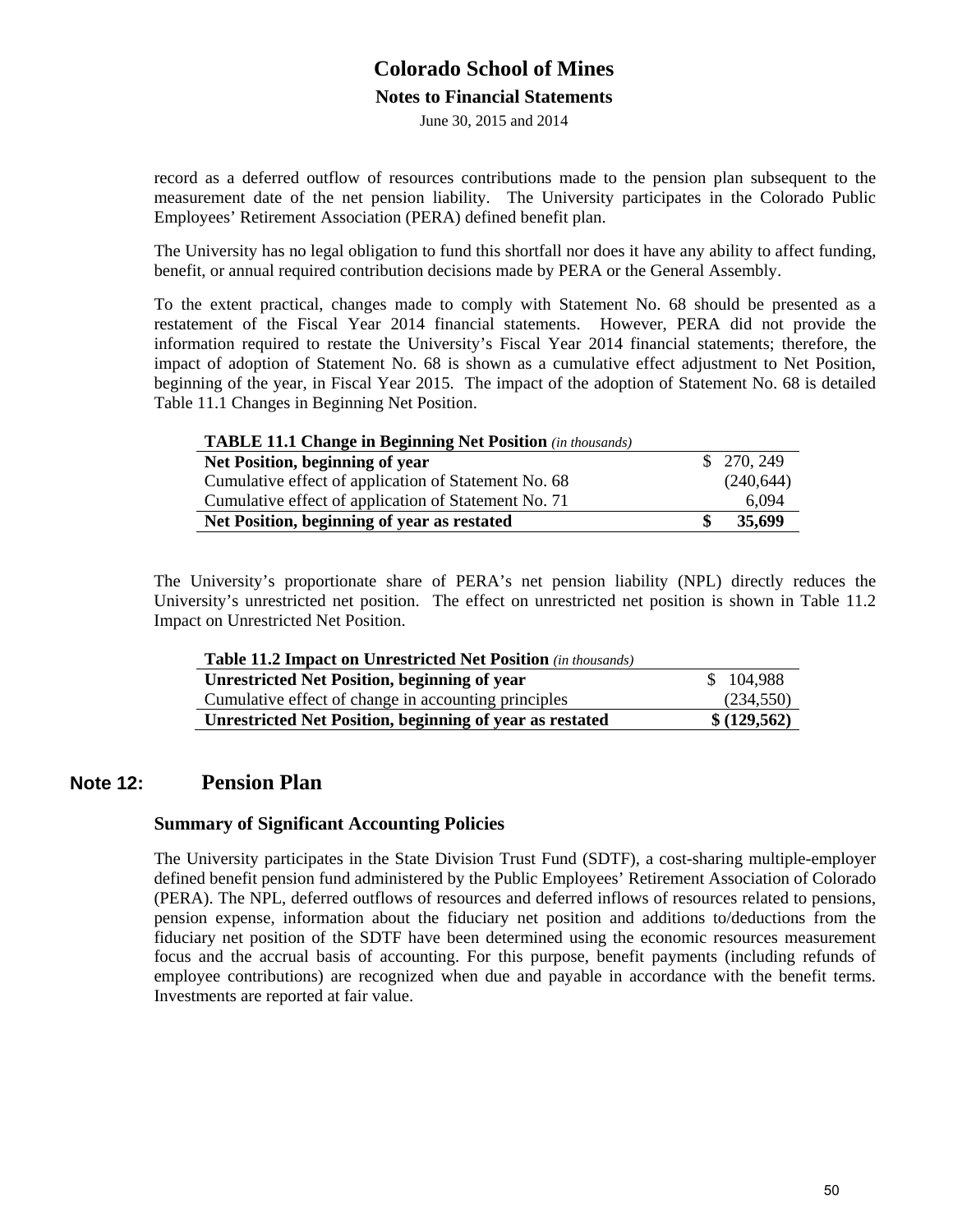## **Notes to Financial Statements**

June 30, 2015 and 2014

## **Plan Description**

All eligible employees of the University are provided with pensions through the SDTF, a cost-sharing multiple-employer defined benefit pension plan administered by PERA. Plan benefits are specified in Title 24, Article 51 of the Colorado Revised Statutes (C.R.S.), administrative rules set forth at 8 C.C.R. 1502-1, and applicable provisions of the federal Internal Revenue Code. Colorado State law provisions may be amended from time to time by the Colorado General Assembly. PERA issues a publicly available comprehensive annual financial report that can be obtained at www.copera.org/investments/pera-financial-reports.

## **Benefits Provided**

PERA provides retirement, disability, and survivor benefits. Retirement benefits are determined by the amount of service credit earned and/or purchased, highest average salary, the benefit structure(s) under which the member retires, the benefit option selected at retirement, and age at retirement. Retirement eligibility is specified in tables set forth at C.R.S. § 24-51-602, 604, 1713, and 1714.

The lifetime retirement benefit for all eligible retiring employees under the PERA Benefit Structure is the greater of the:

- Highest average salary multiplied by 2.5 percent and then multiplied by years of service credit
- The value of the retiring employee's member contribution account plus a 100 percent match on eligible amounts as of the retirement date. This amount is then annuitized into a monthly benefit based on life expectancy and other actuarial factors.

In all cases the service retirement benefit is limited to 100 percent of highest average salary and also cannot exceed the maximum benefit allowed by federal Internal Revenue Code.

Members may elect to withdraw their member contribution accounts upon termination of employment with all PERA employers; waiving rights to any lifetime retirement benefits earned. If eligible, the member may receive a match of either 50 percent or 100 percent on eligible amounts depending on when contributions were remitted to PERA, the date employment was terminated, whether 5 years of service credit has been obtained and the benefit structure under which contributions were made.

Benefit recipients who elect to receive a lifetime retirement benefit are generally eligible to receive postretirement cost-of-living adjustments (COLAs). Benefit recipients under the PERA benefit structure who began eligible employment before January 1, 2007 receive an annual increase of 2 percent, unless PERA has a negative investment year, in which case the annual increase for the next three years is the lesser of 2 percent or the average of the Consumer Price Index for Urban Wage Earners and Clerical Workers (CPI-W) for the prior calendar year. Benefit recipients under the PERA benefit structure who began eligible employment after January 1, 2007 receive an annual increase of the lesser of 2 percent or the average CPI-W for the prior calendar year, not to exceed 10 percent of PERA's Annual Increase Reserve for the SDTF.

Disability benefits are available for eligible employees once they reach five years of earned service credit and are determined to meet the definition of disability. The disability benefit amount is based on the retirement benefit formula shown above considering a minimum 20 years of service credit, if deemed disabled.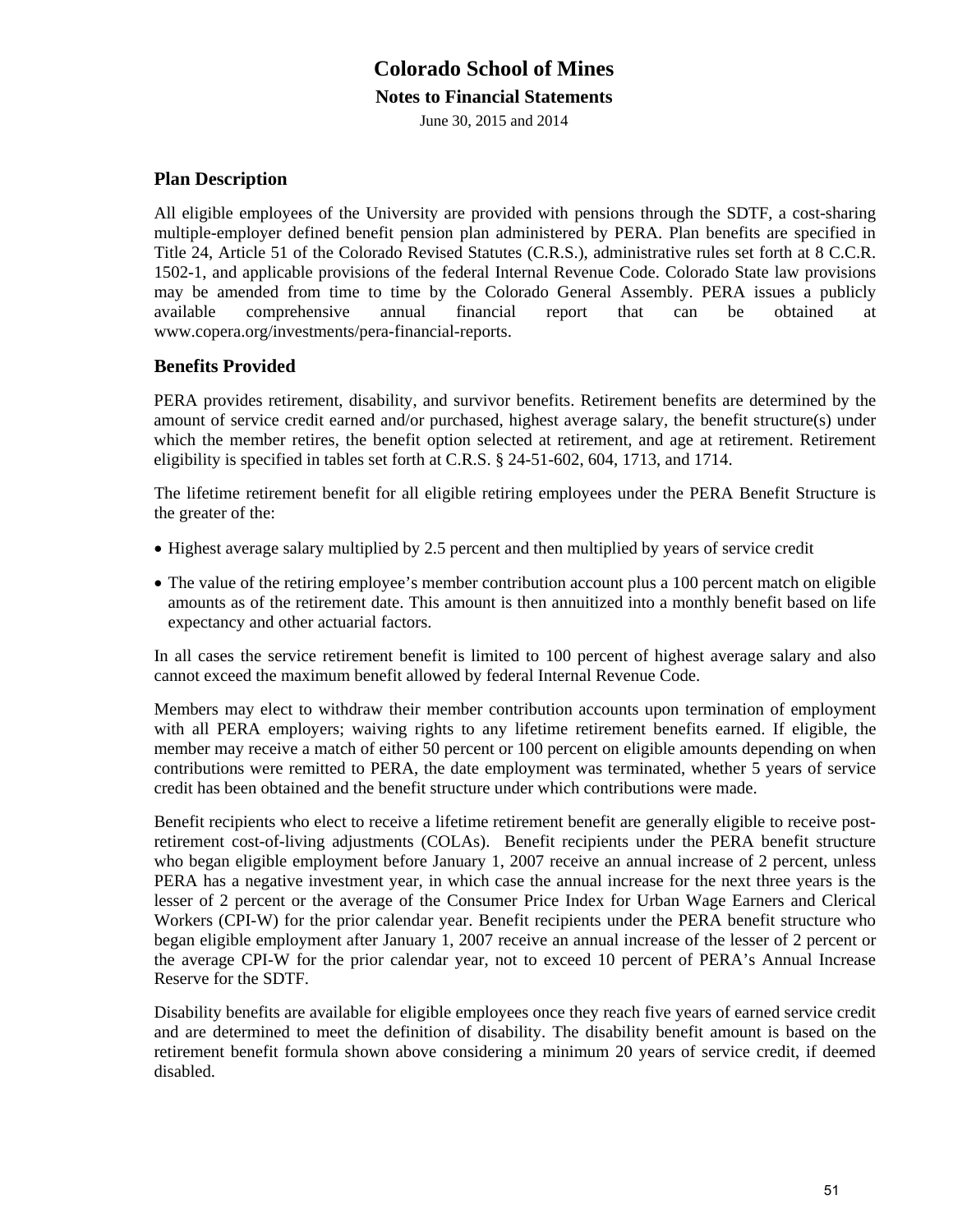June 30, 2015 and 2014

Survivor benefits are determined by several factors, which include the amount of earned service credit, highest average salary of the deceased, the benefit structure(s) under which service credit was obtained, and the qualified survivor(s) who will receive the benefits.

## **Contributions**

Eligible employees and the University are required to contribute to the SDTF at a rate set by Colorado statute. Eligible employees are required to contribute 8 percent of their PERA-includable salary. The employer contribution requirements for all employees are summarized in Table 12.1 Employer Contribution Requirements.

| TADLE 12.1 Employer Contribution Requirements |                                                                                                  |                       |                           |                       |  |  |
|-----------------------------------------------|--------------------------------------------------------------------------------------------------|-----------------------|---------------------------|-----------------------|--|--|
|                                               | 2015                                                                                             |                       | 2014                      |                       |  |  |
|                                               | July $1 -$<br>December 31                                                                        | January 1-<br>June 30 | July 1 $-$<br>December 31 | January 1-<br>June 30 |  |  |
| Employer Contribution Rate                    | 10.15%                                                                                           | 10.15                 | 10.15                     | 10.15                 |  |  |
| Amount of Employer Contribution               |                                                                                                  |                       |                           |                       |  |  |
| apportioned to the Health Care                |                                                                                                  |                       |                           |                       |  |  |
| Trust Fund as specified in C.R.S.             |                                                                                                  |                       |                           |                       |  |  |
| $$24-51-208(1)(f)1$                           | (1.02)                                                                                           | (1.02)                | (1.02)                    | (1.02)                |  |  |
| Amount Apportioned to the SDTF <sup>1</sup>   | 9.13                                                                                             | 9.13                  | 9.13                      | 9.13                  |  |  |
| <b>Amortization Equalization</b>              |                                                                                                  |                       |                           |                       |  |  |
| Disbursement as specified in                  |                                                                                                  |                       |                           |                       |  |  |
| C.R.S. § 24-51-411 <sup>1</sup>               | 3.80                                                                                             | 4.20                  | 3.40                      | 3.80                  |  |  |
| Supplemental Amortization                     |                                                                                                  |                       |                           |                       |  |  |
| <b>Equalization Disbursement as</b>           |                                                                                                  |                       |                           |                       |  |  |
| specified in C.R.S. § 24-51-411 <sup>1</sup>  | 3.50                                                                                             | 4.00                  | 3.04                      | 3.50                  |  |  |
| <b>Total Employer Contribution Rate to</b>    |                                                                                                  |                       |                           |                       |  |  |
| the $SDTF1$                                   | 16.43%                                                                                           | 17.33                 | 15.53                     | 16.43                 |  |  |
|                                               | <sup>1</sup> Rates are expressed as a percentage of salary as defined in C.R.S. § 24-51-101(42). |                       |                           |                       |  |  |

#### **TABLE 12.1 Employer Contribution Requirements**

Employer contributions are recognized by the SDTF in the period in which the compensation becomes payable to the member and the University is statutorily committed to pay the contributions to the SDTF. Employer contributions recognized by the SDTF from the University were \$13,663,000 for the year ended June 30, 2015. The University's required annual contribution and the actual contribution to the SDTF for the years ended June 30, 2014 and 2013 were \$11,131,000 and \$10,731,000.

## **Pension Liabilities, Pension Expense, and Deferred Outflows of Resources and Deferred Inflows of Resources Related to Pensions**

At June 30, 2015, the University reported a liability of \$258,474,000 for its proportionate share of the NPL. The NPL was measured as of December 31, 2014, and the total pension liability used to calculate the NPL was determined by an actuarial valuation as of December 31, 2013. Standard update procedures were used to roll forward the total pension liability to December 31, 2014. The University's proportion of the NPL was based on University contributions to the SDTF for the calendar year 2014 relative to the total contributions of participating employers to the SDTF. At December 31, 2014, the University's proportion was 2.7478159772 percent. The University's proportionate share as of December 31, 2013 was 2.7014417840 percent.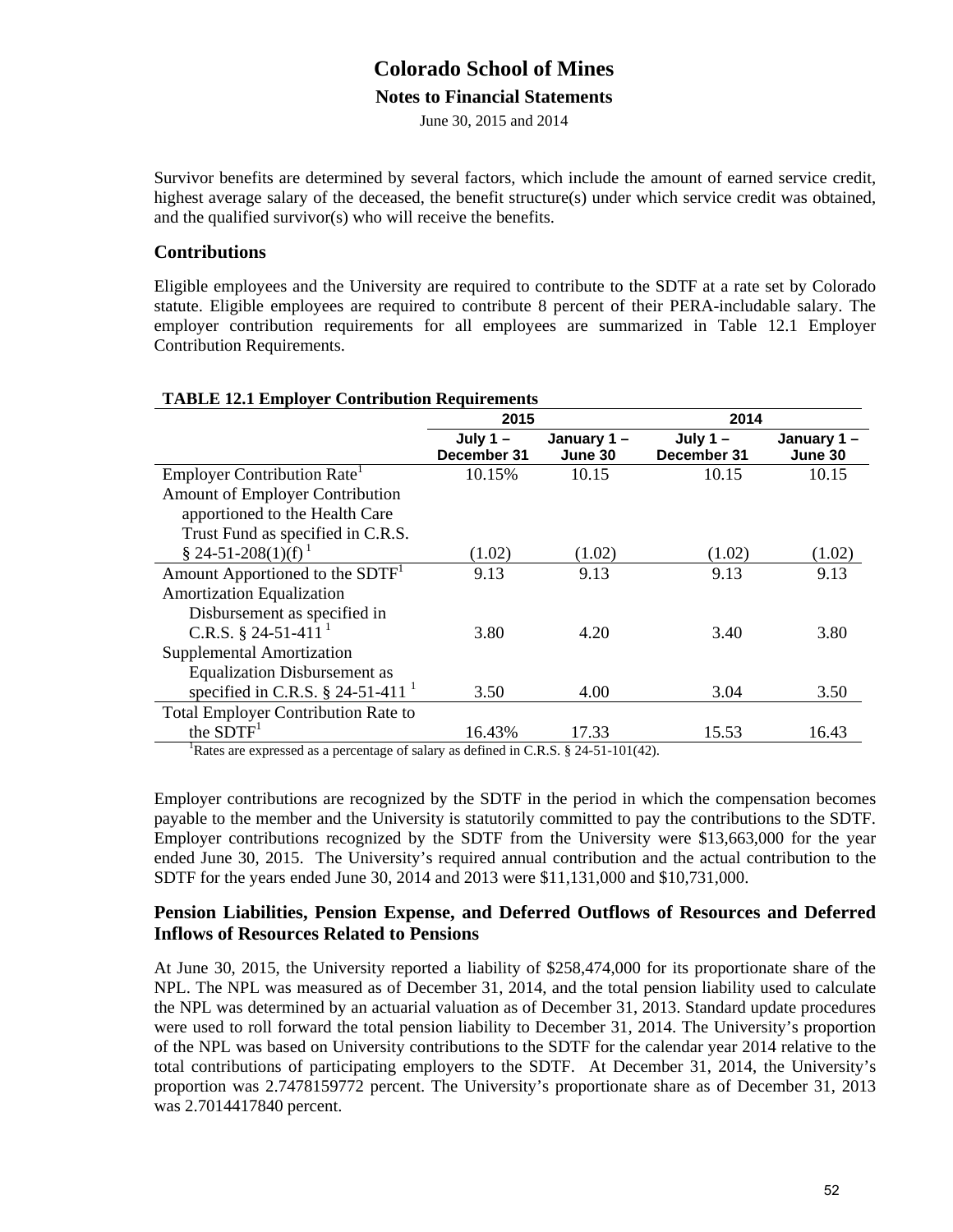June 30, 2015 and 2014

For the year ended June 30, 2015, the University recognized pension expense of \$20,658,000. At June 30, 2015, the University reported deferred outflows of resources and deferred inflows of resources related to pensions from the sources shown in Table 12.2 Deferred Outflows and Inflows.

#### **TABLE 12.2 Deferred Outflows and Inflows** *(in thousands)*

|                                                   | <b>Deferred Outflows</b> | <b>Deferred Inflows</b> |
|---------------------------------------------------|--------------------------|-------------------------|
| <b>Type</b>                                       | of Resources             | of Resources            |
| Difference between expected and actual experience | S                        | 10,                     |
| Net difference between projected and actual       |                          |                         |
| earnings on pension plan investments              | 5,270                    |                         |
| Changes in proportion and differences between     |                          |                         |
| contributions recognized and proportionate        |                          |                         |
| share of contributions                            | 2,692                    |                         |
| Contributions subsequent to the measurement date  | 6,819                    |                         |
| <b>Total</b>                                      | 14,781                   | 1 Q                     |

Deferred outflows of resources related to pensions, resulting from contributions subsequent to the measurement date totaling \$6,819,000 will be recognized as a reduction of the NPL in the year ended June 30, 2016. Other amounts reported as deferred outflows of resources and deferred inflows of resources related to pensions will be amortized to pension expense as shown in Table 12.3 Amortization of Deferred Outflows and Inflows.

| <b>TABLE 12.3 Amortization of</b><br><b>Deferred Outflows and Inflows</b> |         |  |  |  |
|---------------------------------------------------------------------------|---------|--|--|--|
| ( <i>in thousands</i> )                                                   |         |  |  |  |
| <b>Fiscal Year</b>                                                        | Amount  |  |  |  |
| 2016                                                                      | \$2,747 |  |  |  |
| 2017                                                                      | 2,561   |  |  |  |
| 2018                                                                      | 1,318   |  |  |  |
| 2019                                                                      | 1,317   |  |  |  |

#### **Actuarial Assumptions**

The total pension liability in the December 31, 2013 actuarial valuation was determined using the actuarial assumptions shown in Table 12.4 Actuarial Assumptions.

#### **TABLE 12.4 Actuarial Assumptions**

| Price inflation                              | 2.80%                                   |
|----------------------------------------------|-----------------------------------------|
| Real wage growth                             | 1.10%                                   |
| Wage inflation                               | 3.90%                                   |
| Salary increases, including wage inflation   | $3.90 - 9.57\%$                         |
| Long-term investment Rate of Return, net of  |                                         |
| pension plan investment expenses, including  |                                         |
| price inflation                              | 7.50%                                   |
| Future post-retirement benefit increases:    |                                         |
| PERA Benefit Structure hired prior to 1/1/07 | 2.00%                                   |
| PERA Benefit Structure hired after 12/31/06  |                                         |
| (ad hoc, substantively automatic)            | Financed by the Annual Increase Reserve |
|                                              |                                         |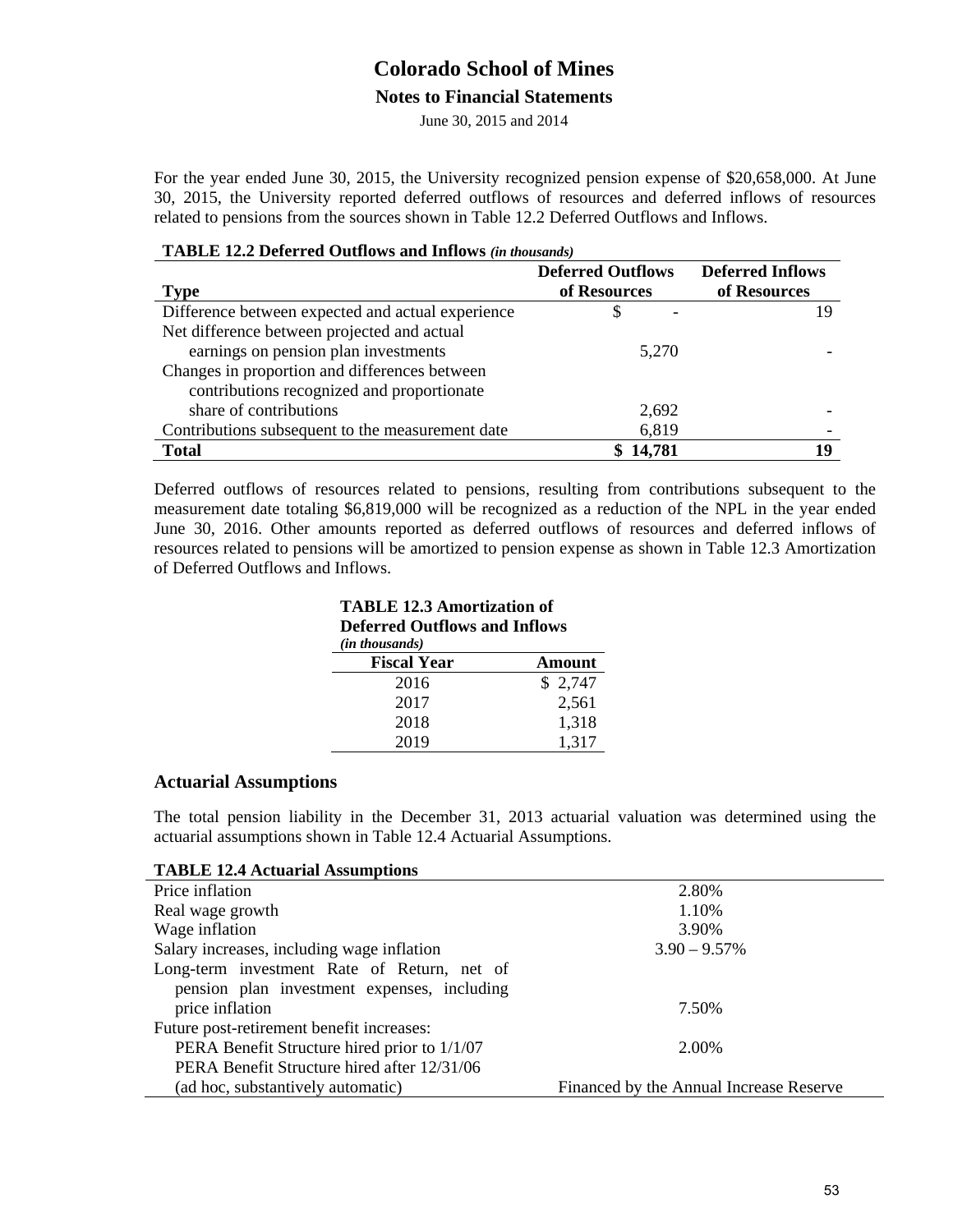June 30, 2015 and 2014

Mortality rates were based on the RP-2000 Combined Mortality Table for Males or Females, as appropriate, with adjustments for mortality improvements based on a projection of Scale AA to 2020 with Males set back 1 year, and Females set back 2 years.

The actuarial assumptions used in the December 31, 2013 valuation were based on the results of an actuarial experience study for the period January 1, 2008 through December 31, 2011, adopted by PERA's Board on November 13, 2012, and an economic assumption study, adopted by PERA's Board on November 15, 2013 and January 17, 2014.

The SDTF's long-term expected rate of return on pension plan investments was determined using a lognormal distribution analysis in which best estimate ranges of expected future real rates of return (expected return, net of investment expense and inflation) were developed for each major asset class. These ranges were combined to produce the long-term expected rate of return by weighting the expected future real rates of return by the target asset allocation percentage and then adding expected inflation.

As of the most recent analysis of the long-term expected rate of return, presented to the PERA Board on November 15, 2013, the target allocation and best estimates of geometric real rates of return for each major asset class are summarized below.

|                              |                   | <b>10 Year Expected</b> |
|------------------------------|-------------------|-------------------------|
|                              | <b>Target</b>     | <b>Geometric Real</b>   |
| <b>Asset Class</b>           | <b>Allocation</b> | Rate of Return*         |
| U.S. Equity $-$ Large Cap    | 26.76%            | 5.00                    |
| U.S. Equity $-$ Small Cap    | 4.40              | 5.19                    |
| Non U.S. Equity – Developed  | 22.06             | 5.29                    |
| Non U.S. Equity – Emerging   | 6.24              | 6.76                    |
| Core Fixed Income            | 24.05             | 0.98                    |
| High Yield                   | 1.53              | 2.64                    |
| Long Duration Gov't/Credit   | 0.53              | 1.57                    |
| <b>Emerging Market Bonds</b> | 0.43              | 3.04                    |
| <b>Real Estate</b>           | 7.00              | 5.09                    |
| Private Equity               | 7.00              | 7.15                    |
| <b>Total</b>                 | 100.00%           |                         |

\*In setting the long-term expected rate of return, projections employed to model future returns provide a range of expected long-term returns that, including expected inflation, ultimately support a long-term expected rate of return assumption of 7.50%.

## **Discount Rate**

The discount rate used to measure the total pension liability was 7.50 percent. The projection of cash flows used to determine the discount rate assumed that employee contributions will be made at the current contribution rate and that employer contributions will be made at rates equal to the fixed statutory rates specified in law, including current and future AED and SAED, until the Actuarial Value Funding Ratio reaches 103 percent, at which point, the AED and SAED will each drop 0.50 percent every year until they are zero. Based on those assumptions, the SDTF's fiduciary net position was projected to be available to make all projected future benefit payments of current members. Therefore, the long-term expected rate of return on pension plan investments was applied to all periods of projected benefit payments to determine the total pension liability. The discount rate determination does not use the Municipal Bond Index Rate. There was no change in the discount rate from the prior measurement date.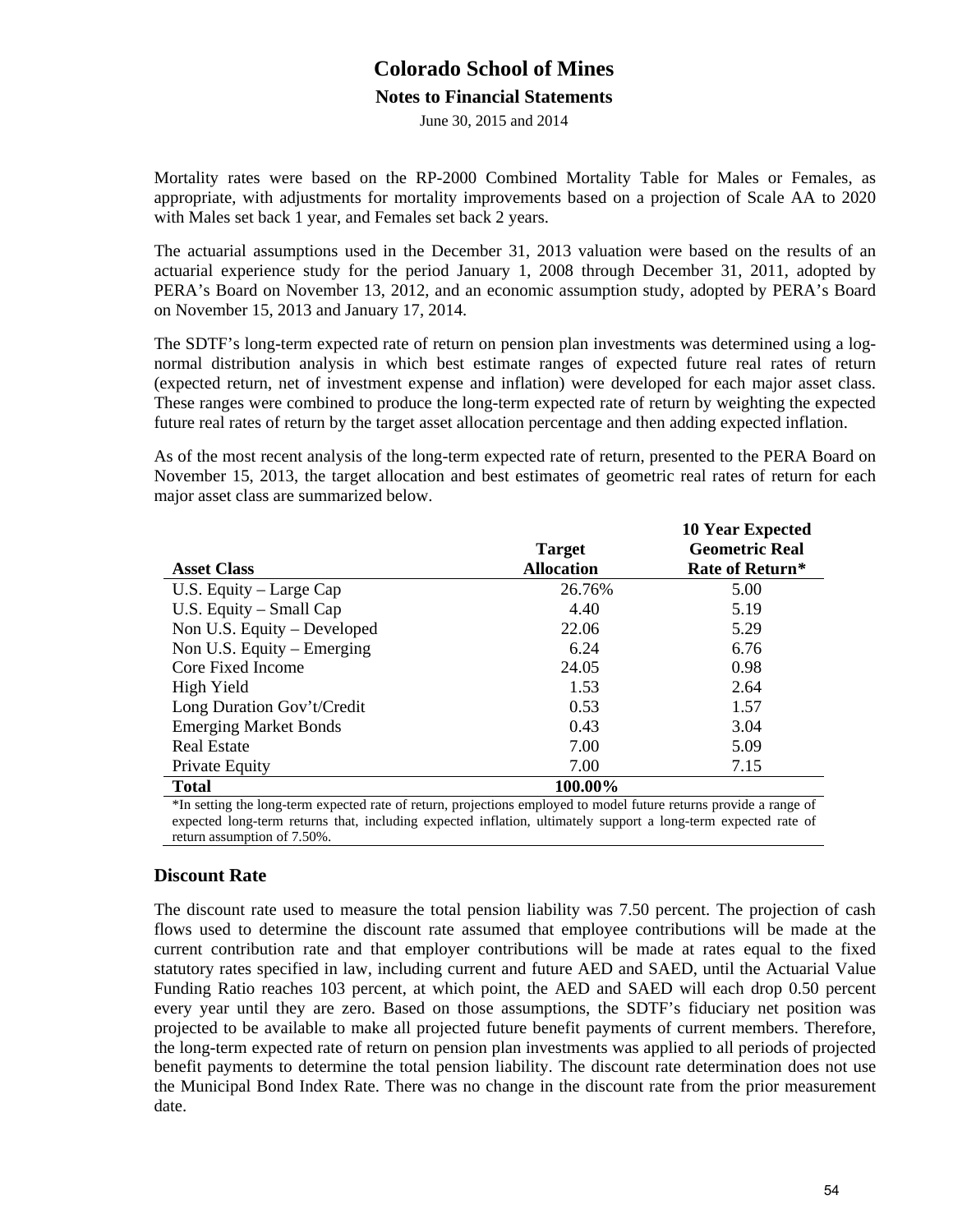#### **Notes to Financial Statements**

June 30, 2015 and 2014

## **Sensitivity of the University's Proportionate Share of the NPL to Changes in the Discount Rate.**

The following presents the proportionate share of the NPL calculated using the discount rate of 7.50 percent, as well as what the proportionate share of the NPL would be if it were calculated using a discount rate that is 1-percentage-point lower (6.50 percent) or 1-percentage-point higher (8.50 percent) than the current rate.

|                                       | 1% Decrease | <b>Current Discount</b> | 1% Increase |
|---------------------------------------|-------------|-------------------------|-------------|
|                                       | $(6.50\%)$  | Rate $(7.50\%)$         | $(8.50\%)$  |
| <b>Proportionate share of the NPL</b> | 331.416     | 258,474                 | 197.111     |

Pension plan fiduciary net position. Detailed information about the SDTF's fiduciary net position is available in PERA's comprehensive annual financial report which can be obtained at www.copera.org/investments/pera-financial-reports.

#### **CSM Foundation Retirement Plan**

The Foundation participates in a defined contribution pension plan covering substantially all of its employees. Contributions and costs are based on the number of years of service and a percentage of regular salary. Pension expense was \$150,000 and \$145,000 for 2015 and 2014, respectively.

## **Note 13: Other Postemployment Benefits and Life Insurance**

## **Health Care Plan**

## **Plan Description**

The University contributes to the Health Care Trust Fund ("HCTF"), a cost-sharing multiple-employer healthcare trust administered by PERA. The HCTF benefit provides a health care premium subsidy and health care programs (known as PERACare) to PERA participating benefit recipients and their eligible beneficiaries. Title 24, Article 51, Part 12 of the C.R.S., as amended, establishes the HCTF and sets forth a framework that grants authority to the PERA Board to contract, self-insure and authorize disbursements necessary in order to carry out the purposes of the PERACare program, including the administration of health care subsidies. PERA issues a publicly available comprehensive annual financial report that includes financial statements and required supplementary information for the HCTF. That report can be obtained at www.copera.org/investments/pera-financial-reports.

## **Funding Policy**

The University is required to contribute at a rate of 1.02 percent of PERA-includable salary for all PERA members as set by statute. No member contributions are required. The contribution requirements for the University are established under Title 24, Article 51, Part 4 of the C.R.S., as amended. The apportionment of the contributions to the HCTF is established under Title 24, Article 51, Section 208(1)(f) of the C.R.S., as amended. For the years ending June 30, 2015, June 30, 2014, and June 30, 2013, the University contributions to the HCTF were \$778,000, \$732,000 and \$680,000, respectively, equal to their required contributions for each year.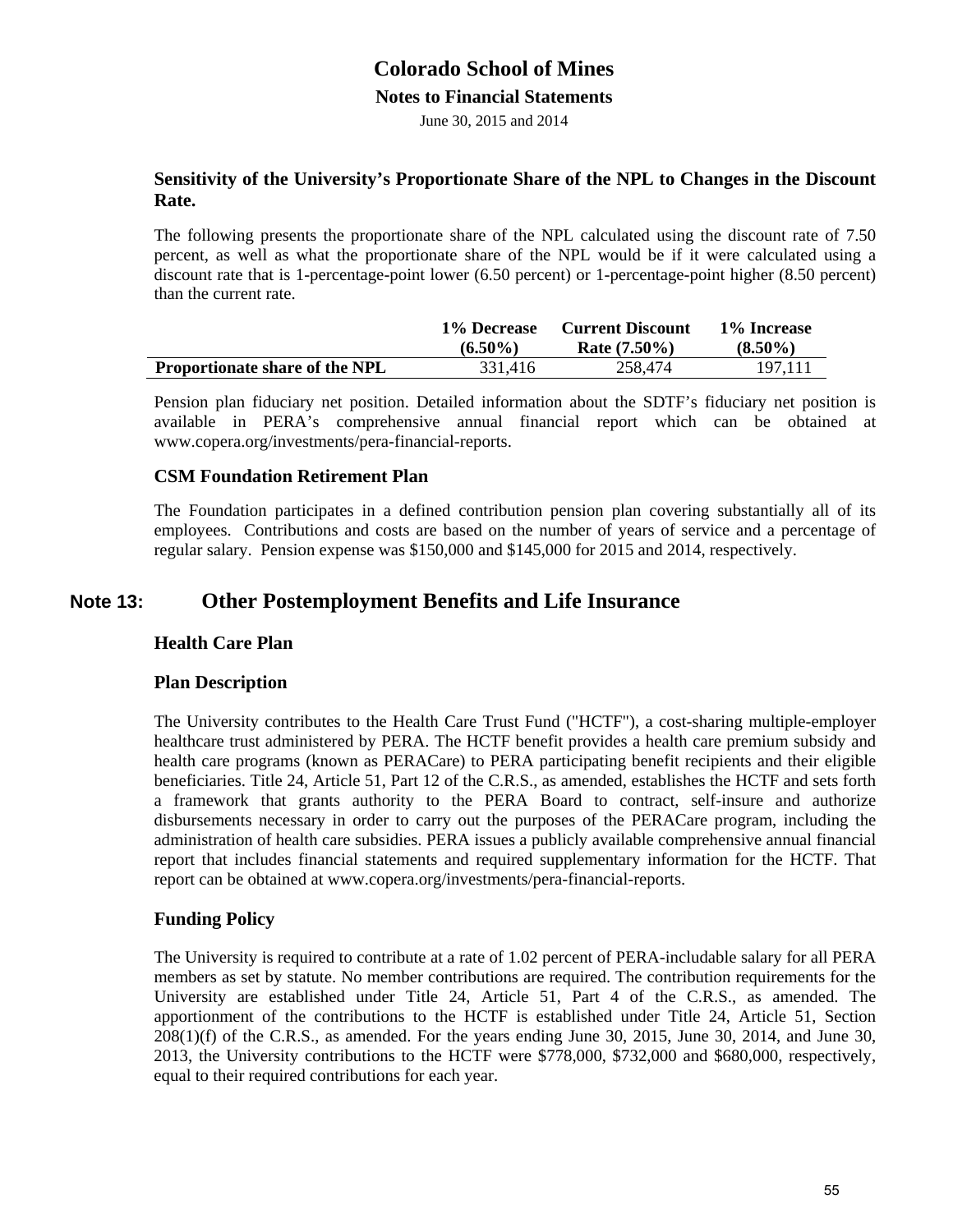#### **Notes to Financial Statements**

June 30, 2015 and 2014

## **Colorado Higher Education Insurance Benefits Alliance Trust (CHEIBA)**

Retired faculty and exempt-administrative staff are eligible to participate in the Colorado Higher Education Insurance Benefits Alliance Trust (CHEIBA). CHEIBA is a cost-sharing multiple-employer insurance purchasing pool, which allows for post-employment health coverage until the retiree is eligible for Medicare. For Fiscal Year 2015, the University had three retired faculty administrative participants under CHEIBA.

CHEIBA financial statements are prepared under accounting principles generally accepted in the United States using the accrual basis of accounting following governmental accounting standards for a businesstype activity. The financial statements can be obtained by contacting the CHEIBA Trust. Contributions are recognized in the period due. Benefits and refunds are recognized and paid when due according to the participating plans. The fair value of the Trust's investments is based on quoted market prices from national securities exchanges.

There are no long-term contracts for contributions to the plan. Participating Universities can withdraw their participation in the plan with at least one year's notice to the CHEIBA board.

## **Note 14: Discretely Presented Component Unit**

## **Colorado School of Mines Foundation**

Distributions made by the Foundation to the University during the years ended June 30, 2015 and 2014 were approximately \$32,927,000 and \$19,087,000, respectively. These amounts have been recorded as contributions from the Foundation and as capital grants and gifts in the accompanying financial statements. As of June 30, 2015 and 2014, the University has recorded an accounts receivable from the Foundation of \$1,897,000 and \$1,241,000, respectively. As of June 30, 2015 and 2014, the University has recorded a liability to the Foundation of \$1,746,000 and \$1,923,000, respectively.

The University is the ultimate beneficiary of substantially all restricted and trust funds held by the Foundation and is the income beneficiary of the majority of endowment funds held by the Foundation. The Foundation also manages a portion of University's endowments. The University has endowments and other assets held by the Foundation approximating \$33,430,000 and \$33,923,000 as of June 30, 2015 and 2014, respectively.

## **Note 15: Commitments and Contingencies**

#### **Commitments**

Contracts have been entered into for the purpose of planning, acquiring, constructing and equipping certain building additions and other projects, with outstanding amounts totaling approximately \$20,203,000 as of June 30, 2015. These commitments will be funded or financed by donor contributions, state appropriations, existing revenue bonds, and other campus resources.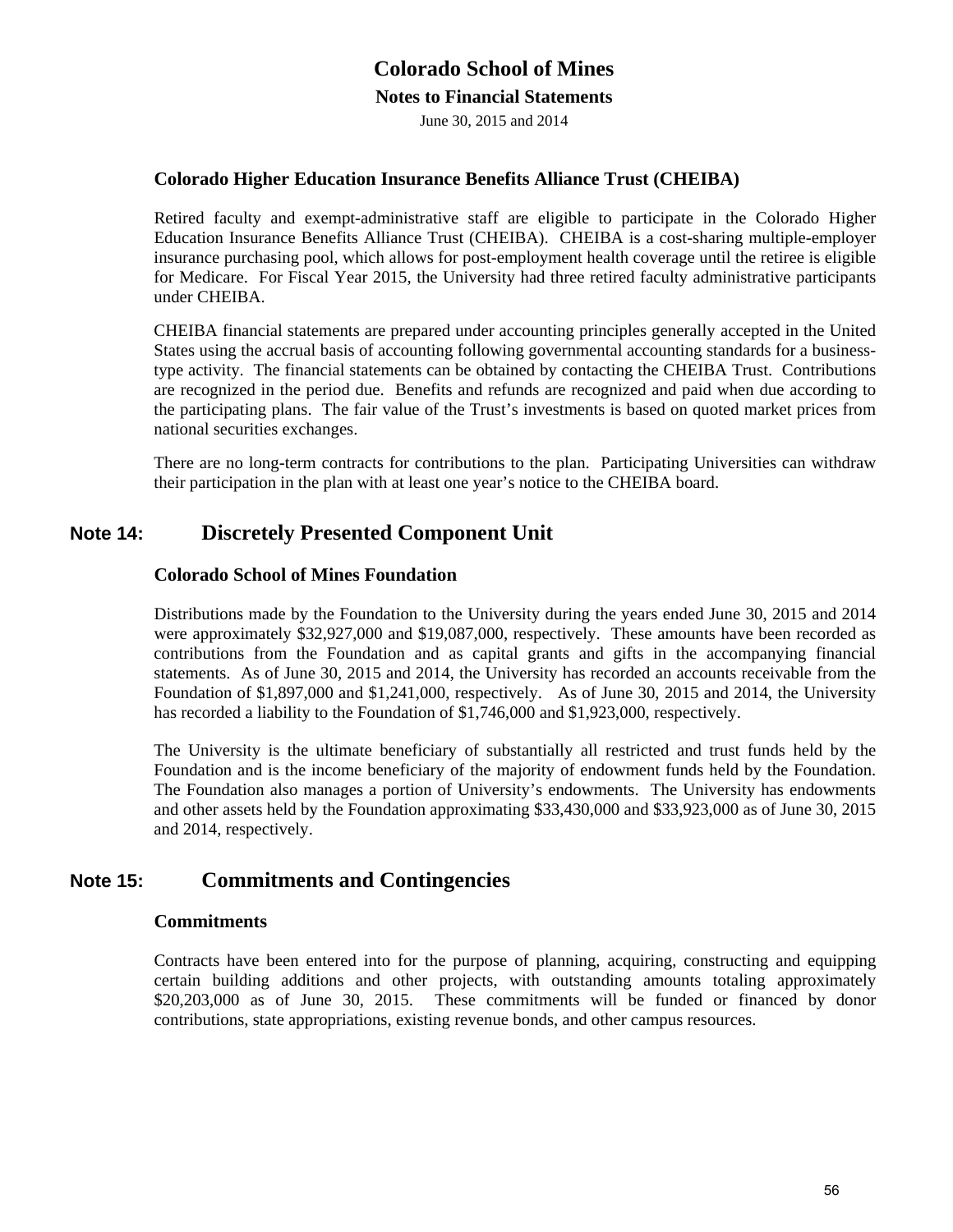## **Notes to Financial Statements**

June 30, 2015 and 2014

## **Claims and Litigation**

In November 1992, the University and numerous other potentially responsible parties (PRP's) were notified by the United States Environmental Protection Agency (EPA) of potential liability pursuant to the Comprehensive Environmental Response, Compensation and Liability Act of 1980, as amended (CERCLA). Such potential liability resulted from costs associated with the investigation and cleanup of hazardous substances at a site owned by the University and leased to the Colorado School of Mines Research Institute (CSMRI, now known as Table Mountain Research Center or "TMRC," following a name change in December 2012), which performed mining research for a variety of private and governmental entities. Negotiations with the EPA, the enforcement agency related to past costs, have been resolved. The Colorado Department of Public Health and Environment (CDPHE) remained involved in the investigation and cleanup activities at the site for several years. CDPHE had issued to TMRC Radioactive Materials License No. 617-01 (TMRC License). CDPHE also issued to the Colorado School of Mines Radioactive Materials License No. 1206-01 (University License) for part of the site. The University license generally covered the possession and storage of groundwater containing uranium, and any unknown sources of radioactive material contributing to uranium in groundwater within the portion of the site known as the lower terrace. The University granted an environmental covenant to CDPHE (restricting use of groundwater on the upper terrace area of the site) on September 21, 2012. Subsequently, CDPHE terminated the TMRC license (on December 19, 2012). After the University completed extensive site characterization, remediation and groundwater monitoring, it submitted a final Groundwater Report to CDPHE demonstrating that the remaining hazardous substances had been successfully removed from the site. On February 3, 2014, CDPHE terminated the University license, determining that no further groundwater monitoring is required. CDPHE also accepted a modification to the existing environmental covenant that allowed the University to remove all monitoring wells from the site.

In Fiscal Year 2014, the University settled with several PRP's regarding the cost of the remediation work for \$11,058,000. The University continues to pursue additional recovery of its outstanding cleanup costs from other responsible parties.

The University has obtained a policy of environmental impairment liability insurance for an area that includes the site through Zurich Insurance. It has provided notice to Zurich regarding CDPHE's termination of all Radioactive Materials Licenses covering the site, and advised that it is the University's position that CDPHE's action constitutes a "no further action" or equivalent confirmation from the regulatory entity. Based on this, the University has requested that Zurich amend the policy's "known pollution event schedule" and eliminate the pollution exclusion described in that schedule. This request is still pending with Zurich. In connection with this request, the University received a letter from CDPHE dated June 30, 2015, which stated, "[b]ased on information presented in the Groundwater Report, as well as upon the Radiation Program's technical evaluation of the uranium data and monitoring of the cleanup progress during site visits, the Program finds that the cleanup goals have been achieved."

In the normal course of its operations, the University is involved in various litigation matters. Management believes that any future liability that it may incur as a result of these matters, including the EPA matter discussed above, will not have a material effect on the University's financial statements.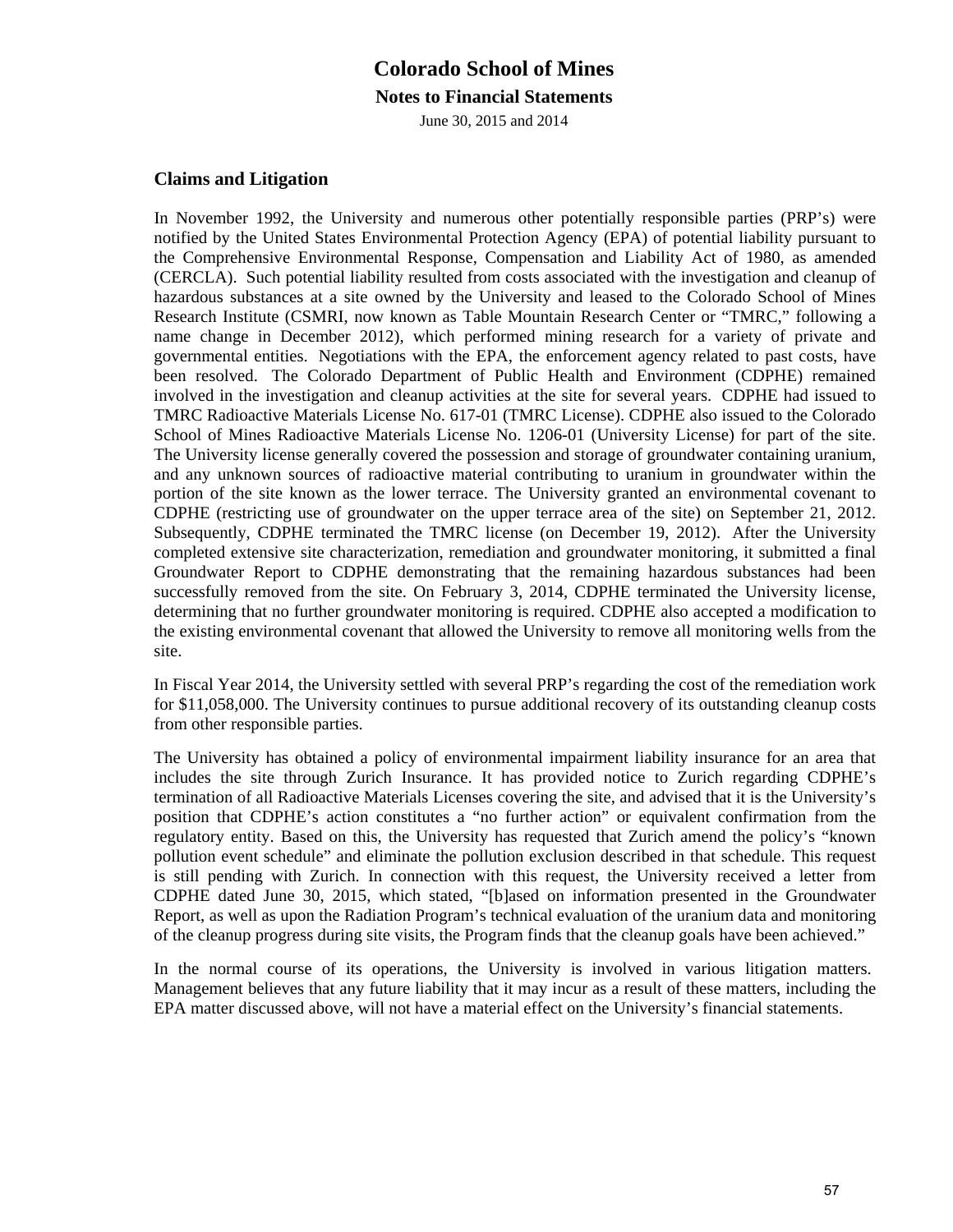June 30, 2015 and 2014

## **Government Grants**

The University is currently participating in numerous grants from various departments and agencies of the Federal and State governments. The expenditures of grant proceeds must be for allowable and eligible purposes. Single audits and audits by the granting department or agency may result in requests for reimbursement of unused grant proceeds or disallowed expenditures. Upon notification of final approval by the granting department or agency, the grants are considered closed. Management believes that any future liability that it may incur as a result of audits by the granting department or agency will not have a material effect on the University's financial statements.

## **Note 16: Risk Management**

The University is subject to risks of loss from liability for accident, property damage and personal injury. These risks are managed by the State Division of Risk Management, an agency formed by statute and funded by the Long Appropriations Bill. Therefore, the University is not required to purchase insurance for such risk of loss. Commercial insurance coverage is purchased for employee health benefits. There has been no reduction in coverage nor have any settlements exceeded coverage in any of the three preceding years. The University does not retain risk of loss except for damage incurred to property belonging to the State, limited to a \$5,000 deductible per incident.

The State Division of Risk Management is deemed to be a public entity risk pool; therefore, under the Governmental Immunity Act, the University is protected from suit by the Doctrine of Sovereign Immunity except under certain circumstances in which immunity is waived.

## **Note 17: Legislative Appropriations**

The Colorado State Legislature establishes spending authority to the University in its annual Long Appropriations Bill. The Long Appropriations Bill appropriated funds include an amount from the State of Colorado's College Opportunity Fund.

For the years ended June 30, 2015 and 2014, appropriated expenses were within the authorized spending authority. For the years ended June 30, 2015 and 2014, the University had a total appropriation of \$20,503,000 and \$18,572,000, respectively. For years ended June 30, 2015 and 2014, the University's appropriated funds consisted of \$6,194,000 and \$5,177,000, respectively, received from students that qualified for stipends from the College Opportunity Fund, \$12,475,000 and \$11,636,000, respectively, as fee-for-service contract revenue \$1,834,000 and \$1,759,000, respectively, for the operations of the Colorado Geological Survey. All other revenues and expenses reported by the University represent nonappropriated funds. Non-appropriated funds include tuition and fees, grants and contracts, gifts, indirect cost recoveries, auxiliary revenues and other revenue sources.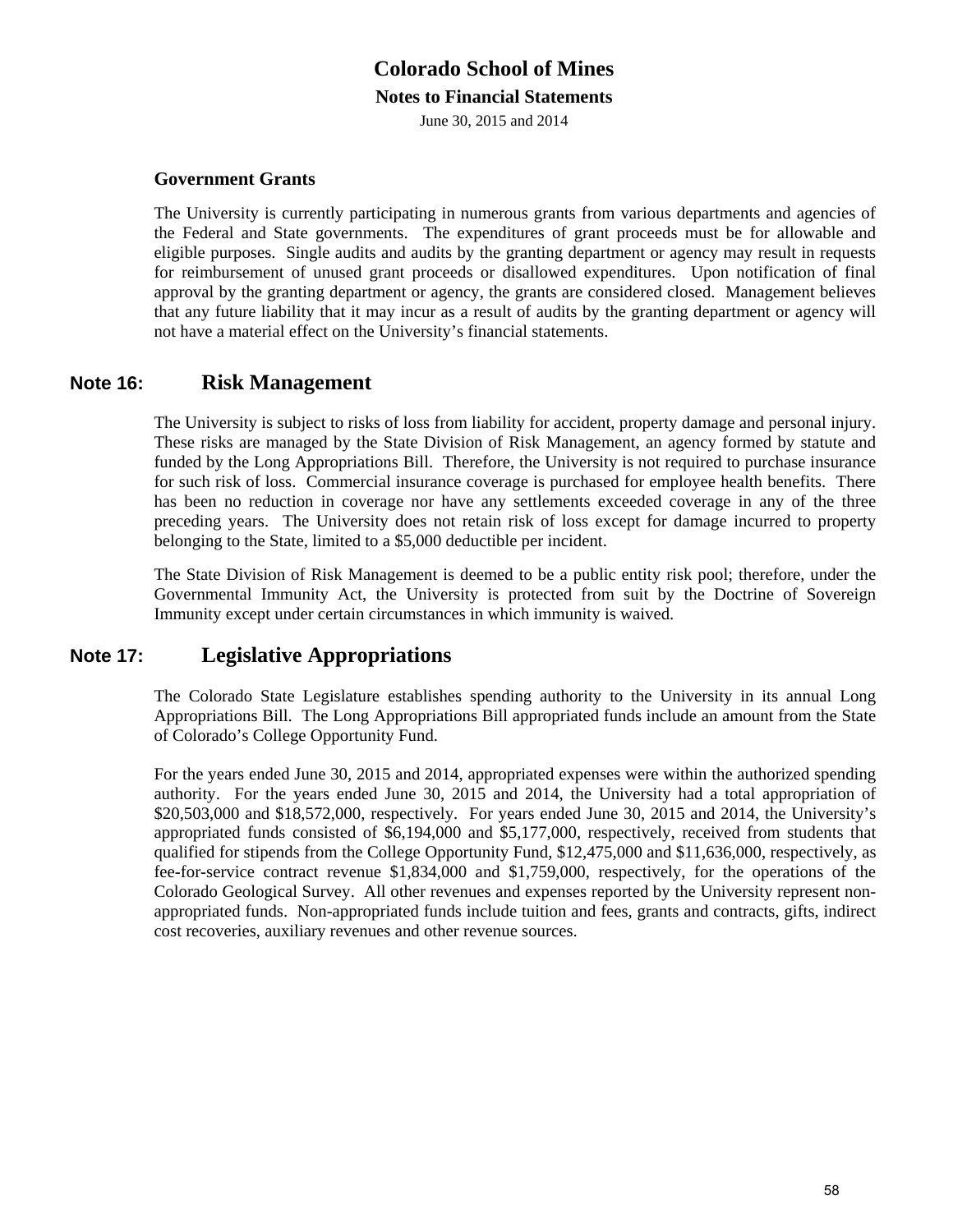## **Colorado School of Mines Required Supplementary Information**

June 30, 2015

**Required Supplementary Information**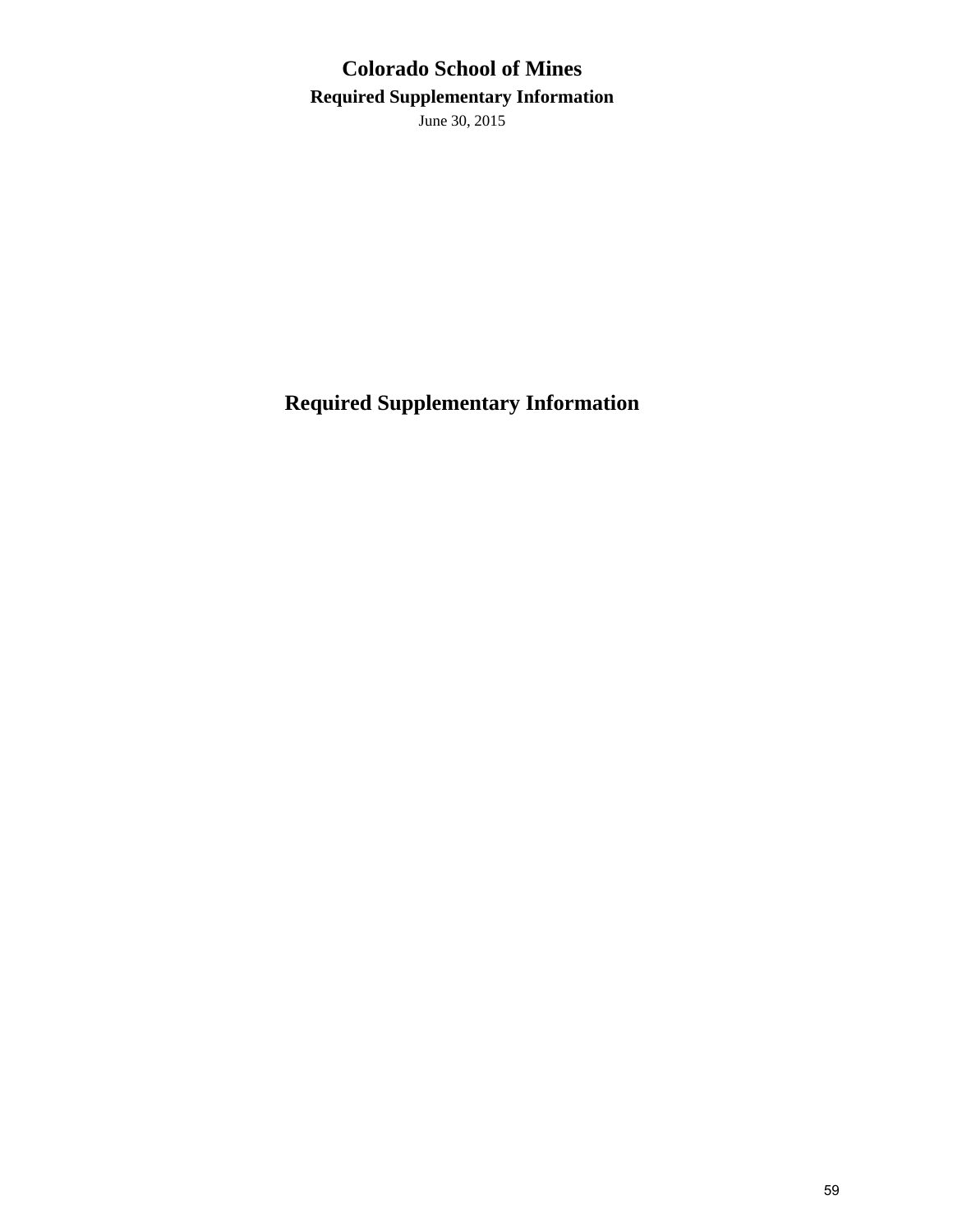## **Colorado School of Mines Required Supplementary Information**

June 30, 2015

## **Schedule of Proportionate Share of NPL** *(\$ in thousands)*

| <b>Calendar</b><br>Year | <b>Proportionate</b><br>(percentage) of the<br><b>Collective NPL</b> | <b>Proportionate</b><br><b>Share of the</b><br><b>Collective</b><br><b>Pension Liability</b> | Covered<br><b>Employee</b><br><b>Payroll</b> | <b>Proportionate</b><br><b>Share of the NPL</b><br>as a Percentage of<br>Covered<br><b>Employee Payroll</b> | <b>Plan Fiduciary</b><br><b>Net Pension as a</b><br>Percentage of<br>the Total<br><b>Pension Liability</b> |
|-------------------------|----------------------------------------------------------------------|----------------------------------------------------------------------------------------------|----------------------------------------------|-------------------------------------------------------------------------------------------------------------|------------------------------------------------------------------------------------------------------------|
| 2014                    | 2.7478159772%                                                        | \$258,474                                                                                    | \$74,014                                     | 363.32%                                                                                                     | 59.84%                                                                                                     |
| 2013                    | 2.7014417840%                                                        | 240,644                                                                                      | 68,527                                       | 346.00                                                                                                      | 61.08                                                                                                      |

## **Schedule of Contributions and Related Ratios** *(\$ in thousands)*

| As of June 30 | <b>Statutorily</b><br><b>Required</b><br><b>Contributions</b> | <b>Contributions</b><br><b>Related to the</b><br><b>Statutorily</b><br><b>Required</b><br><b>Contribution</b> | <b>Contribution</b><br>deficiency<br>(excess) | Covered<br><b>Employee</b><br><b>Payroll</b> | <b>Contribution as a</b><br>Percentage of<br><b>Covered Employee</b><br><b>Payroll</b> |
|---------------|---------------------------------------------------------------|---------------------------------------------------------------------------------------------------------------|-----------------------------------------------|----------------------------------------------|----------------------------------------------------------------------------------------|
| 2015          | \$13,648                                                      | 13,648                                                                                                        |                                               | 76,271                                       | 17.89%                                                                                 |
| 2014          | 12,204                                                        | 12,204                                                                                                        |                                               | 71,143                                       | 17.15                                                                                  |
| 2013          | 10,731                                                        | 10,731                                                                                                        |                                               | 67,566                                       | 15.88                                                                                  |
| 2012          | 7,731                                                         | 7,731                                                                                                         |                                               | 62,962                                       | 12.28                                                                                  |
| 2011          | 7,136                                                         | 7,136                                                                                                         |                                               | 61,456                                       | 11.61                                                                                  |
| 2010          | 7,892                                                         | 7,892                                                                                                         |                                               | 60,759                                       | 12.99                                                                                  |
| 2009          | 7,273                                                         | 7,273                                                                                                         |                                               | 54,393                                       | 13.37                                                                                  |
| 2008          | 6,112                                                         | 6,112                                                                                                         |                                               | 54,431                                       | 11.23                                                                                  |
| 2007          | 5,404                                                         | 5,404                                                                                                         |                                               | 49,578                                       | 10.90                                                                                  |
| 2006          | 4,874                                                         | 4,874                                                                                                         |                                               | 45,770                                       | 10.65                                                                                  |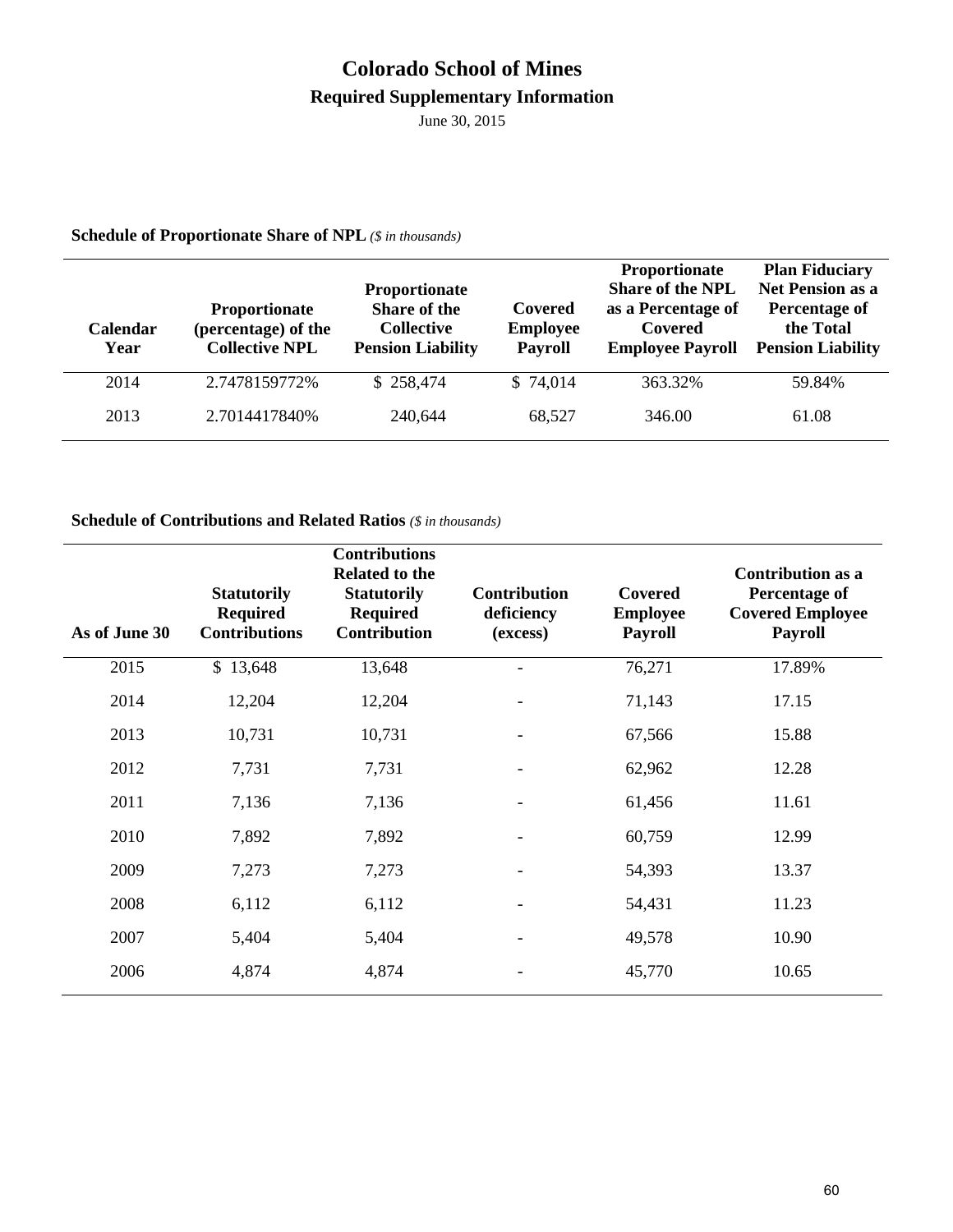

#### **Independent Auditors' Report on Internal Control over Financial Reporting and on Compliance and Other Matters Based on an Audit of Financial Statements Performed in Accordance with** *Government Auditing Standards*

Members of the Legislative Audit Committee:

We have audited, in accordance with the auditing standards generally accepted in the United States of America and the standards applicable to financial audits contained in *Government Auditing Standards* issued by the Comptroller General of the United States, the financial statements of the business-type activities and the discretely presented component unit of Colorado School of Mines (the University), an institution of higher education of the State of Colorado, as of and for the year ended June 30, 2015, and the related notes to the financial statements, which collectively comprise the University's basic financial statements, and have issued our report thereon dated November 23, 2015. Our report includes a reference to other auditors who audited the financial statements of the Colorado School of Mines Foundation, Inc., as described in our report on the University's financial statements. The financial statements of the Colorado School of Mines Foundation, Inc. were not audited in accordance with *Government Auditing Standards*. This report does not include the results of the other auditors' testing of internal control over financial reporting or compliance and other matters that are reported on separately by those auditors.

## **Internal Control over Financial Reporting**

In planning and performing our audit of the financial statements, we considered the University's internal control over financial reporting (internal control) to determine the audit procedures that are appropriate in the circumstances for the purpose of expressing our opinions on the financial statements, but not for the purpose of expressing an opinion on the effectiveness of the University's internal control. Accordingly, we do not express an opinion on the effectiveness of the University's internal control.

A deficiency in internal control exists when the design or operation of a control does not allow management or employees, in the normal course of performing their assigned functions, to prevent, or detect and correct, misstatements on a timely basis. A material weakness is a deficiency, or combination of deficiencies, in internal control, such that there is a reasonable possibility that a material misstatement of the entity's financial statements will not be prevented, or detected and corrected, on a timely basis. A significant deficiency is a deficiency, or a combination of deficiencies, in internal control that is less severe than a material weakness, yet important enough to merit attention by those charged with governance.

Our consideration of internal control was for the limited purpose described in the first paragraph of this section and was not designed to identify all deficiencies in internal control that might be material weaknesses or significant deficiencies and therefore, material weaknesses or significant deficiencies may exist that were not identified. Given these limitations, during our audit we did not identify any deficiencies in internal control that we consider to be material weaknesses. However, material weaknesses may exist that have not been identified.

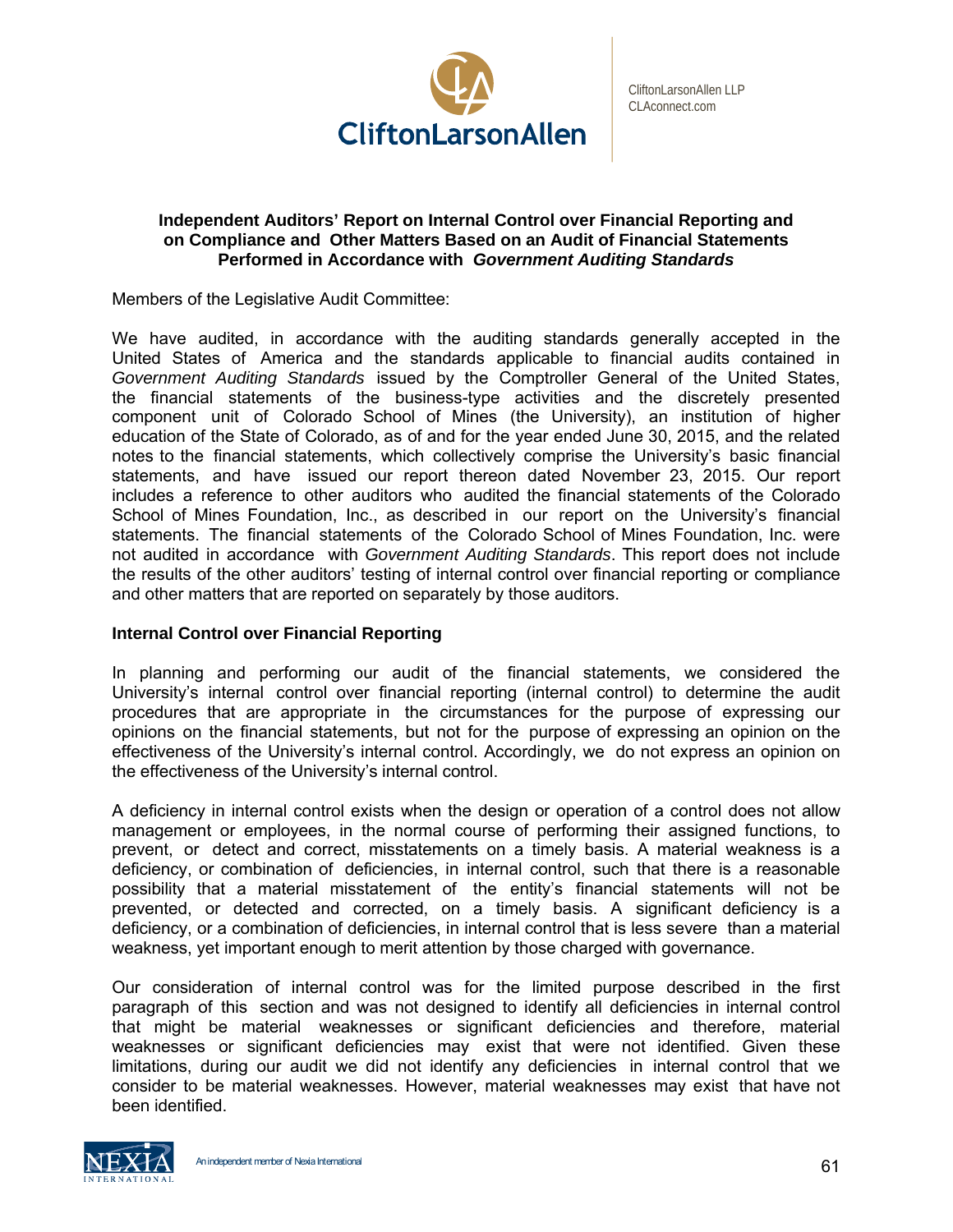#### **Compliance and Other Matters**

As part of obtaining reasonable assurance about whether the University's financial statements are free from material misstatement, we performed tests of its compliance with certain provisions of laws, regulations, contracts, and grant agreements, noncompliance with which could have a direct and material effect on the determination of financial statement amounts. However, providing an opinion on compliance with those provisions was not an objective of our audit, and accordingly, we do not express such an opinion. The results of our tests disclosed no instances of noncompliance or other matters that are required to be reported under *Government Auditing Standards*.

#### **Purpose of this Report**

The purpose of this report is solely to describe the scope of our testing of internal control and compliance and the results of that testing, and not to provide an opinion on the effectiveness of the University's internal control or on compliance. This report is an integral part of an audit performed in accordance with *Government Auditing Standards* in considering the University's internal control and compliance. Accordingly, this communication is not suitable for any other purpose.

Viifton Larson Allen LLP

**CliftonLarsonAllen LLP** 

Broomfield, Colorado November 23, 2015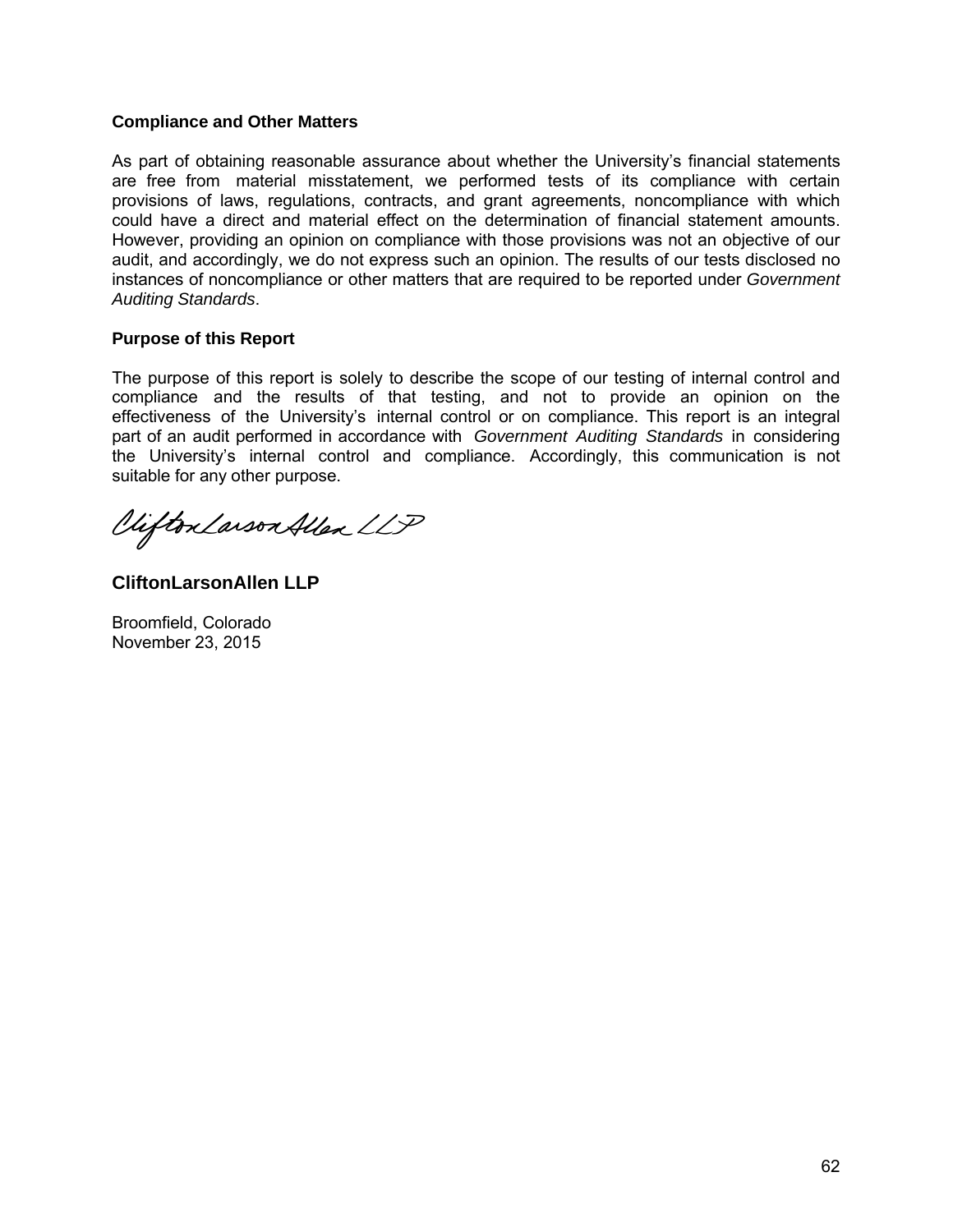

CliftonLarsonAllen LLP CLAconnect.com

November 23, 2015

Members of the Legislative Audit Committee Colorado School of Mines Denver, Colorado

Ladies and Gentlemen:

We have audited the financial statements of the business-type activities and the discretely presented component unit of the Colorado School of Mines (the University), an institution of higher education of the State of Colorado, as of and for the year ended June 30, 2015, and have issued our report thereon dated of November 23, 2015. Our report includes a reference to other auditors. Other auditors audited the financial statements of the Colorado School of Mines Foundation, Inc. (the Foundation) discretely presented component unit and the Foundation's financial statements were not audited in accordance with *Government Auditing Standards*. We have previously communicated to you information about our responsibilities under auditing standards generally accepted in the United States of America, *Government Auditing Standards* as well as certain information related to the planned scope and timing of our audit. Professional standards also require that we communicate to you the following information related to our audit.

## **Significant audit findings**

## *Qualitative aspects of accounting practices*

## *Accounting policies*

Management is responsible for the selection and use of appropriate accounting policies. The significant accounting policies used by the University are described in Note 1 to the financial statements.

As described in Note 1, the University adopted Governmental Accounting Standards Board Statement No. 68, *Accounting and Financial Reporting for Pensions* and the related GASB Statement No, 71 *Pension Transition for Contributions Made Subsequent to the Measurement Date-an amendment of GASB Statement No. 68*. The impact of these standards was the University's recognition of its proportionate share of the state pension plan's net pension liability and the deferral of its contributions to the plan subsequent to the measurement date of the plan's net pension liability. The impact of this standard is detailed in Note 11 of the financial statements.

We noted no transactions entered into by the entity during the year for which there is a lack of authoritative guidance or consensus. All significant transactions have been recognized in the financial statements in the proper period.

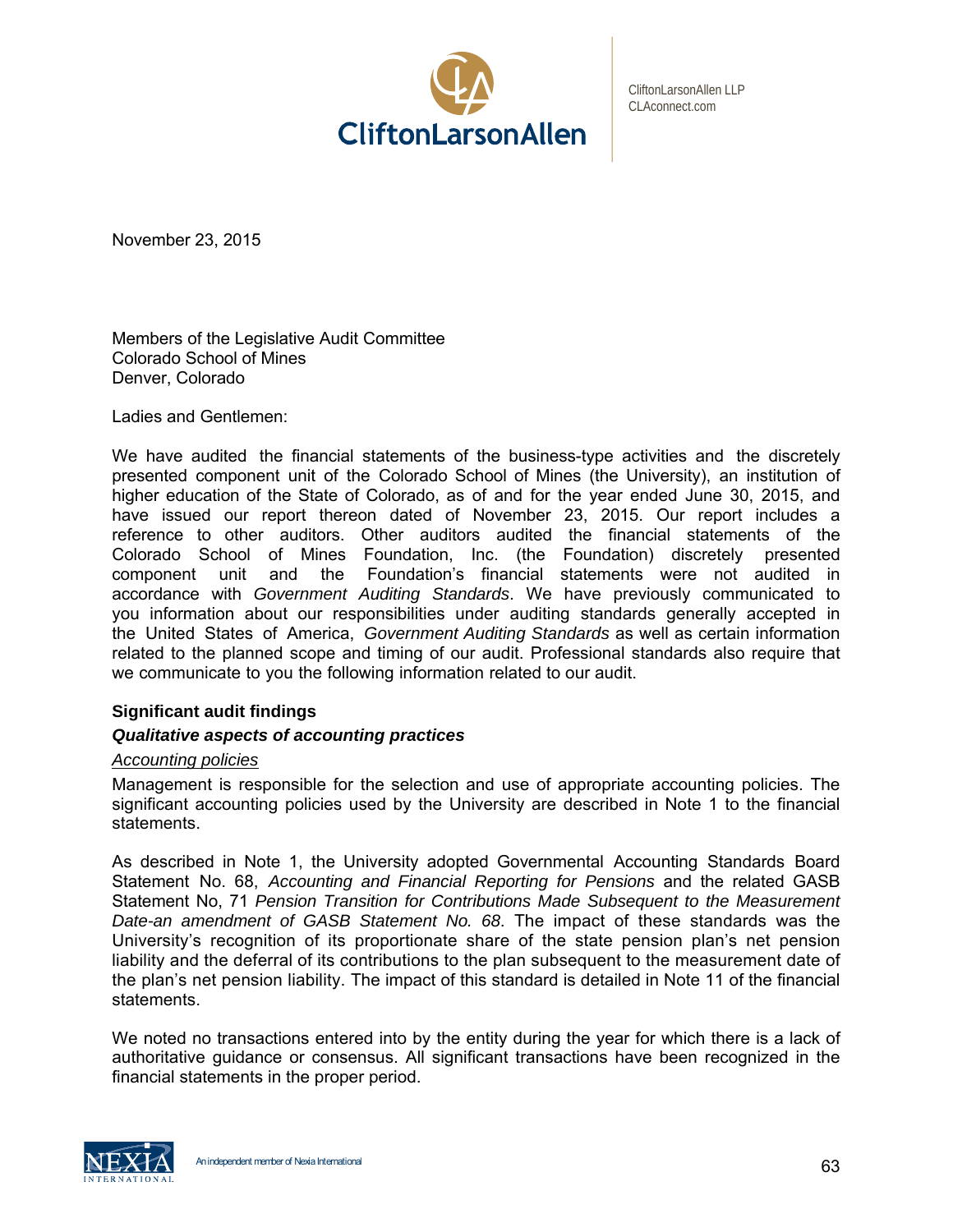#### *Accounting estimates*

Accounting estimates are an integral part of the financial statements prepared by management and are based on management's knowledge and experience about past and current events and assumptions about future events. Certain accounting estimates are particularly sensitive because of their significance to the financial statements and because of the possibility that future events affecting them may differ significantly from those expected. The most sensitive estimates affecting the financial statements were:

- Accounts and loans receivable are recorded net of estimated uncollectible amounts, approximating anticipated losses. Individual accounts are written off against the allowance when collection of the account appears doubtful.
- Capital assets are depreciated using the straight-line method and monthly convention over the estimated useful lives of the assets. Estimated useful lives range from 3 to 40 years.
- Fair value of short and long-term investments Fair value of U.S. government securities, mutual funds, stocks, and bonds is the market value based on quoted market prices. For alternative investments, which include hedge funds and private equity investments, fair values are based on the net asset value reported by each fund because it serves as a practical expedient to estimate the fair value of the University's interest.
- Management's estimate of the interest rate swap liability is based on a third party model that uses a discounted forecasted cash flows method.
- Compensated absences and related personnel expenses are recognized based on estimated balances due to employees upon termination or retirement. The limitations on such payments are defined by the rules associated with the personnel systems at the University. Employees accrue and vest in vacation and sick leave earnings based on their hire date and length of service.
- Management's estimate of the net pension liability related to its pension plan is based on actuarial assumptions and other inputs as described in Note 13 to the financial statements. We evaluated the key factors and assumptions used to develop the net pension liability in determining that it is reasonable in relation to the financial statements taken as a whole.

We reviewed and tested management's procedures and underlying supporting documentation in the areas discussed above and evaluated the key factors and assumptions used to develop the estimates noted above in determining that they are reasonable in relation to the financial statements taken as a whole. We concluded that the accounting estimates and management judgments appeared to consider all significant factors and resulted in appropriate accounting recognition.

## *Financial statement disclosures*

Certain financial statement disclosures are particularly sensitive because of their significance to financial statement users. There were no particularly sensitive financial statement disclosures.

The financial statement disclosures are neutral, consistent, and clear.

## *Difficulties encountered in performing the audit*

We encountered no significant difficulties in dealing with management in performing and completing our audit.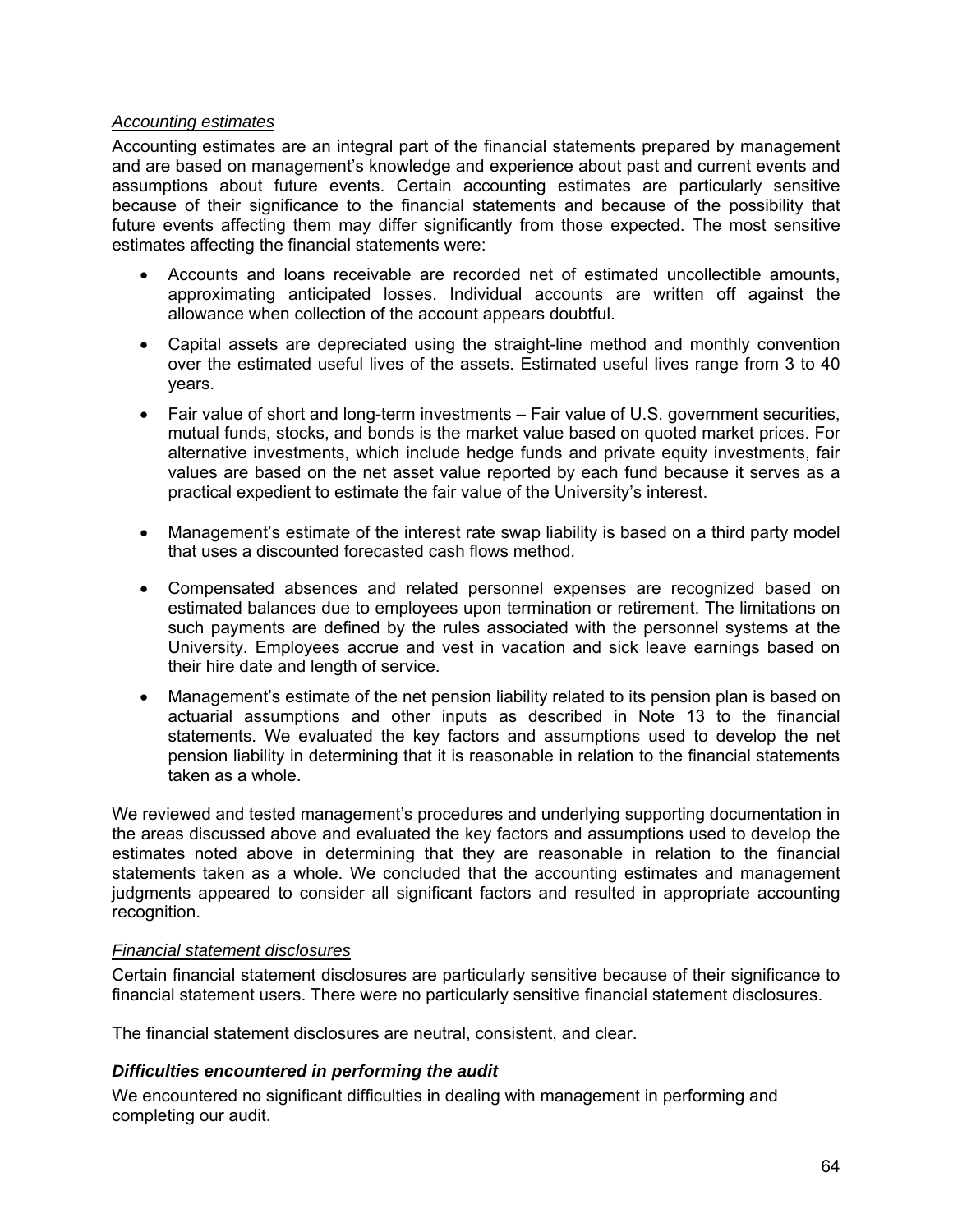#### *Uncorrected misstatements*

Professional standards require us to accumulate all misstatements identified during the audit, other than those that are clearly trivial, and communicate them to the appropriate level of management. Management did not identify and we did not notify them of any uncorrected financial statement misstatements.

#### *Corrected misstatements*

Management did not identify and we did not notify them of any financial statement misstatements detected as a result of audit procedures.

#### *Disagreements with management*

For purposes of this letter, a disagreement with management is a financial accounting, reporting, or auditing matter, whether or not resolved to our satisfaction, that could be significant to the financial statements or the auditors' report. No such disagreements arose during our audit.

#### *Management representations*

We have requested certain representations from management that are included in the management representation letter dated November 23, 2015.

#### *Management consultations with other independent accountants*

In some cases, management may decide to consult with other accountants about auditing and accounting matters, similar to obtaining a "second opinion" on certain situations. If a consultation involves application of an accounting principle to the entity's financial statements or a determination of the type of auditors' opinion that may be expressed on those statements, our professional standards require the consulting accountant to check with us to determine that the consultant has all the relevant facts. To our knowledge, there were no such consultations with other accountants.

## *Significant issues discussed with management prior to engagement*

We generally discuss a variety of matters, including the application of accounting principles and auditing standards, with management each year prior to engagement as the entity's auditors. However, these discussions occurred in the normal course of our professional relationship and our responses were not a condition to our engagement.

#### **Audits of group financial statements**

We noted no matters related to the group audit that we consider to be significant to the responsibilities of those charged with governance of the group.

## *Quality of component auditor's work*

There were no instances in which our evaluation of the work of a component auditor gave rise to a concern about the quality of that auditors' work.